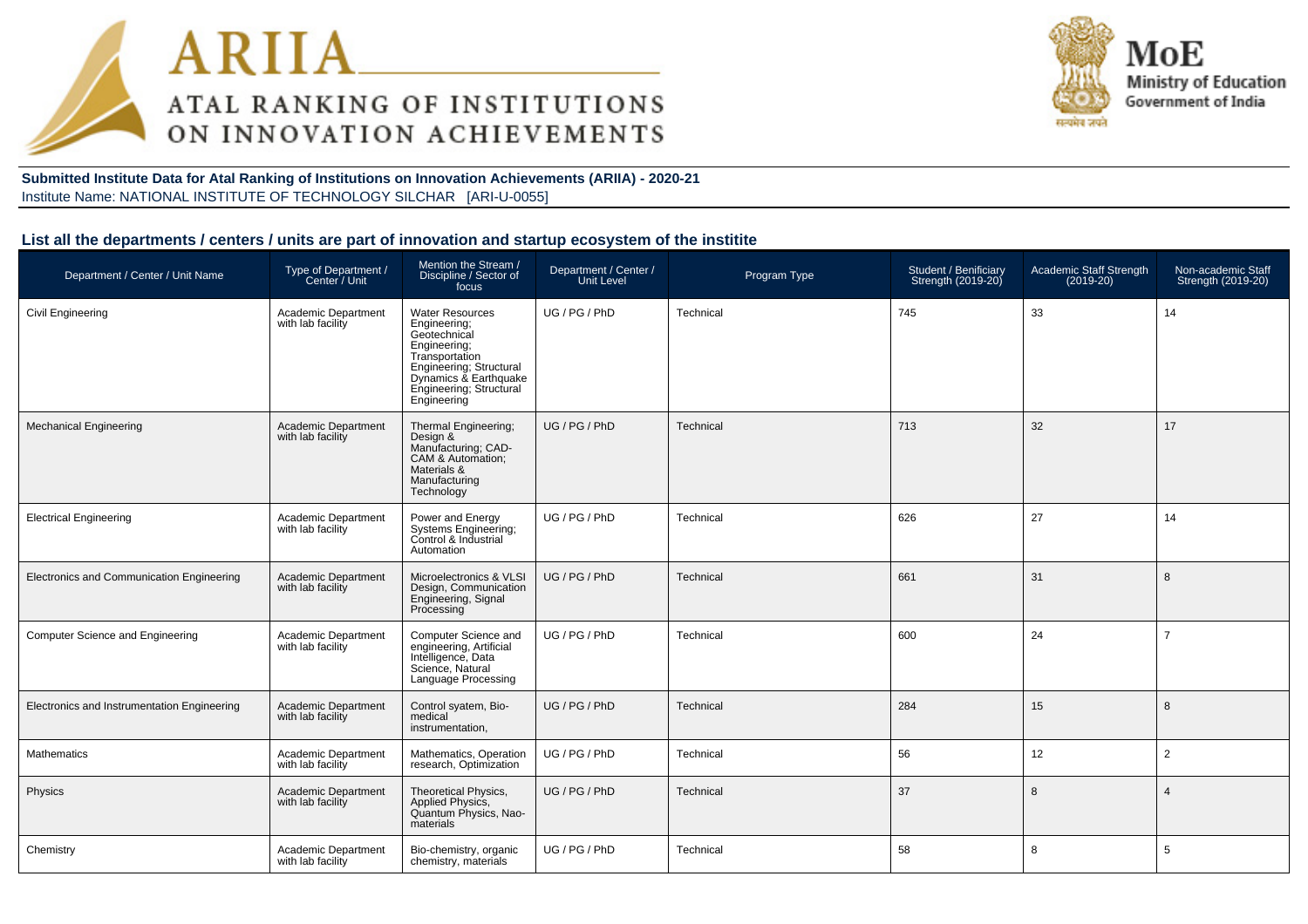#### **List all the departments / centers / units are part of innovation and startup ecosystem of the institite**

| <b>Management Studies</b>                      | Academic Department<br>with lab facility                                         | Management                                                    | UG / PG / PhD | Non-Technical | 107 | 6              |                |
|------------------------------------------------|----------------------------------------------------------------------------------|---------------------------------------------------------------|---------------|---------------|-----|----------------|----------------|
| Humanities and Social Sciences                 | Academic Department<br>with lab facility                                         | Literature,<br>communication,<br>Economics                    | UG / PG / PhD | Non-Technical | 33  | $\overline{4}$ |                |
| <b>Startup Centre</b>                          | Pre-incubation unit                                                              | IT and ITes                                                   | At all level  | Both          | 30  | $\overline{2}$ |                |
| Natural Language Processing                    | Centre of Excellence<br>with Advance Tools &<br>Equipment                        | NLP, Health Care<br>ChatBot                                   | At all level  | Technical     | 25  | $\overline{2}$ |                |
| Indovation lab                                 | Pre-incubation unit                                                              | IT and ITes, Product<br>prototype development,<br>3D printing | At all level  | Technical     | 50  | $\overline{2}$ |                |
| Regional Test Centre for solar thermal devices | Research Unit / Park                                                             | Solar thermal devices                                         | UG / PG / PhD | Technical     | 16  | $\overline{2}$ |                |
| <b>NABL</b>                                    | Industry Institute<br>Interface Unit                                             | Testing,<br>measurement, consultan<br>cy                      | At all level  | Technical     | 15  | 3              | $\overline{2}$ |
| <b>IPR</b>                                     | IPR Cell / Patent<br>Facilitation Unit /<br><b>Technology Transfer</b><br>Centre | All Science and<br>Engineering                                | At all level  | Both          | 150 | $\overline{2}$ |                |
| <b>IIPC</b>                                    | IPR Cell / Patent<br>Facilitation Unit /<br>Technology Transfer<br>Centre        | Industrial collaboration                                      | At all level  | Both          | 55  |                |                |
| Central instrumentation facility               | Centre of Excellence<br>with Advance Tools &<br>Equipment                        | material<br>characterization                                  | UG / PG / PhD | Technical     | 120 | $\overline{2}$ |                |
| <b>IEDC</b>                                    | Pre-incubation unit                                                              | All engineering and<br>science                                | At all level  | <b>Both</b>   | 110 | $\overline{2}$ |                |

### **Participation of HEI in Innovation & Entrepreneurship Initiatives of Ministry of Education (Till Today)**

| Programs/Initiatives                                                                                                                           | <b>Status</b> | <b>Registration ID</b>           |
|------------------------------------------------------------------------------------------------------------------------------------------------|---------------|----------------------------------|
| Adopted National Innovation and Start-up Policy at the HEI                                                                                     | Yes           | Not Required                     |
| Establishment of Institution's Innovation Council (IIC) at HEI                                                                                 | Yes           | IIC Registration ID: IC201810631 |
| Trained Innovation Ambassadors at HEI                                                                                                          | Yes           | Not Required                     |
| Participation in Smart India Hackathon (SIH)                                                                                                   | Yes           | Not Required                     |
| Facilitated listing start-ups/ technologies in Young India combating COVID with Knowledge, Technology and Innovation (YUKTI 2.0) portal of MIC | Yes           | Not Required                     |
| Participation in National Education Alliance of Technology (NEAT)                                                                              | Yes           | Not Required                     |

| Srno | Name of<br>Program<br>(Full<br>Name) | <b>Program</b><br>`heme | Program<br>⊺vpe | Program<br>Category | Organizin<br>Departm<br>ent/<br>Centre /<br><b>Student</b><br>Body | Program<br><b>Start</b><br><b>Date</b> | Program<br>End Date | Program<br>Duration(i<br>Days) | Program | Internal<br><b>Participa</b><br>nts<br>(Student) | Internal<br>Participa<br>nts <b>s</b><br>(Faculty) | External<br>Participa<br>nts:<br>(Student) | External<br>Participa<br>nts<br>(Faculty) | <b>Total</b><br><b>Number</b><br>Participa<br>nts | Had institute spent expenses<br>either from own<br>resource/received fund to<br>organise the<br>program/activity/event? | Did any of the participants<br>received any awards/recognition<br>for startup / innovation ideas /<br>research? |
|------|--------------------------------------|-------------------------|-----------------|---------------------|--------------------------------------------------------------------|----------------------------------------|---------------------|--------------------------------|---------|--------------------------------------------------|----------------------------------------------------|--------------------------------------------|-------------------------------------------|---------------------------------------------------|-------------------------------------------------------------------------------------------------------------------------|-----------------------------------------------------------------------------------------------------------------|
|------|--------------------------------------|-------------------------|-----------------|---------------------|--------------------------------------------------------------------|----------------------------------------|---------------------|--------------------------------|---------|--------------------------------------------------|----------------------------------------------------|--------------------------------------------|-------------------------------------------|---------------------------------------------------|-------------------------------------------------------------------------------------------------------------------------|-----------------------------------------------------------------------------------------------------------------|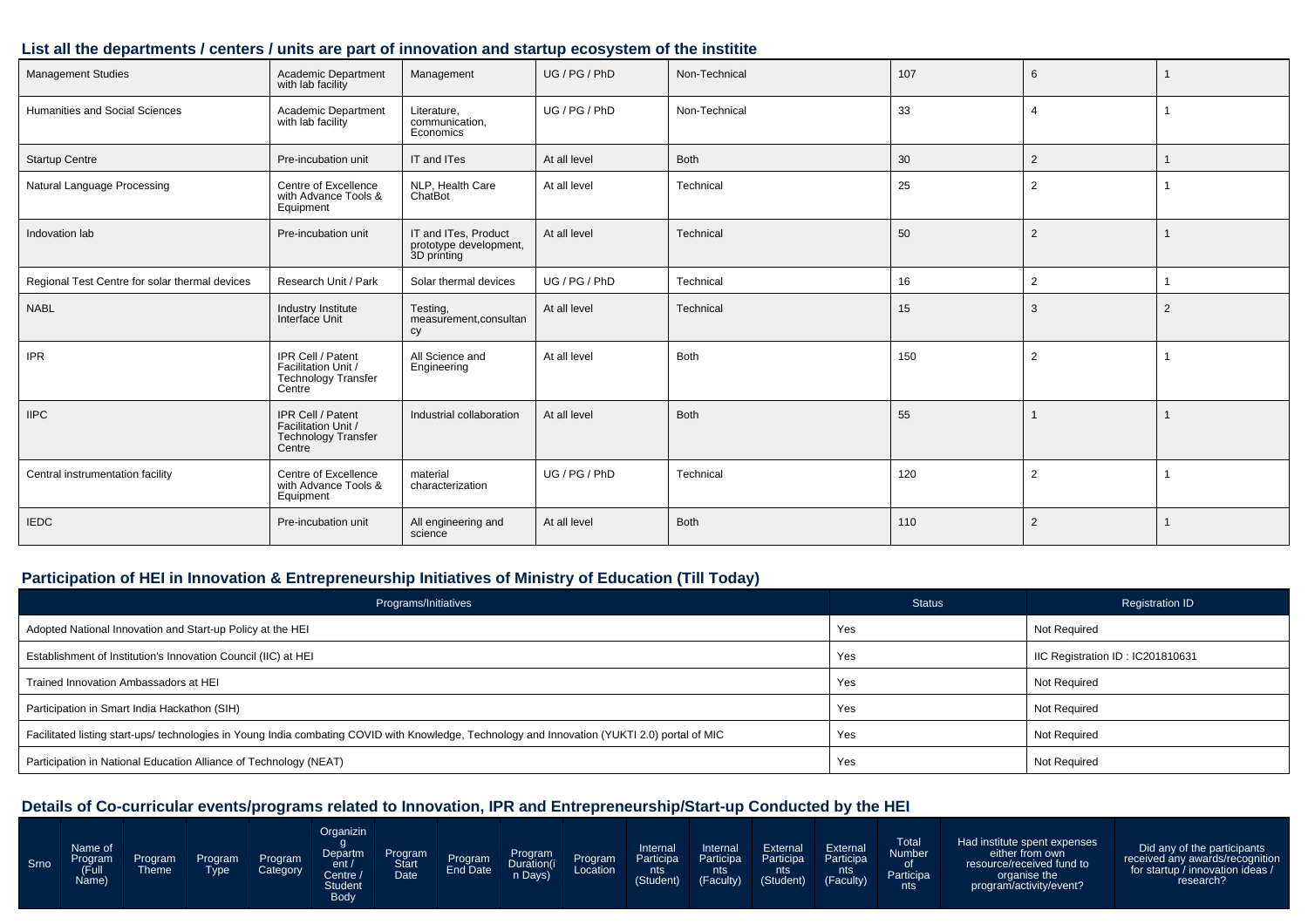|                |                                              |                                                      |                        |                               | Name                                |                            |                            |                |                  |     |    |             |                |     |                                                                                                                   |                                                                                                                                                                                                                                                                  |
|----------------|----------------------------------------------|------------------------------------------------------|------------------------|-------------------------------|-------------------------------------|----------------------------|----------------------------|----------------|------------------|-----|----|-------------|----------------|-----|-------------------------------------------------------------------------------------------------------------------|------------------------------------------------------------------------------------------------------------------------------------------------------------------------------------------------------------------------------------------------------------------|
| $\mathbf{1}$   | <b>ELIXIR</b>                                | Entrepre<br>neurship/<br>Startup                     | Worksho<br>p           | Institute<br>Lead<br>Activity | Mechanic<br>al<br>Engineeri<br>ng   | 06-04-20<br>19<br>00:00:00 | 07-04-20<br>19<br>00:00:00 | $\overline{2}$ | Within<br>Campus | 90  | 24 | $\mathbf 0$ | $\mathbf 0$    | 114 | <b>Total Expense</b><br>58000<br>Amount<br>Incurred by<br>Institute to<br>Organise the<br>Program (In<br>Rupees)  | No                                                                                                                                                                                                                                                               |
| $\overline{2}$ | Intellectu<br>al<br>Property<br>Rights       | <b>IPR</b>                                           | Worksho<br>p           | Institute<br>Lead<br>Activity | Mechanic<br>al<br>Engineeri<br>ng   | 07-03-20<br>20<br>00:00:00 | 07-03-20<br>20<br>00:00:00 | -1             | Within<br>Campus | 52  | 12 | $\mathbf 0$ | $\mathbf 0$    | 64  | 23500<br><b>Total Expense</b><br>Amount<br>Incurred by<br>Institute to<br>Organise the<br>Program (In<br>Rupees)  | No                                                                                                                                                                                                                                                               |
| 3              | Srijan 1.0                                   | Entrepre<br>neurship/<br>Startup,<br>Innovatio<br>n. | Start-up<br>Conclave   | Student<br>Lead<br>Activity   | Institute<br>Innovatio<br>n Council | 09-12-20<br>19<br>00:00:00 | 10-12-20<br>19<br>00:00:00 | 2              | Within<br>Campus | 560 | 21 | 12          | $\overline{4}$ | 597 | 174000<br><b>Total Expense</b><br>Amount<br>Incurred by<br>Institute to<br>Organise the<br>Program (In<br>Rupees) | First<br>Award /<br>Position /<br>Recognition<br>Secured<br>Title of<br>Agriculture<br>Innovation /<br>Start-up<br>Secured the<br>Award /<br>Recognition<br>Award/Recog<br>Idea/Innova<br>nition/Achieve<br>tion/Prototy<br>ment<br>pe<br>Received for           |
| $\overline{4}$ | <b>Success</b><br>Story 1.0                  | Entrepre<br>neurship/<br>Startup                     | Motivatio<br>nal speak | Institute<br>Lead<br>Activity | Institute<br>Innovatio<br>n Council | 15-09-20<br>19<br>00:00:00 | 15-09-20<br>19<br>00:00:00 | -1             | Within<br>Campus | 55  | 8  | $\mathbf 0$ | $\overline{0}$ | 63  | No                                                                                                                | No                                                                                                                                                                                                                                                               |
| 5              | Success<br>Story 2.0                         | Entrepre<br>neurship/<br>Startup                     | Motivatio<br>nal speak | Institute<br>Lead<br>Activity | Institute<br>Innovatio<br>n Council | 19-11-20<br>19<br>00:00:00 | 19-11-20<br>19<br>00:00:00 | $\mathbf{1}$   | Within<br>Campus | 110 | 16 | $\mathbf 0$ | 0              | 126 | Total Expense<br>Amount<br>10500<br>Incurred by<br>Institute to<br>Organise the<br>Program (In<br>Rupees)         | No                                                                                                                                                                                                                                                               |
| 6              | Smart<br>India<br>Hackatho<br>n-SIH-<br>2020 | Innovatio<br>n                                       | Innovatio<br>n Contest | Institute<br>Lead<br>Activity | Institute<br>Innovatio<br>n Council | 15-02-20<br>20<br>00:00:00 | 16-02-20<br>20<br>00:00:00 | $\overline{2}$ | Within<br>Campus | 175 | 21 | $\mathbf 0$ | $\mathbf{0}$   | 196 | 40600<br><b>Total Expense</b><br>Amount<br>Incurred by<br>Institute to<br>Organise the<br>Program (In<br>Rupees)  | Award /<br>Grand<br>Position /<br>Finale<br>Recognition<br>Secured<br>IT and ITes<br>Title of<br>Innovation /<br>Start-up<br>Secured the<br>Award /<br>Recognition<br>Award/Recog<br>Idea/Innova<br>nition/Achieve<br>tion/Prototy<br>pe<br>ment<br>Received for |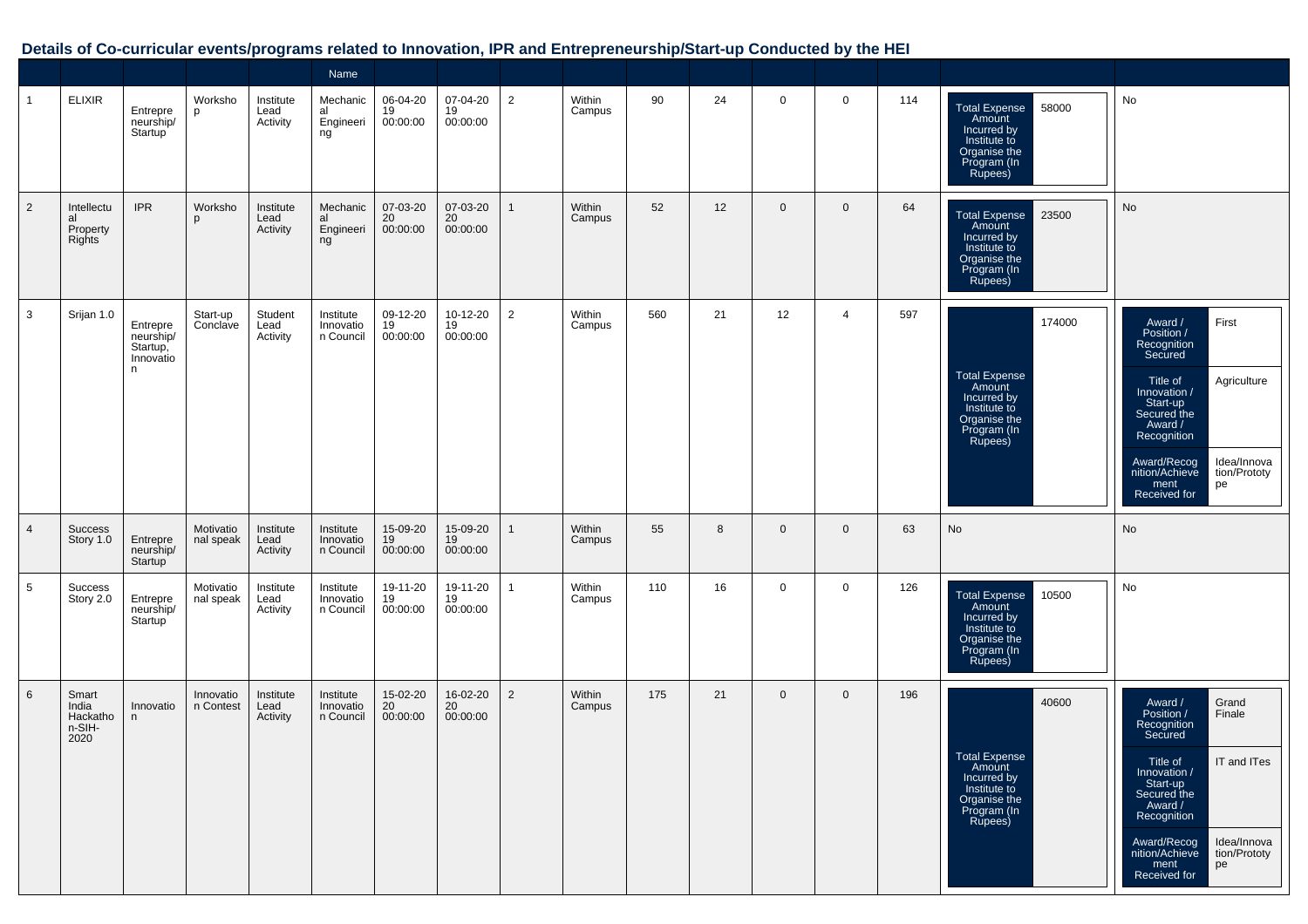| $\overline{7}$ | <b>NITS</b><br>Hacks<br>3.0                                                                                 | Innovatio<br>n | Hackatho<br>n          | Student<br>Lead<br>Activity   | Institute<br>Innovatio<br>n Council     | $01 - 02 - 20$<br>20<br>00:00:00 | 02-02-20<br>20<br>00:00:00 | 2              | Within<br>Campus | 150 | 25 | 100          | $\overline{2}$ | 277 | 125000<br><b>Total Expense</b><br>Amount<br>Incurred by<br>Institute to<br>Organise the<br>Program (In<br>Rupees) | No                                                                                                                                                                                                                                                                                                                                                   |
|----------------|-------------------------------------------------------------------------------------------------------------|----------------|------------------------|-------------------------------|-----------------------------------------|----------------------------------|----------------------------|----------------|------------------|-----|----|--------------|----------------|-----|-------------------------------------------------------------------------------------------------------------------|------------------------------------------------------------------------------------------------------------------------------------------------------------------------------------------------------------------------------------------------------------------------------------------------------------------------------------------------------|
| 8              | MeitY<br><b>TIDE 2.0</b><br>Techatho<br>n- X1                                                               | Innovatio<br>n | Hackatho<br>n          | Institute<br>Lead<br>Activity | Institute<br>Innovatio<br>n Council     | 14-03-20<br>20<br>00:00:00       | 15-03-20<br>20<br>00:00:00 | $\overline{2}$ | Within<br>Campus | 75  | 12 | 15           | 6              | 108 | 75000<br><b>Total Expense</b><br>Amount<br>Incurred by<br>Institute to<br>Organise the<br>Program (In<br>Rupees)  | First<br>Award /<br>Position /<br>Recognition<br>Secured<br>IR Based<br>Title of<br><b>Driver</b><br>Innovation /<br>Start-up<br>assistant<br>for Accident<br>Secured the<br>Award /<br>avoidance<br>Recognition<br>Idea/Innova<br>Award/Recog<br>nition/Achieve<br>tion/Prototy<br>ment<br>pe<br>Received for                                       |
| 9              | Anvesha<br>n                                                                                                | Innovatio<br>n | Innovatio<br>n Contest | Institute<br>Lead<br>Activity | Research<br>and<br>Consulta<br>ncy Cell | 10-01-20<br>20<br>00:00:00       | 12-01-20<br>20<br>00:00:00 | 3              | Within<br>Campus | 480 | 45 | $\mathbf{0}$ | 3              | 528 | 240000<br><b>Total Expense</b><br>Amount<br>Incurred by<br>Institute to<br>Organise the<br>Program (In<br>Rupees) | First<br>Award /<br>Position /<br>Recognition<br><b>Secured</b><br><b>Natural Dye</b><br>Title of<br>Sensitized<br>Innovation /<br>Solar Cell<br>Start-up<br>using<br>Secured the<br>indigenous<br>North East<br>Award /<br>Recognition<br>Plant Dyes.<br>Award/Recog<br>nition/Achieve<br>Idea/Innova<br>tion/Prototy<br>ment<br>pe<br>Received for |
| 10             | <b>Biomedic</b><br>al<br>Instrume<br>ntation<br>System<br>for<br>Clinical<br>Diagnosti<br>c and<br>Research | Innovatio<br>n | Worksho<br>D           | Institute<br>Lead<br>Activity | Electrical<br>Engineeri<br>ng           | 20-02-20<br>20<br>00:00:00       | 24-02-20<br>20<br>00:00:00 | 5              | Within<br>Campus | 55  | 12 | $\mathbf{0}$ | $\mathbf{0}$   | 67  | 145000<br><b>Total Expense</b><br>Amount<br>Incurred by<br>Institute to<br>Organise the<br>Program (In<br>Rupees) | No                                                                                                                                                                                                                                                                                                                                                   |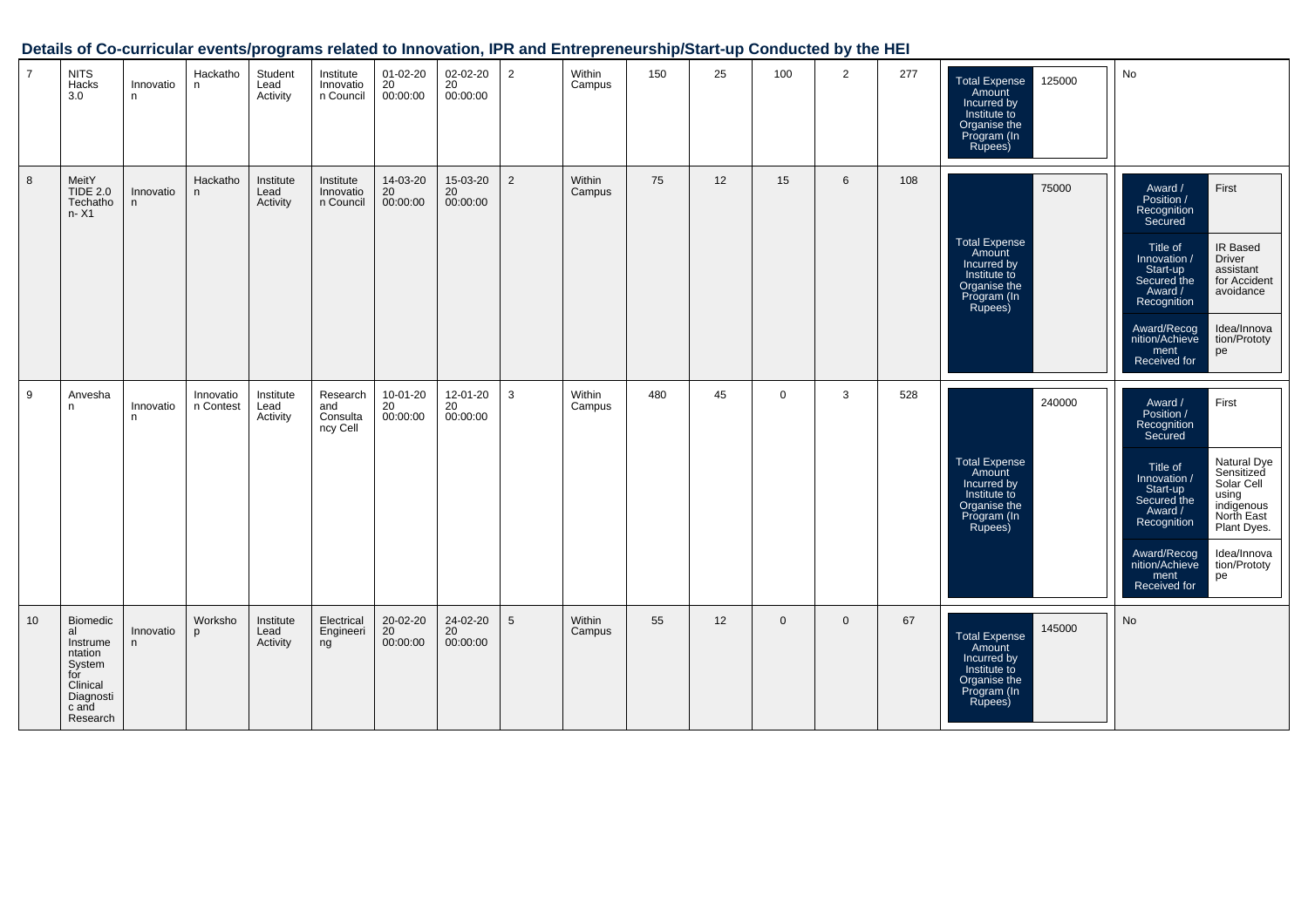| 11 | <b>IEDC</b><br>Project<br>Competiti<br>on                                                       | Entrepre<br>neurship/<br>Startup,<br>Innovatio<br>n. | Innovatio<br>n Contest | Institute<br>Lead<br>Activity | <b>IEDC</b>                                                                        | 23-02-20<br>$\overline{20}$<br>00:00:00 | 23-02-20<br>$\overline{20}$<br>00:00:00 | 1               | Within<br>Campus | 120 | 8  | $\mathbf 0$    | $\mathbf 0$ | 128 | 25000<br>Total Expense<br>Amount<br>Incurred by<br>Institute to<br>Organise the<br>Program (In<br>Rupees)        | Awarded<br>Award /<br>Position /<br>Recognition<br>Secured<br>DRL Based<br>Title of<br>Innovation /<br>Liquid Lens<br>Auto-Focus<br>Start-up<br>Secured the<br>System<br>Award /<br>Recognition<br>Idea/Innova<br>Award/Recog<br>nition/Achieve<br>tion/Prototy<br>ment<br>pe<br>Received for |
|----|-------------------------------------------------------------------------------------------------|------------------------------------------------------|------------------------|-------------------------------|------------------------------------------------------------------------------------|-----------------------------------------|-----------------------------------------|-----------------|------------------|-----|----|----------------|-------------|-----|------------------------------------------------------------------------------------------------------------------|-----------------------------------------------------------------------------------------------------------------------------------------------------------------------------------------------------------------------------------------------------------------------------------------------|
| 12 | Cyber<br>Security                                                                               | Innovatio<br>n                                       | Training               | Institute<br>Lead<br>Activity | Compute<br>r Science<br>and<br>Engineeri<br>ng                                     | 14-10-20<br>19<br>00:00:00              | 19-10-20<br>19<br>00:00:00              | 6               | Within<br>Campus | 21  | 15 | $\mathbf{0}$   | 12          | 48  | 58000<br>Total Expense<br>Amount<br>Incurred by<br>Institute to<br>Organise the<br>Program (In<br>Rupees)        | No                                                                                                                                                                                                                                                                                            |
| 13 | Industrial<br>Approach<br>to<br>Process<br>Control &<br>Automati<br>on                          | Innovatio<br>n.                                      | Worksho<br>p           | Institute<br>Lead<br>Activity | Departm<br>ent of<br>Electroni<br>cs and<br>Instrume<br>ntation<br>Engineeri<br>ng | 22-08-20<br>19<br>00:00:00              | 26-08-20<br>19<br>00:00:00              | 5               | Within<br>Campus | 35  | 10 | $\mathbf 0$    | $\mathbf 0$ | 45  | 48000<br>Total Expense<br>Amount<br>Incurred by<br>Institute to<br>Organise the<br>Program (In<br>Rupees)        | <b>No</b>                                                                                                                                                                                                                                                                                     |
| 14 | Recent<br>Develop<br>ments in<br>Water<br>and Geo-<br>Environm<br>ental<br>issues               | Innovatio<br>n.                                      | Training               | Institute<br>Lead<br>Activity | Departm<br>ent of<br>Civil<br>Engineeri<br>ng                                      | 05-08-20<br>19<br>00:00:00              | 09-08-20<br>19<br>00:00:00              | $5\overline{)}$ | Within<br>Campus | 48  | 14 | $\mathbf{0}$   | $\mathbf 0$ | 62  | 52000<br><b>Total Expense</b><br>Amount<br>Incurred by<br>Institute to<br>Organise the<br>Program (In<br>Rupees) | No                                                                                                                                                                                                                                                                                            |
| 15 | Challeng<br>es in<br>Operatio<br>n and<br>Control of<br>Distribute<br>d Energy<br>Resource<br>s | Entrepre<br>neurship/<br>Startup,<br>Innovatio<br>n. | Training               | Institute<br>Lead<br>Activity | Departm<br>ent of<br>Electrical<br>Engineeri<br>ng                                 | 26-07-20<br>19<br>00:00:00              | 30-07-20<br>19<br>00:00:00              | 5               | Within<br>Campus | 75  | 17 | $\mathbf 0$    | $\mathbf 0$ | 92  | 78000<br>Total Expense<br>Amount<br>Incurred by<br>Institute to<br>Organise the<br>Program (In<br>Rupees)        | No                                                                                                                                                                                                                                                                                            |
| 16 | eSMART                                                                                          | Entrepre<br>neurship/<br>Startup,<br>Innovatio<br>n  | Worksho<br>D           | Institute<br>Lead<br>Activity | Departm<br>ent of<br>Mechanic<br>al<br>Engineeri<br>ng                             | 20-05-20<br>$\overline{19}$<br>00:00:00 | 24-05-20<br>19<br>00:00:00              | $5\overline{)}$ | Within<br>Campus | 96  | 9  | $\overline{7}$ | 3           | 115 | 135500<br>Total Expense<br>Amount<br>Incurred by<br>Institute to<br>Organise the<br>Program (In<br>Rupees)       | <b>No</b>                                                                                                                                                                                                                                                                                     |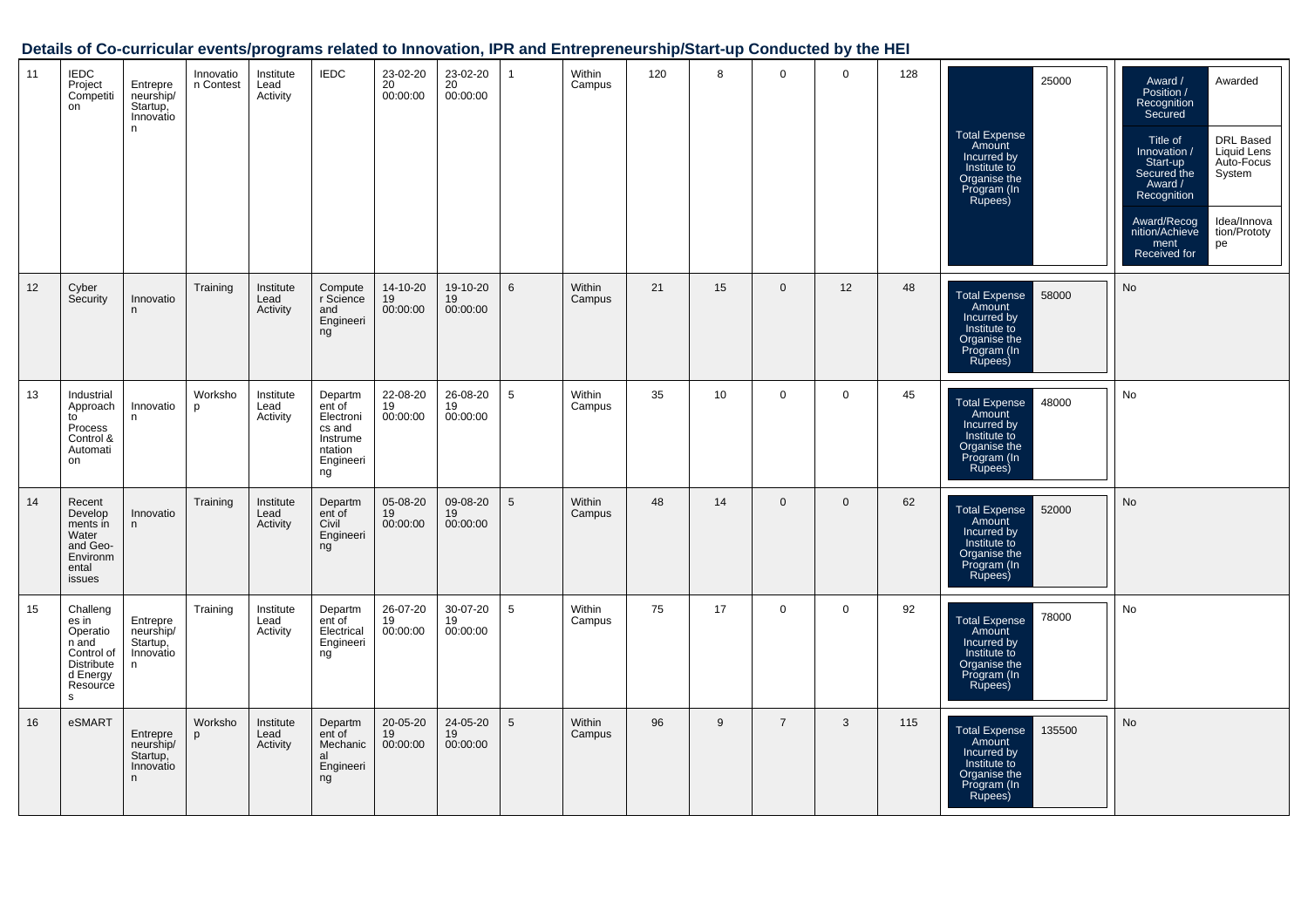| 17 | Recent<br>Advance<br>ment in<br>Microwav<br>e<br>Engineeri<br>ng                                                                       | Innovatio<br>n                                      | Worksho<br>p   | Institute<br>Lead<br>Activity | Departm<br>ent of<br>Electroni<br>cs and<br>Communi<br>cation<br>Engineeri<br>ng | 01-04-20<br>19<br>00:00:00 | 05-04-20<br>19<br>00:00:00 | 5               | Within<br>Campus | 46 | 12             | $\mathbf 0$    | $\mathbf 0$  | 58  | 94000<br><b>Total Expense</b><br>Amount<br>Incurred by<br>Institute to<br>Organise the<br>Program (In<br>Rupees)  | No |
|----|----------------------------------------------------------------------------------------------------------------------------------------|-----------------------------------------------------|----------------|-------------------------------|----------------------------------------------------------------------------------|----------------------------|----------------------------|-----------------|------------------|----|----------------|----------------|--------------|-----|-------------------------------------------------------------------------------------------------------------------|----|
| 18 | <b>MEMS</b><br>Engineer<br>ed<br>Medicine<br><b>Breaking</b><br><b>Barriers</b><br>in.<br>Medical<br>Diagnosti<br>$\mathsf{CS}\xspace$ | Entrepre<br>neurship/<br>Startup,<br>Innovatio<br>n | Worksho<br>p   | Institute<br>Lead<br>Activity | Departm<br>ent of<br>Electroni<br>cs and<br>Communi<br>cation<br>Engineeri<br>ng | 13-04-20<br>19<br>00:00:00 | 17-04-20<br>19<br>00:00:00 | $5\phantom{.0}$ | Within<br>Campus | 58 | 11             | $\overline{2}$ | $\mathbf{1}$ | 72  | 112000<br><b>Total Expense</b><br>Amount<br>Incurred by<br>Institute to<br>Organise the<br>Program (In<br>Rupees) | No |
| 19 | Students<br>Solar<br>Ambassa<br>dor<br>Worksho<br>D                                                                                    | Entrepre<br>neurship/<br>Startup,<br>Innovatio<br>n | Training       | Institute<br>Lead<br>Activity | Gyansag<br>ar                                                                    | 02-10-20<br>19<br>00:00:00 | 02-10-20<br>19<br>00:00:00 | $\mathbf{1}$    | Within<br>Campus | 35 | 19             | 247            | 14           | 315 | <b>Total Expense</b><br>90000<br>Amount<br>Incurred by<br>Institute to<br>Organise the<br>Program (In<br>Rupees)  | No |
| 20 | Deep<br>Learning<br>Techniqu<br>es &<br>Tools: An<br>academic<br>&<br>Industrial<br>Approach                                           | Innovatio<br>n                                      | Worksho<br>p   | Institute<br>Lead<br>Activity | Compute<br>r Science<br>and<br>Engineeri<br>ng                                   | 08-04-20<br>19<br>00:00:00 | 12-04-20<br>19<br>00:00:00 | $5\phantom{.0}$ | Within<br>Campus | 62 | 12             | $\mathbf{0}$   | $\mathbf{0}$ | 74  | 110000<br><b>Total Expense</b><br>Amount<br>Incurred by<br>Institute to<br>Organise the<br>Program (In<br>Rupees) | No |
| 21 | Internatio<br>nal<br>Conferen<br>ce on Big<br>Data,<br>Machine<br>Learning<br>and<br>Applicatio<br>ns                                  | Innovatio<br>n                                      | Conferen<br>ce | Institute<br>Lead<br>Activity | Compute<br>r Science<br>and<br>Engineeri<br>ng                                   | 16-12-20<br>19<br>00:00:00 | 19-12-20<br>19<br>00:00:00 | $\overline{4}$  | Within<br>Campus | 40 | 36             | 21             | 15           | 112 | 310000<br>Total Expense<br>Amount<br>Incurred by<br>Institute to<br>Organise the<br>Program (In<br>Rupees)        | No |
| 22 | Data<br>Analytics<br>with<br>Machine<br>Learning<br>Techniqu<br>es                                                                     | Innovatio<br>n                                      | Training       | Institute<br>Lead<br>Activity | Compute<br>r Science<br>and<br>Engineeri<br>ng                                   | 22-07-20<br>19<br>00:00:00 | 26-07-20<br>19<br>00:00:00 | $5\phantom{.0}$ | Within<br>Campus | 42 | $\overline{7}$ | $\mathbf 0$    | $\mathbf{0}$ | 49  | <b>Total Expense</b><br>47000<br>Amount<br>Incurred by<br>Institute to<br>Organise the<br>Program (In<br>Rupees)  | No |
| 23 | Compute<br>r Vision<br>and<br>Pattern<br>Recogniti<br>on Using<br>Machine<br>Learning                                                  | Innovatio<br>n                                      | Worksho<br>D   | Institute<br>Lead<br>Activity | Electroni<br>cs and<br>Communi<br>cation<br>Engineeri<br>ng                      | 22-07-20<br>19<br>00:00:00 | 26-07-20<br>19<br>00:00:00 | 5               | Within<br>Campus | 25 | 9              | 10             | 0            | 44  | Total Expense<br>Amount<br>51000<br>Incurred by<br>Institute to<br>Organise the<br>Program (In<br>Rupees)         | No |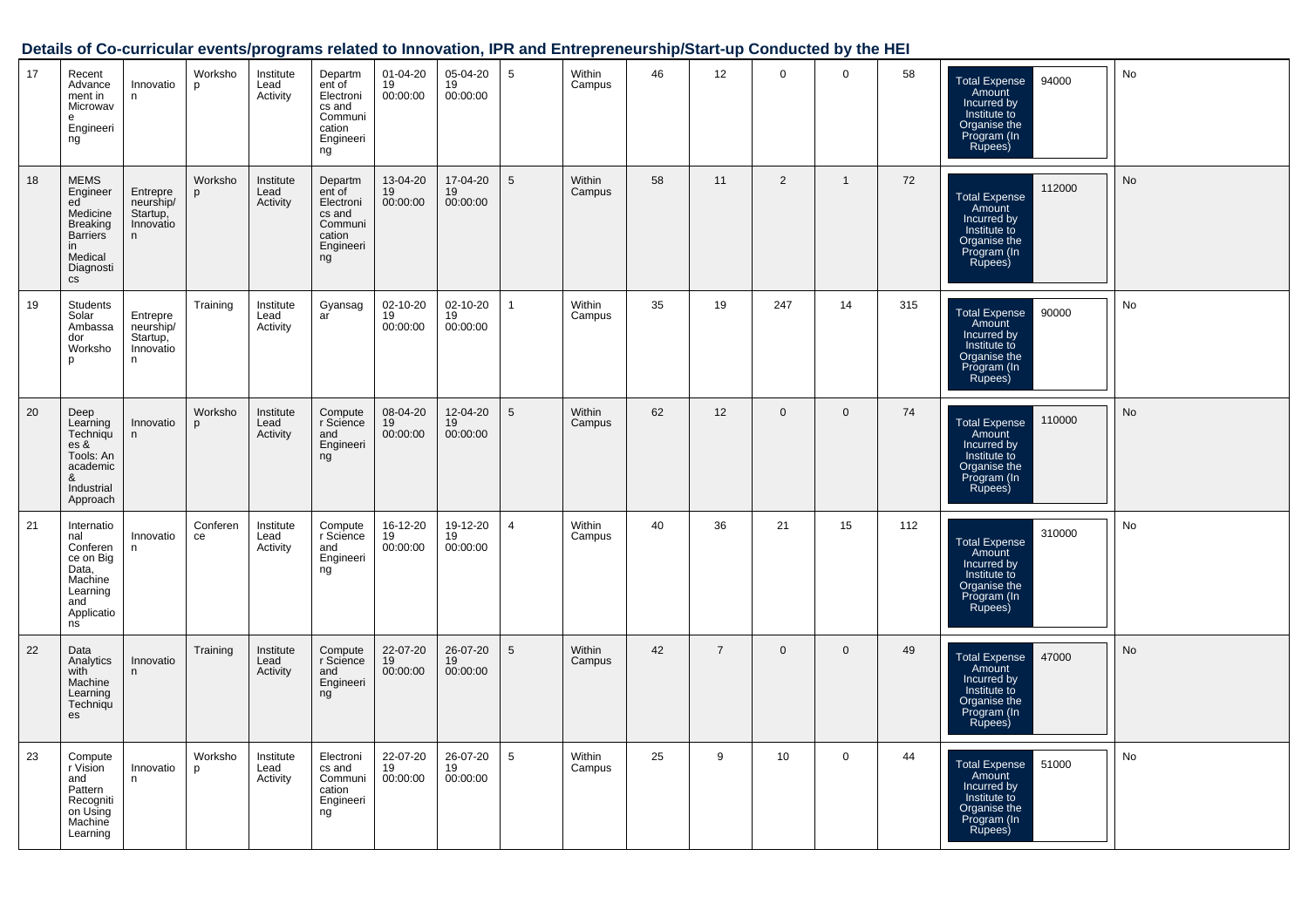| Srno | Name of<br>Program<br>(Full<br>Name) | Program<br>Theme | Program<br>Type        | Organizin<br>g Agency<br>/ Institute<br>Name | Organizin<br>g Agency<br>Type | Program<br>Start<br>Date   | Program<br>End Date        | Program<br>Duration(i<br>n Days) | Participa<br>nts<br>(Students | Participa<br>nts<br>(Faculty) | Total<br>Number<br>of<br>Participa<br>nts | Awards/R<br>ecognitio<br>ns/Achiev<br>ements | Award /<br>Position /<br>Recogniti<br>on<br>Secured | Title of<br>Innovatio<br>n / Start-<br>up<br>Secured<br>the<br>Award /<br>Recogniti<br>on | Had institute spent expenses<br>either from own resource/<br>received fund towards sending<br>delegation to participate /<br>represent the activity / event? | Did any of the participants<br>received any awards/recognition<br>for startup / innovation ideas /<br>research                                                                                                                                                                                        |
|------|--------------------------------------|------------------|------------------------|----------------------------------------------|-------------------------------|----------------------------|----------------------------|----------------------------------|-------------------------------|-------------------------------|-------------------------------------------|----------------------------------------------|-----------------------------------------------------|-------------------------------------------------------------------------------------------|--------------------------------------------------------------------------------------------------------------------------------------------------------------|-------------------------------------------------------------------------------------------------------------------------------------------------------------------------------------------------------------------------------------------------------------------------------------------------------|
|      | MeitY<br><b>TIDE</b>                 | Innovatio<br>n   | Hackatho<br>n.         | Assam<br>Startup                             | Govt.<br>Agency<br>(Central)  | 14-03-20<br>20<br>00:00:00 | 15-03-20<br>20<br>00:00:00 | $\overline{2}$                   | 65                            | 8                             | 73                                        | Yes                                          | First                                               | IR based<br>driver<br>eye<br>detection<br>for safe<br>driving                             | 86000<br><b>TotalTotal</b><br>Expense<br>Amount<br>Incurred by<br>Institute? (In<br>Rupees)                                                                  | First<br>Award /<br>Position /<br>Recognition<br>Secured<br>Title of<br>IR based<br>driver eye<br>Innovation /<br>detection<br>Start-up<br>Secured the<br>for safe<br>driving<br>Award /<br>Recognition<br>Idea/Innova<br>Award/Recog<br>nition/Achieve<br>tion/Prototy<br>ment<br>pe<br>Received for |
| 2    | <b>MSAB</b><br>Mobile<br>Forensics   | Innovatio<br>n   | Worksho<br>D           | Cyint<br>Technolo<br>gies<br>(India)         | Non-<br>Govt.<br>Agencies     | 18-09-20<br>19<br>00:00:00 | 18-09-20<br>19<br>00:00:00 |                                  | $\Omega$                      | $\mathbf{1}$                  | $\mathbf{1}$                              | <b>No</b>                                    | $\hspace{0.05cm} \ldots$                            | $\cdots$                                                                                  | <b>TotalTotal</b><br>40000<br>Expense<br>Amount<br>Incurred by<br>Institute? (In<br>Rupees)                                                                  | <b>No</b>                                                                                                                                                                                                                                                                                             |
| 3    | Robotics<br>Competti<br>on           | Innovatio<br>n   | Innovatio<br>n Contest | Assam<br>Engineeri<br>ng<br>College          | Govt.<br>Agency<br>(Central)  | 20-02-20<br>20<br>00:00:00 | 23-02-20<br>20<br>00:00:00 | $\overline{4}$                   | 4                             | $\Omega$                      | 4                                         | Yes                                          | First<br>prize                                      | Robot for<br>Robosoc<br>cer and<br>robowar                                                | No                                                                                                                                                           | Award /<br>First prize<br>Position /<br>Recognition<br>Secured<br>Title of<br>Robot for<br>Robosoccer<br>Innovation /<br>Start-up<br>and<br>Secured the<br>robowar<br>Award /<br>Recognition<br>Award/Recog<br>Idea/Innova<br>nition/Achieve<br>tion/Prototy<br>ment<br>pe<br>Received for            |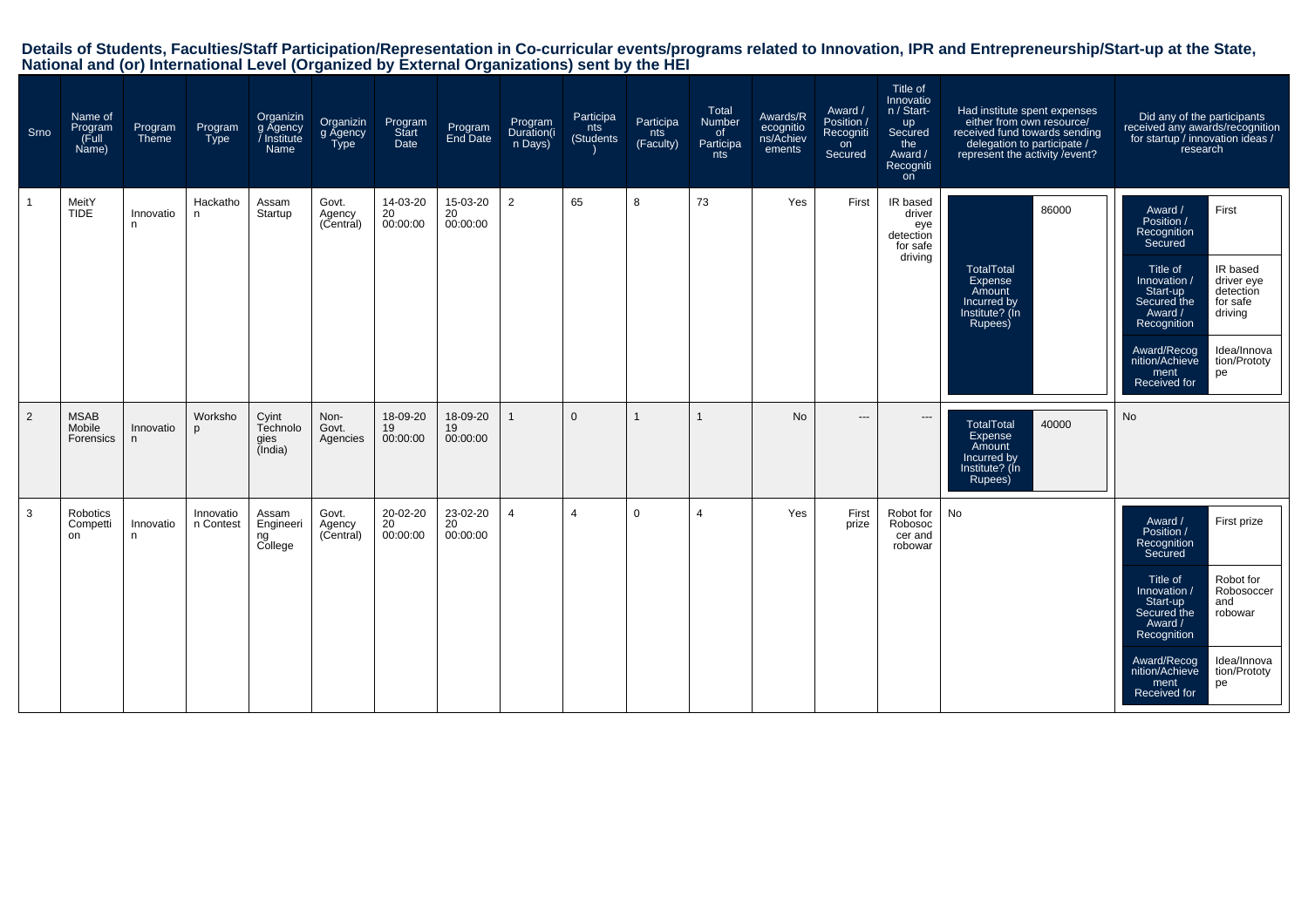| $\overline{4}$  | KIIT<br>Innovatio<br>n.<br>Challeng<br>${\bf e}$                                                                                            | Innovatio<br>n | Hackatho<br>n          | <b>KIIT</b><br>Bhubane<br>swar                                 | Educatio<br>nal<br>Institute | 06-01-20<br>$\frac{20}{20}$<br>00:00:00 | 08-01-20<br>$20\,$<br>00:00:00 | 3              | $\overline{4}$ | $\mathbf 0$    | $\overline{4}$ | Yes | First                    | <b>Business</b><br>Plan              | No                                                                                           | Award /<br>First<br>Position /<br>Recognition<br>Secured<br>Title of<br><b>Business</b><br>Innovation /<br>Plan<br>Start-up<br>Secured the<br>Award /<br>Recognition<br>Award/Recog<br><b>Business</b><br>nition/Achieve<br>Model/Start<br>ment<br>up<br>Received for         |
|-----------------|---------------------------------------------------------------------------------------------------------------------------------------------|----------------|------------------------|----------------------------------------------------------------|------------------------------|-----------------------------------------|--------------------------------|----------------|----------------|----------------|----------------|-----|--------------------------|--------------------------------------|----------------------------------------------------------------------------------------------|-------------------------------------------------------------------------------------------------------------------------------------------------------------------------------------------------------------------------------------------------------------------------------|
| $5\phantom{.0}$ | ASME E-<br>FEST<br>2020                                                                                                                     | Innovatio<br>n | Innovatio<br>n Contest | Marwadi<br>Universit<br>y, Rajkot,<br>India                    | Educatio<br>nal<br>Institute | 28-02-20<br>20<br>00:00:00              | 01-03-20<br>20<br>00:00:00     | 3              | 14             | $\overline{1}$ | 15             | Yes | 2nd                      | Human<br>Powered<br>Vehicle<br>Cycle | 720000<br><b>TotalTotal</b><br>Expense<br>Amount<br>Incurred by<br>Institute? (Ín<br>Rupees) | Award /<br>2nd<br>Position /<br>Recognition<br>Secured<br>Title of<br>Human<br>Powered<br>Innovation /<br>Start-up<br>Vehicle<br>Secured the<br>Cycle<br>Award /<br>Recognition<br>Idea/Innova<br>Award/Recog<br>nition/Achieve<br>tion/Prototy<br>ment<br>pe<br>Received for |
| $\,6\,$         | 24th<br>Internatio<br>nal<br>Symposi<br>um in<br>Frontiers<br>of<br>Research<br>on<br>Speech<br>and<br>Music                                | Innovatio<br>n | Conferen<br>ce         | Allenhou<br>se<br>Institute<br>of<br>Technolo<br>gy,<br>Kanpur | Educatio<br>nal<br>Institute | 06-07-20<br>19<br>00:00:00              | 07-07-20<br>19<br>00:00:00     | $\overline{2}$ | $\overline{0}$ | $\mathbf{1}$   | $\mathbf{1}$   | No  | $---$                    | $\hspace{0.05cm} \ldots$             | 33500<br><b>TotalTotal</b><br>Expense<br>Amount<br>Incurred by<br>Institute? (In<br>Rupees)  | No                                                                                                                                                                                                                                                                            |
| $\overline{7}$  | 3rd<br>internatio<br>nal<br>conferen<br>ce on<br>Recent<br>Develop<br>ment in<br>Control,<br>Automati<br>on and<br>Power<br>Engineeri<br>ng | Innovatio<br>n | Conferen<br>ce         | Amity<br>Universit<br>$\mathsf{v}$                             | Educatio<br>nal<br>Institute | 10-10-20<br>19<br>00:00:00              | 11-10-20<br>19<br>00:00:00     | $\overline{2}$ | $\mathbf 0$    | $\overline{1}$ | $\mathbf{1}$   | No  | $\hspace{0.05cm} \ldots$ | $\hspace{0.05cm} \cdots$             | 89000<br>TotalTotal<br>Expense<br>Amount<br>Incurred by<br>Institute? (In<br>Rupees)         | No                                                                                                                                                                                                                                                                            |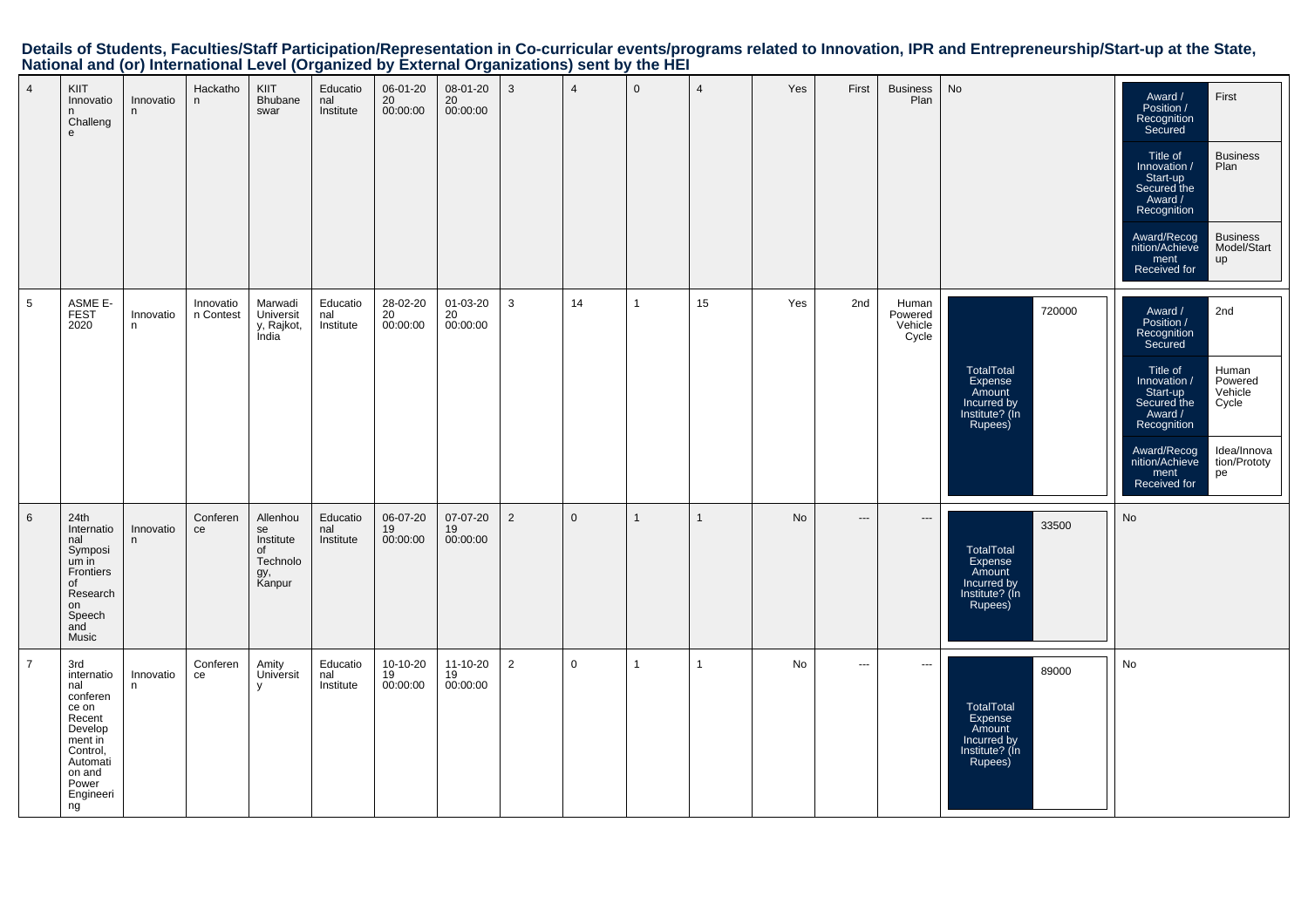| 8  | $IEEE$<br><b>TENCON</b><br>2019                                                                                     | Innovatio<br>n  | Conferen<br>ce | <b>IEEE</b><br>Kerala<br>section                                                                     | Non-<br>Govt.<br>Agencies    | 17-10-20<br>19<br>00:00:00 | 20-10-20<br>19<br>00:00:00 | $\overline{4}$ | $\mathbf 0$    | $\mathbf{1}$   | $\mathbf{1}$ | No        | $---$                                    | $\hspace{0.05cm} \ldots \hspace{0.05cm}$ | 67000<br>TotalTotal<br>Expense<br>Amount<br>Incurred by<br>Institute? (In<br>Rupees)        | No        |
|----|---------------------------------------------------------------------------------------------------------------------|-----------------|----------------|------------------------------------------------------------------------------------------------------|------------------------------|----------------------------|----------------------------|----------------|----------------|----------------|--------------|-----------|------------------------------------------|------------------------------------------|---------------------------------------------------------------------------------------------|-----------|
| 9  | 25th<br>annual<br>Internatio<br>nal<br>Conferen<br>ce on<br>Advance<br>d<br>Computin<br>g anḋ<br>Communi<br>cations | Innovatio<br>n  | Conferen<br>ce | The<br>Internatio<br>nal<br>Institute<br>of<br>Informati<br>on<br>Technolo<br>gy<br>Bangalor<br>e    | Educatio<br>nal<br>Institute | 05-09-20<br>19<br>00:00:00 | 07-09-20<br>19<br>00:00:00 | 3              | $\mathbf 0$    | $\overline{1}$ | $\mathbf{1}$ | No        | $---$                                    | $\hspace{0.05cm} \ldots$                 | 80000<br>TotalTotal<br>Expense<br>Amount<br>Incurred by<br>Institute? (In<br>Rupees)        | No        |
| 10 | 2019<br>Internatio<br>nal<br>Conferen<br>ce on<br>Informati<br>on<br>Technolo<br>gy                                 | Innovatio<br>n  | Conferen<br>ce | Internatio<br>nal<br>Institute<br>of<br>Informati<br>on<br>Technolo<br>gy (IIIT),<br>Bhubane<br>swar | Govt.<br>Agency<br>(Central) | 19-12-20<br>19<br>00:00:00 | 21-12-20<br>19<br>00:00:00 | 3              | $\mathbf 0$    | $\overline{1}$ | $\mathbf{1}$ | <b>No</b> | $\hspace{0.05cm} \cdots$                 | $\hspace{0.05cm} \cdots$                 | 48000<br>TotalTotal<br>Expense<br>Amount<br>Incurred by<br>Institute? (In<br>Rupees)        | No        |
| 11 | Internatio<br>nal<br>Congress<br>on<br>Computat<br>ional<br>Mechanic<br>s and<br>Simulatio<br>n                     | Innovatio<br>n. | Conferen<br>ce | <b>IIT Mandi</b>                                                                                     | Govt.<br>Agency<br>(Central) | 11-12-20<br>19<br>00:00:00 | 13-12-20<br>19<br>00:00:00 | 3              | $\mathbf 0$    | $\overline{1}$ | $\mathbf{1}$ | No        | $---$                                    | $\hspace{0.05cm} \cdots$                 | 36500<br><b>TotalTotal</b><br>Expense<br>Amount<br>Incurred by<br>Institute? (In<br>Rupees) | No        |
| 12 | 2019<br>IEEE<br>16th<br>India<br>Council<br>Internatio<br>nal<br>Conferen<br>ce<br>(INDICO)<br>N)                   | Innovatio<br>n  | Conferen<br>ce | <b>IEEE</b><br>Gujarat<br>Section                                                                    | Non-<br>Govt.<br>Agencies    | 13-12-20<br>19<br>00:00:00 | 15-12-20<br>19<br>00:00:00 | 3              | $\mathbf{1}$   | $\mathbf 0$    | $\mathbf{1}$ | No        | $---$                                    | ---                                      | 37500<br><b>TotalTotal</b><br>Expense<br>Amount<br>Incurred by<br>Institute? (In<br>Rupees) | <b>No</b> |
| 13 | The IEEE<br>Region<br>10<br>Symposi<br>um                                                                           | Innovatio<br>n. | Conferen<br>ce | <b>IEEE</b><br>Kolkata<br>Section                                                                    | Non-<br>Govt.<br>Agencies    | 07-06-20<br>19<br>00:00:00 | 09-06-20<br>19<br>00:00:00 | 3              | 1              | $\mathbf 0$    | $\mathbf{1}$ | No        | $\hspace{0.05cm} \ldots \hspace{0.05cm}$ | $\scriptstyle\cdots$                     | 25000<br>TotalTotal<br>Expense<br>Amount<br>Incurred by<br>Institute? (In<br>Rupees)        | No        |
| 14 | 2019<br><b>IEEE</b><br>Region<br>$10^{\degree}$<br>Symposi<br>um<br>(TENSY<br>MP)                                   | Innovatio<br>n  | Conferen<br>ce | <b>IEEE</b><br>Kolkata<br>Section                                                                    | Non-<br>Govt.<br>Agencies    | 07-06-20<br>19<br>00:00:00 | 09-06-20<br>19<br>00:00:00 | 3              | $\overline{1}$ | $\mathbf 0$    | $\mathbf{1}$ | No        | $\hspace{0.05cm} \cdots$                 | $\hspace{0.05cm} \ldots \hspace{0.05cm}$ | 25000<br><b>TotalTotal</b><br>Expense<br>Amount<br>Incurred by<br>Institute? (In<br>Rupees) | <b>No</b> |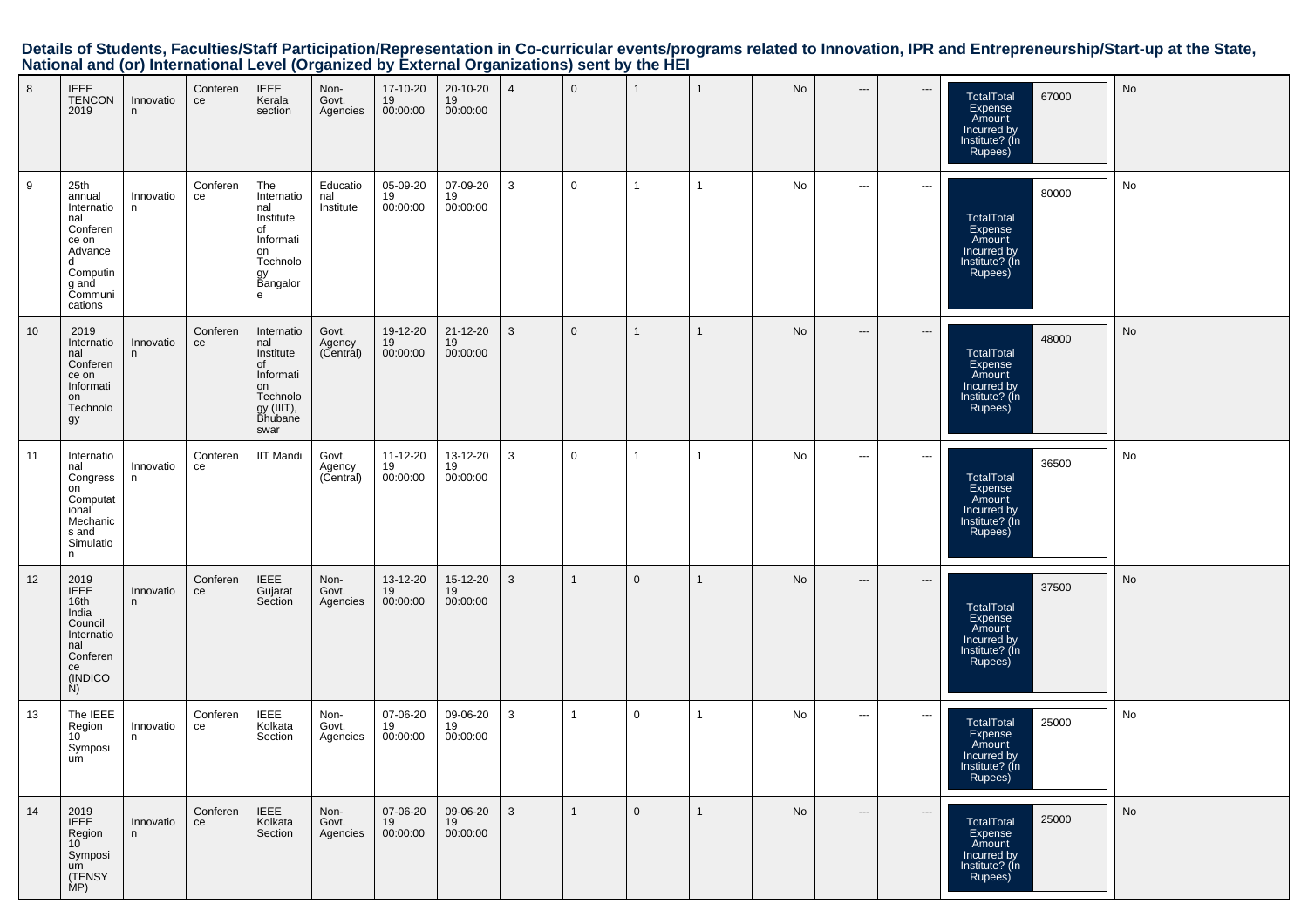| 19                                                                                                                          | 18                                                                                                                                     | 17                                                                                                                             | 16                                                                                                                               | 15                                                                                                                 |
|-----------------------------------------------------------------------------------------------------------------------------|----------------------------------------------------------------------------------------------------------------------------------------|--------------------------------------------------------------------------------------------------------------------------------|----------------------------------------------------------------------------------------------------------------------------------|--------------------------------------------------------------------------------------------------------------------|
| Internatio<br>nal<br>Conferen<br>ce on<br>Emerging<br>Trends in<br>Informati<br>on<br>Technolo<br>gy and<br>Engineeri<br>ng | 1st<br>Internatio<br>nal<br>Conferen<br>ce on<br>Innovatio<br>n in<br>Modern<br>Science<br>and<br>Technolo<br>gy<br>ICIMSAT<br>$-2019$ | Internatio<br>nal<br>Conferen<br>ce on<br>Advance<br>s in<br>Material<br>Science<br>and<br>Nanotech<br>nology-<br>ICMN<br>2K19 | Internatio<br>nal<br>Conferen<br>ce on<br>Power<br>Electroni<br>cs, Smart<br>Grid and<br>Renewab<br>le Energy<br>(PESGR<br>E2020 | Internatio<br>nal<br>Conferen<br>ce on<br>Frontiers<br>in Smart<br>Systems<br>Technolo<br>gies                     |
| Innovatio<br>n.                                                                                                             | Innovatio<br>n                                                                                                                         | Innovatio<br>n                                                                                                                 | Innovatio<br>n                                                                                                                   | Innovatio<br>n                                                                                                     |
| Conferen<br>ce                                                                                                              | Conferen<br>ce                                                                                                                         | Conferen<br>ce                                                                                                                 | Conferen<br>ce                                                                                                                   | Conferen<br>ce                                                                                                     |
| Vellore<br>Institute<br>of<br>Technolo<br>gy                                                                                | Siliguri<br>Institute<br>of<br>Technolo<br>gy                                                                                          | Stella<br>Marys<br>College<br>of<br>Engineeri<br>ng                                                                            | <b>IEEE</b><br>Kerala<br>Section                                                                                                 | Vel Tech<br>Rangaraj<br>an Dr.<br>Saguntha<br>la R and<br>D<br>Institute<br>of<br>Science<br>and<br>Technolo<br>gy |
| Educatio<br>nal<br>Institute                                                                                                | Educatio<br>nal<br>Institute                                                                                                           | Educatio<br>nal<br>Institute                                                                                                   | Non-<br>Govt.<br>Agencies                                                                                                        | Educatio<br>nal<br>Institute                                                                                       |
| 24-02-20<br>20<br>00:00:00                                                                                                  | 20-09-20<br>19<br>00:00:00                                                                                                             | 30-04-20<br>19<br>00:00:00                                                                                                     | 02-01-20<br>20<br>00:00:00                                                                                                       | 03-04-20<br>19<br>00:00:00                                                                                         |
| 25-02-20<br>20<br>00:00:00                                                                                                  | 21-09-20<br>19<br>00:00:00                                                                                                             | 30-04-20<br>19<br>00:00:00                                                                                                     | 04-01-20<br>20<br>00:00:00                                                                                                       | 05-04-20<br>19<br>00:00:00                                                                                         |
| 2                                                                                                                           | $\overline{2}$                                                                                                                         | $\mathbf{1}$                                                                                                                   | 3                                                                                                                                | 3                                                                                                                  |
| $\overline{1}$                                                                                                              | $\mathbf{1}$                                                                                                                           | $\overline{1}$                                                                                                                 | $\mathbf{1}$                                                                                                                     | $\overline{1}$                                                                                                     |
| $\mathbf{3}$                                                                                                                | $\mathbf{0}$                                                                                                                           | $\mathbf 0$                                                                                                                    | $\mathbf{0}$                                                                                                                     | $\mathbf 0$                                                                                                        |
| $\overline{4}$                                                                                                              | $\mathbf{1}$                                                                                                                           | $\overline{1}$                                                                                                                 | $\overline{1}$                                                                                                                   | $\overline{1}$                                                                                                     |
| No                                                                                                                          | No                                                                                                                                     | No                                                                                                                             | No                                                                                                                               | No                                                                                                                 |
| $\overline{a}$                                                                                                              | $\hspace{0.05cm} \ldots$                                                                                                               | $\overline{\phantom{a}}$                                                                                                       | $---$                                                                                                                            | $\hspace{0.05cm} \ldots$                                                                                           |
| $\sim$ $\sim$                                                                                                               | $\hspace{0.05cm} \cdots$                                                                                                               | $\overline{\phantom{a}}$                                                                                                       | $\hspace{0.05cm} \ldots$                                                                                                         | $\hspace{0.05cm} \ldots$                                                                                           |
| No                                                                                                                          | 12500<br>TotalTotal<br>Expense<br>Amount<br>Incurred by<br>Institute? (In<br>Rupees)                                                   | 23000<br>TotalTotal<br>Expense<br>Amount<br>Incurred by<br>Institute? (In<br>Rupees)                                           | 31275<br>TotalTotal<br>Expense<br>Amount<br>Incurred by<br>Institute? (In<br>Rupees)                                             | 16058<br>TotalTotal<br>Expense<br>Amount<br>Incurred by<br>Institute? (In<br>Rupees)                               |
| No                                                                                                                          | No                                                                                                                                     | No                                                                                                                             | No                                                                                                                               | No                                                                                                                 |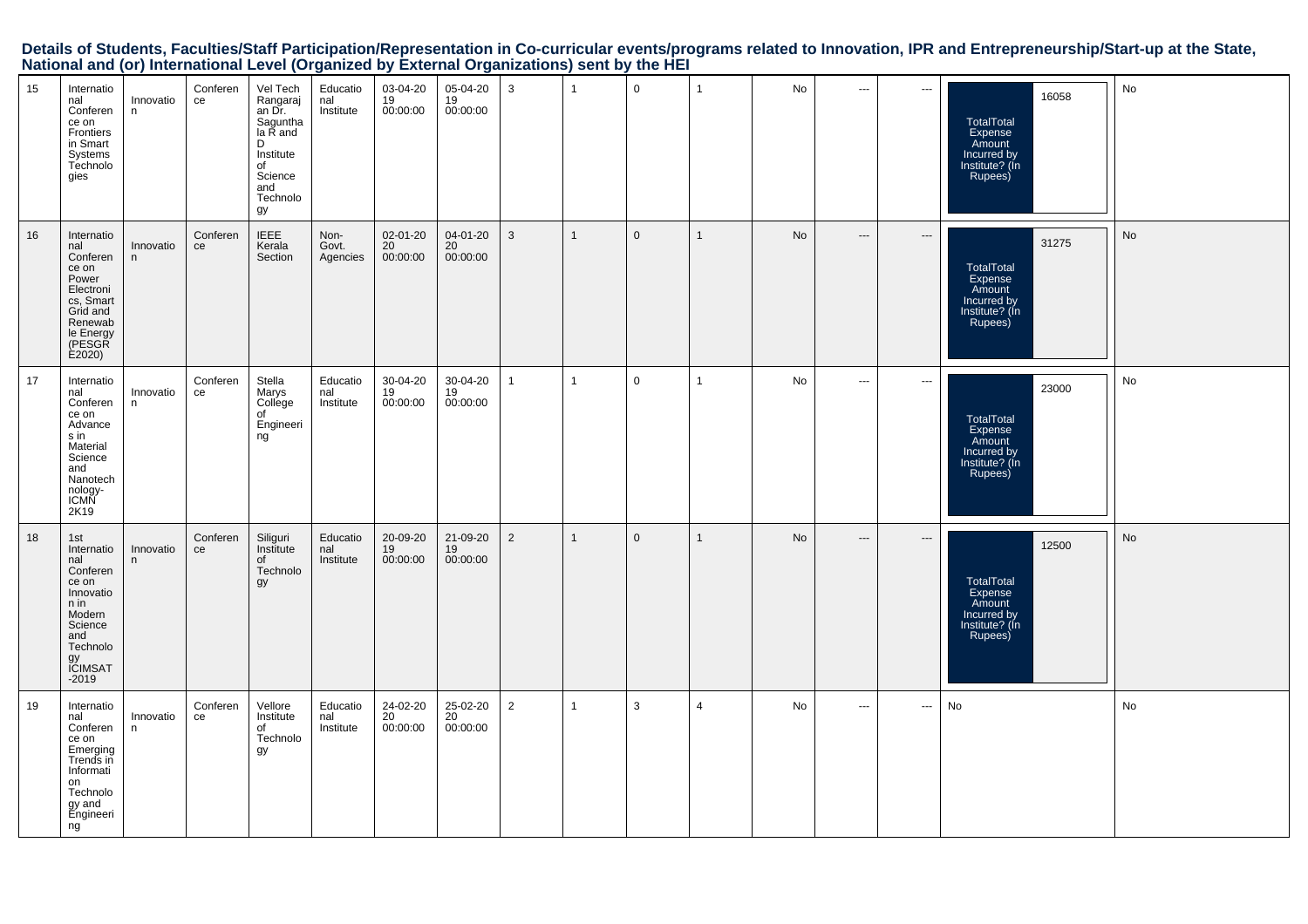|                                                                                             |  | Details of Students, Faculties/Staff Participation/Representation in Co-curricular events/programs related to Innovation, IPR and Entrepreneurship/Start-up at the State, |
|---------------------------------------------------------------------------------------------|--|---------------------------------------------------------------------------------------------------------------------------------------------------------------------------|
| National and (or) International Level (Organized by External Organizations) sent by the HEI |  |                                                                                                                                                                           |

| 20 | Twenty<br>Sixth<br>National<br>Conferen<br>ce on<br>Communi<br>cations                                                            | Innovatio<br>n | Conferen<br>ce | IIT<br>Kharagpu                                          | Govt.<br>Agency<br>(Central) | 21-02-20<br>20<br>00:00:00 | 23-02-20<br>20<br>00:00:00 | 3              | $\mathbf{0}$   |                | No | $---$         | $\cdots$             | No | <b>No</b> |
|----|-----------------------------------------------------------------------------------------------------------------------------------|----------------|----------------|----------------------------------------------------------|------------------------------|----------------------------|----------------------------|----------------|----------------|----------------|----|---------------|----------------------|----|-----------|
| 21 | Internatio<br>nal<br>Conferen<br>ce on<br>Automati<br>on,<br>Computat<br>ional and<br>Technolo<br>gy<br>Manage<br>ment<br>(ICACTM | Innovatio<br>n | Conferen<br>ce | Amity<br>Universit<br>$\mathbf{v}$                       | Educatio<br>nal<br>Institute | 24-04-20<br>19<br>00:00:00 | 26-04-20<br>19<br>00:00:00 | 3              |                | $\overline{2}$ | No | $\sim$ $\sim$ | $\sim$ $\sim$ $\sim$ | No | No        |
| 22 | 14th<br>IEEE<br>Nanotech<br>nology<br>Materials<br>and<br>Devices<br>Conferen<br>ce                                               | Innovatio<br>n | Conferen<br>ce | The<br>Brewery<br>Conferen<br>ce Centre<br>Stockhol<br>m | Non-<br>Govt.<br>Agencies    | 27-10-20<br>19<br>00:00:00 | 30-10-20<br>19<br>00:00:00 | $\overline{4}$ | $\overline{2}$ | 3              | No | $---$         | $\cdots$             | No | <b>No</b> |

# **List the Academic Programs on Innovation, IPR and Entrepreneurship Development Offered During the Academic Period (2019-20)**

| Srno           | <b>Title of Course/Subject</b><br>Offered                | Program Theme                           | Type of Course                        | Course Offering<br>Department/Centr<br>e/Unit Name | Level of<br>Course                         | Program<br>Start Date | Program End<br>Date | Program<br>Duration(in Days) | Mode of Delivery | <b>Total Numbers of</b><br>Participants | <b>Total Numbers of</b><br><b>Contact Hours of Course</b><br>(Minimum 30 Contact<br>hours) |
|----------------|----------------------------------------------------------|-----------------------------------------|---------------------------------------|----------------------------------------------------|--------------------------------------------|-----------------------|---------------------|------------------------------|------------------|-----------------------------------------|--------------------------------------------------------------------------------------------|
|                | Basics of IPR                                            | <b>IPR</b>                              | Elective/Core<br><b>Credit Course</b> | Bachelor                                           | Department<br>Management<br>Studies        | 01-01-2020            | 30-06-2020          | 182                          | Online           | 46                                      | 40                                                                                         |
| $\overline{2}$ | Entrepreneurship and<br>Project Management               | Entrepreneurship/Startup                | Elective/Core<br><b>Credit Course</b> | Master                                             | Department<br>Management<br><b>Studies</b> | 01-01-2019            | 31-07-2019          | 212                          | Offline          | 46                                      | 40                                                                                         |
| -3             | Entrepreneurship and<br>Management                       | Entrepreneurship/Startup                | Elective/Core<br><b>Credit Course</b> | Master                                             | Department<br>Mechanical<br>Engineering    | 01-07-2019            | 31-12-2019          | 184                          | Offline          | 19                                      | 40                                                                                         |
| $\overline{4}$ | <b>Energy Auditing</b><br>Conservation and<br>Management | Entrepreneurship/Startup                | Elective/Core<br><b>Credit Course</b> | Master                                             | Department<br>of Electrical<br>Engineering | 01-01-2020            | 30-06-2020          | 182                          | Offline          | 12                                      | 40                                                                                         |
| 5              | Technology and Innovation<br>Management                  | Innovation                              | Elective/Core<br><b>Credit Course</b> | Master                                             | Management<br>Studies                      | 01-07-2019            | 31-12-2019          | 184                          | Online           | 44                                      | 40                                                                                         |
| - 6            | Innovation and Product<br>Design                         | Entrepreneurship/Startup,<br>Innovation | Elective/Core<br><b>Credit Course</b> | Master                                             | Mechanical                                 | 01-07-2019            | 31-12-2019          | 184                          | Offline          | 10                                      | 40                                                                                         |

**LiList the Employment Generation Skill Development Programs Organized by the HEI on Innovation, IPR and Entrepreneurship Development During the Academic Period (2019-20)**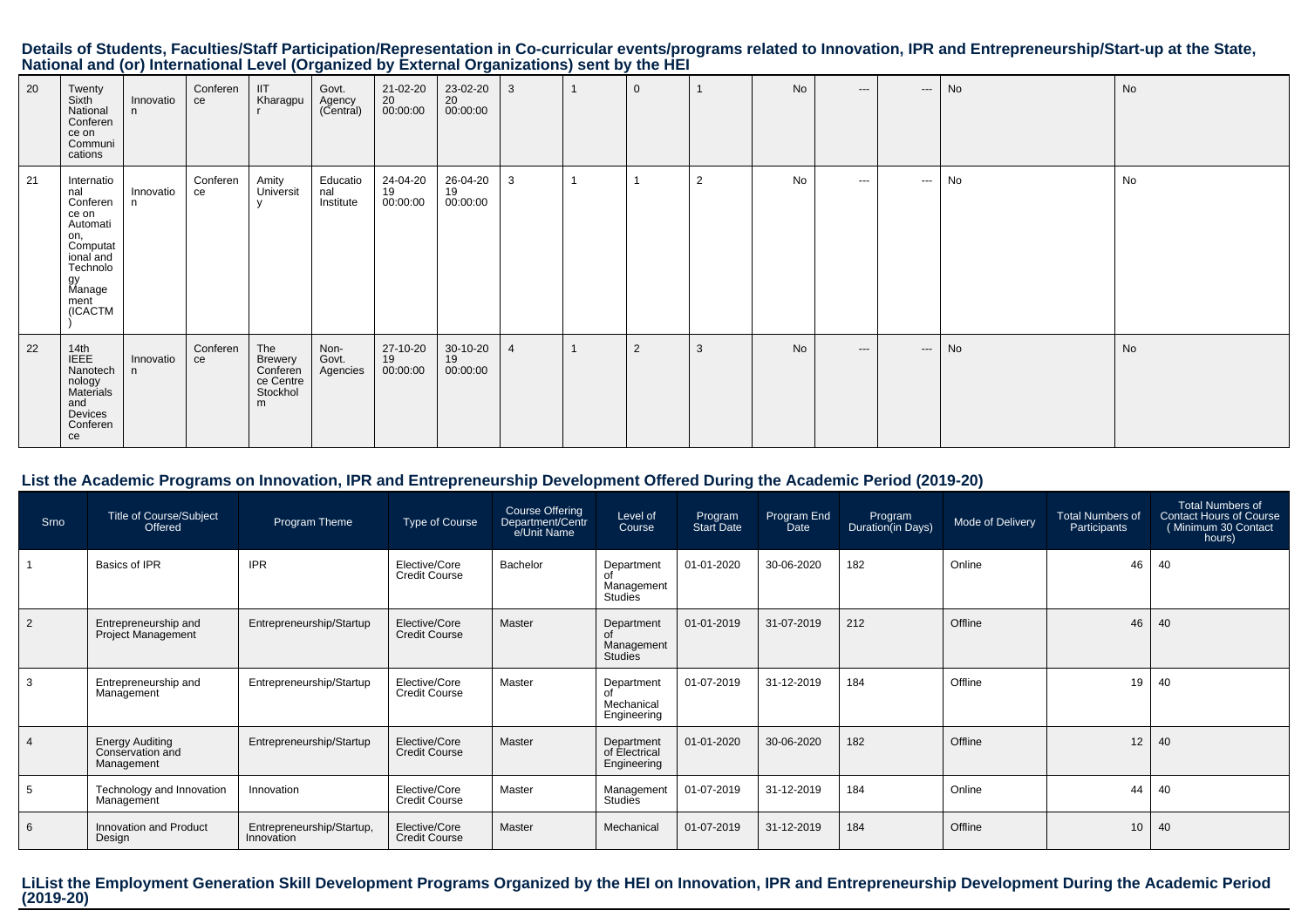| Srno | Title of the Training Program | <b>Program Theme</b>     | Type of Course                                       | Course Offering<br>Department/Centre/<br><b>Unit Name</b> | Program Start<br>Date <sup>'</sup> | Program End<br><b>Date</b> | Program<br>Duration(in<br>Days) | Mode of Delivery | <b>Total Numbers of</b><br>Participants | <b>Total Numbers of Contact</b><br>Hours of Course (Minimum<br>30 Contact hours) |
|------|-------------------------------|--------------------------|------------------------------------------------------|-----------------------------------------------------------|------------------------------------|----------------------------|---------------------------------|------------------|-----------------------------------------|----------------------------------------------------------------------------------|
|      | Hands-on Solar Training       | Innovation               | Employment<br><b>Generation Training</b><br>Programs | IIC                                                       | 05-09-2019                         | 02-10-2019                 | 28                              | Offline          | 500                                     | $\vert$ 30                                                                       |
|      | <b>CIT</b>                    | Entrepreneurship/Startup | Employment<br><b>Generation Training</b><br>Programs | Gyansagar                                                 | $01 - 05 - 2019$                   | 15-06-2019                 | 46                              | Offline          | $32 \mid 30$                            |                                                                                  |

List the Full Time Faculties had with a Degree (UG/PG/PhD) in Innovation/IPR/Entrepreneurship and (or) Received Specialized Training program of I&E, IPR (MDP, EDP,<br>FDP, Short-term Certificate Course, of minimum 30 hours Du

| Srno           | <b>Faculty Name</b>         |                    |                               | Department/Centre/Unit Name               |            |                                | Designation                    | Do you have a degree in I&E & IPR?                                |                          |                                                      | Had the faculty received training on I&E &<br>IPR during AY 2019-20 |
|----------------|-----------------------------|--------------------|-------------------------------|-------------------------------------------|------------|--------------------------------|--------------------------------|-------------------------------------------------------------------|--------------------------|------------------------------------------------------|---------------------------------------------------------------------|
| $\mathbf{1}$   | Ashish Deoghare             |                    | <b>Mechanical Engineering</b> |                                           |            | <b>Assistant Professor</b>     |                                | No                                                                |                          | Yes                                                  |                                                                     |
|                | <b>Training Name</b>        |                    | <b>Training Theme</b>         | <b>Type of Course</b>                     |            | <b>Training Agency</b><br>Name | Training Agency<br><b>Type</b> | <b>Training Start Date</b>                                        | <b>Training End Date</b> | <b>Training Duration</b><br>$(in \overline{$ } Days) | Mode of Delivery                                                    |
|                | Ambassador Training         | IPR.<br>Innovation | Entrepreneurship/Startup,     | FDP in I&E, IPR                           | <b>MIC</b> |                                | Govt. Agency<br>(Central)      | 06-03-2020<br>00:00:00                                            | 07-03-2020<br>00:00:00   | $\overline{2}$                                       | Offline                                                             |
| $\overline{2}$ | Ashim Kumar Das             |                    | <b>DoMS</b>                   |                                           |            | <b>Assistant Professor</b>     |                                | <b>No</b>                                                         |                          | Yes                                                  |                                                                     |
|                | <b>Training Name</b>        |                    | <b>Training Theme</b>         | <b>Type of Course</b>                     |            | <b>Training Agency</b><br>Name | <b>Training Agency</b><br>Type | <b>Training Start Date</b>                                        | <b>Training End Date</b> | <b>Training Duration</b><br>(in Days)                | Mode of Delivery                                                    |
| 3              | Gaurav Singh baghel         |                    |                               | Electronics and Communication Engineering |            | <b>Assistant Professor</b>     |                                | $\mathsf{No}$                                                     |                          | Yes                                                  |                                                                     |
|                | <b>Training Name</b>        |                    | <b>Training Theme</b>         | <b>Type of Course</b>                     |            | <b>Training Agency</b><br>Name | <b>Training Agency</b><br>Type | <b>Training Start Date</b>                                        | <b>Training End Date</b> | <b>Training Duration</b><br>(in Days)                | Mode of Delivery                                                    |
| $\overline{4}$ | <b>Wasim Arif</b>           |                    |                               | Electronics and Communication Engineering |            | <b>Assistant Professor</b>     |                                | No                                                                |                          | No                                                   |                                                                     |
| 5              | <b>Fazal Ahmed Talukdar</b> |                    |                               | Electronics and Communication Engineering |            | Professor (HAG)                |                                | No                                                                |                          | No                                                   |                                                                     |
| 6              | Saurabh Verma               |                    | <b>Management Studies</b>     |                                           |            | <b>Assistant Professor</b>     |                                | Highest degree name<br>in I&E and IPR                             | PhD<br>PhD               | <b>No</b>                                            |                                                                     |
|                |                             |                    |                               |                                           |            |                                |                                | Degree Type<br>Year of Highest<br>degree in I&E and<br><b>IPR</b> | 2017                     |                                                      |                                                                     |
| $\overline{7}$ | <b>Bipul Das</b>            |                    | Mechanical                    |                                           |            | <b>Assistant Professor</b>     |                                | No                                                                |                          | Yes                                                  |                                                                     |
|                | <b>Training Name</b>        |                    | <b>Training Theme</b>         | <b>Type of Course</b>                     |            | <b>Training Agency</b><br>Name | Training Agency<br>Type        | <b>Training Start Date</b>                                        | <b>Training End Date</b> | <b>Training Duration</b><br>$(in \bar{D}$ ays $)$    | Mode of Delivery                                                    |
| 8              | Binoy Krishna Roy           |                    | <b>Electrical Engineering</b> |                                           |            | Professor                      |                                | No                                                                |                          | Yes                                                  |                                                                     |
|                | <b>Training Name</b>        |                    | <b>Training Theme</b>         | <b>Type of Course</b>                     |            | <b>Training Agency</b><br>Name | Training Agency<br>Type        | <b>Training Start Date</b>                                        | <b>Training End Date</b> | Training Duration<br>(in Days)                       | Mode of Delivery                                                    |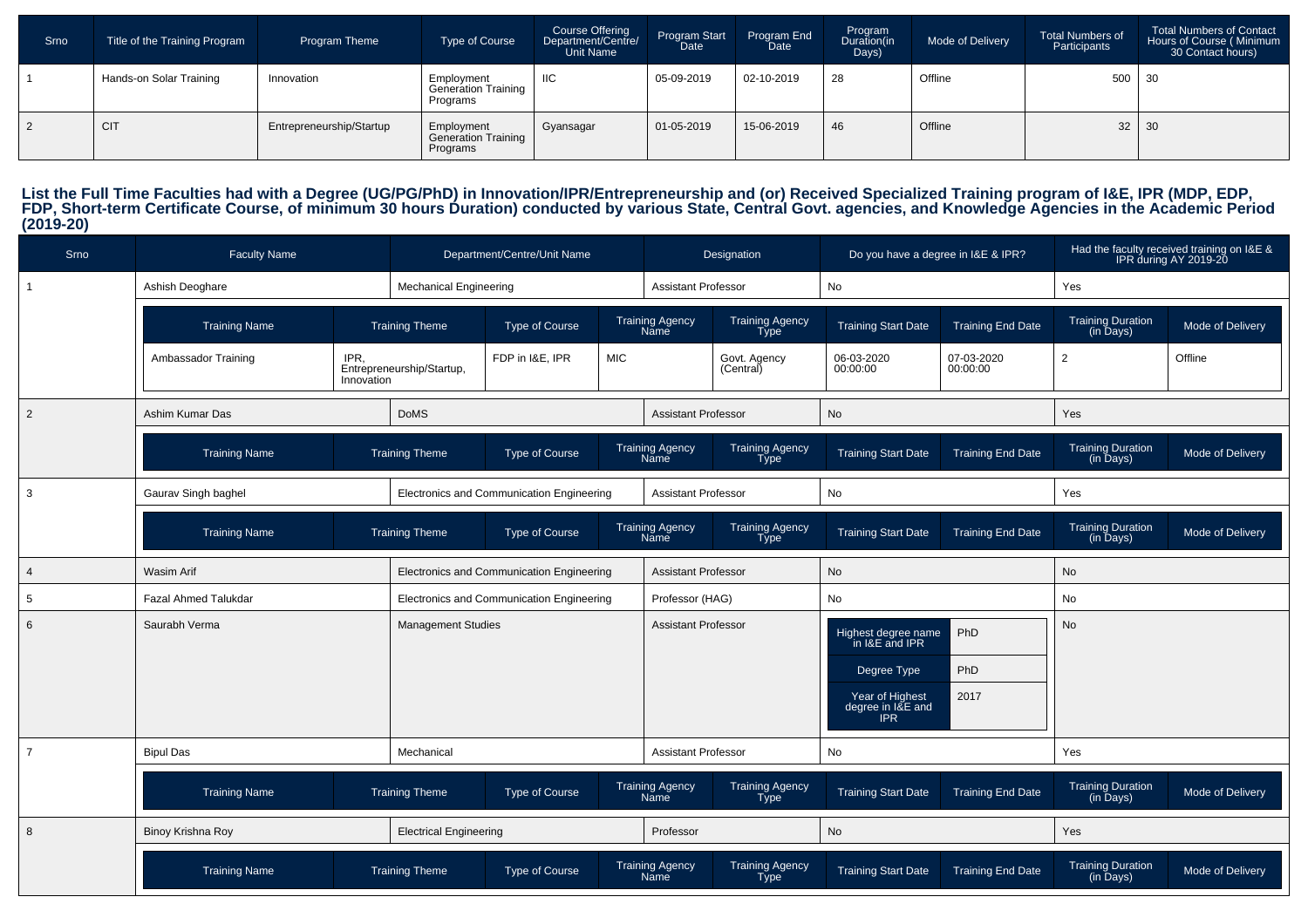|    | Vinayak Kulkarni     | Civil Engineering             |                                                  | <b>Assistant Professor</b> |                                       | No                         |                          | Yes                                   |                  |
|----|----------------------|-------------------------------|--------------------------------------------------|----------------------------|---------------------------------------|----------------------------|--------------------------|---------------------------------------|------------------|
|    | <b>Training Name</b> | <b>Training Theme</b>         | <b>Training Agency</b><br>Type of Course<br>Name |                            | <b>Training Agency</b><br><b>Type</b> | <b>Training Start Date</b> | <b>Training End Date</b> | <b>Training Duration</b><br>(in Days) | Mode of Delivery |
| 10 | Yogesh Singh         | <b>Mechanical Engineering</b> |                                                  | <b>Assistant Professor</b> |                                       | No                         |                          | No                                    |                  |
|    | Prashantha Janardan  | Civil Engineering             |                                                  | <b>Assistant Professor</b> |                                       | No                         |                          | No                                    |                  |
| 12 | R G Nair             | Physics                       |                                                  |                            | <b>Assistant Professor</b>            | No                         |                          | <b>No</b>                             |                  |
| 13 | Asha Rani            |                               | <b>Electrical Engineering</b>                    |                            | <b>Assistant Professor</b>            | No                         |                          | <b>No</b>                             |                  |
| 14 | Mumnum Khanra        |                               | Electronics and Instrumentation Engineering      | <b>Assistant Professor</b> |                                       | No                         |                          | No                                    |                  |
| 15 | Manas Kumar Bera     |                               | Electronics and Instrumentation Engineering      |                            | <b>Assistant Professor</b>            | No                         |                          | No                                    |                  |

List Idea/Innovation Centric Student Clubs Are Functional at the HEI with Access to Co-working Space/Work-stations for Students with Facilities & Equipment Available to<br>promote and Support Innovation, Entrepreneurship and

| Srno           | Name of Student Club    | Type of Club           | Year of Establishment | Type of Facilities<br>Available at the Club | <b>Student Club</b><br>with Access to<br>Other I&E<br>Facilities at the<br><b>HEI</b>                                                                          | No of<br>Programs/Activiti<br>es Organized by<br>the Student Club<br>During the AY<br>2019-20 | <b>Student Club</b><br><b>Team Lead</b><br>Name | <b>Student Club Team</b><br><b>Lead Email</b> | <b>Student Club Team</b><br><b>Lead Phone</b> |
|----------------|-------------------------|------------------------|-----------------------|---------------------------------------------|----------------------------------------------------------------------------------------------------------------------------------------------------------------|-----------------------------------------------------------------------------------------------|-------------------------------------------------|-----------------------------------------------|-----------------------------------------------|
|                | Indovation cell         | <b>Innovation Club</b> | 2016                  | 3D Printing                                 | Pre-Incubation<br>Unit, Innovation<br>Labs, IPR<br>Cell/Technology<br>Transfer Centre                                                                          | 3                                                                                             | Gaurav Harlalka                                 | gauravharlalk038@gm<br>ail.com                | 9957776887                                    |
| 2              | E-cell                  | <b>Startup Club</b>    | 2018                  | Co-working Space                            | Pre-Incubation<br>Unit.Innovation<br>Labs.IPR<br>Cell/Technology<br>Transfer Centre                                                                            | $\mathbf{3}$                                                                                  | Shriti Misra                                    | shriti_ug@ece.nits.ac.i                       | 9752414409                                    |
| 3              | Robotics club           | <b>Idea Club</b>       | 2018                  | Co-working Space                            | Pre-Incubation<br>Unit, Innovation<br>Labs.IPR<br>Cell/Technology<br>Transfer Centre                                                                           | 2                                                                                             | <b>Utkarsh Bhat</b>                             | utkarsh865@gmail.co<br>m                      | 8005672160                                    |
| $\overline{4}$ | Coding club             | <b>Idea Club</b>       | 2018                  | Co-working<br>Space, Work Stations          | Pre-Incubation<br>Unit, Innovation<br>Labs.IPR<br>Cell/Technology<br><b>Transfer Centre</b>                                                                    | $\overline{2}$                                                                                | Rasul Khan                                      | rasulkhan@gmail.com                           | 9954331552                                    |
| 5              | Developers student club | <b>Idea Club</b>       | 2018                  | <b>Work Stations</b>                        | Pre-Incubation<br>Unit, Innovation<br>Labs.IPR<br>Cell/Technology<br>Transfer Centre                                                                           | 2                                                                                             | Rishiraj Pal<br>Choudhury                       | dscnits@gmail.com                             | 9706262131                                    |
| 6              | Machine Learning Club   | Idea Club              | 2018                  | <b>Work Stations</b>                        | Pre-Incubation<br>Unit, Innovation<br>Park/Research<br>Park.Centre of<br>Excellence with<br>Advance<br>Tools, IPR<br>Cell/Technology<br><b>Transfer Centre</b> | 2                                                                                             | S Mukherjee                                     | shyamamukherji@gma<br>il.com                  | 9434663383                                    |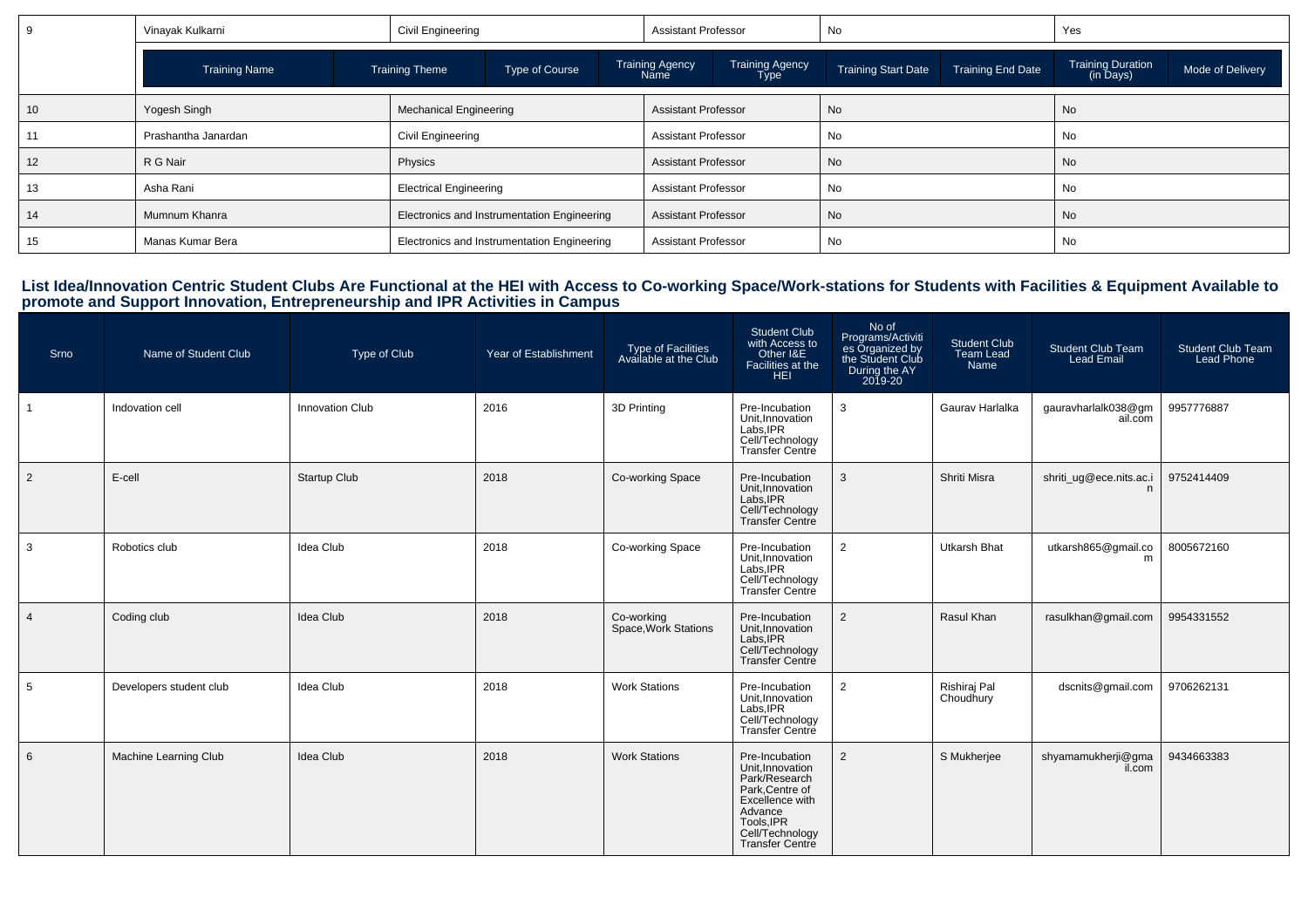# **List the Pre-Incubation Facility (Tinkering Lab/Makers' Space/Design Centre/New Gen IEDC/IEDC/EDC/Innovation Centre/Startup Cell) (>= 600 Sq. Ft. Floor Area)**

| Srno | Name of Pre-<br><b>Incubation Centre</b> | Type of<br>Facility    | Year of<br>Establishme<br>nt ! | Type of<br>Facilities<br>Available at<br>the Centre | Pre-Incubation<br>with Access to<br>Other I&E<br>Facilities at the<br><b>HEI</b>        | Name of the<br>Funding<br><b>Schemes</b><br>Available<br>with Pre-<br><b>Incubation</b><br>Unit, if any<br>(Optional) | <b>Facility Details</b>                                                                                                                                                     | <b>Total Nos of Dedicated</b><br>Executive/Management<br>team Strength Engaged at<br>the Facility | Had the Pre-Incubation<br>Unit Provided any<br>Funding Support for<br>Idea/Prototype/Innovati<br>on Development and<br>implementation during<br>the Financial Year<br>2019-20 | Had institute<br>Generated Income<br>either from Services<br>Offered by Pre-<br>Incubation<br>Centre/Facilities? |             | Had institute spent expenses either<br>from own resource/received fund<br>towards Establishment/Operation<br>of Pre-Incubation Centre/Facilities? |  |
|------|------------------------------------------|------------------------|--------------------------------|-----------------------------------------------------|-----------------------------------------------------------------------------------------|-----------------------------------------------------------------------------------------------------------------------|-----------------------------------------------------------------------------------------------------------------------------------------------------------------------------|---------------------------------------------------------------------------------------------------|-------------------------------------------------------------------------------------------------------------------------------------------------------------------------------|------------------------------------------------------------------------------------------------------------------|-------------|---------------------------------------------------------------------------------------------------------------------------------------------------|--|
|      | <b>IEDC</b>                              | <b>IEDC</b>            | 2016                           | Co-working<br>Space                                 | Incubation<br>Unit, Innovation<br>Labs.IPR<br>Cell/Technology<br><b>Transfer Centre</b> | Incubation<br>Unit, Innovati<br>on Labs, IPR<br>Cell/Technol<br>ogy Transfer<br>Centre                                | Wasim<br>Arif<br>Facility<br>Incharge<br>Name<br>arif.ece<br>Facility<br>.nits $@$<br>Incharge<br>gmail.c<br>Email<br>om<br>943573<br>0057<br>Facility<br>Incharge<br>Phone | $\overline{2}$                                                                                    | Yes                                                                                                                                                                           | <b>No</b>                                                                                                        |             | Yes                                                                                                                                               |  |
|      |                                          | Source of Grant / Fund |                                |                                                     |                                                                                         | <b>Agency Name</b>                                                                                                    |                                                                                                                                                                             |                                                                                                   | Agency Type                                                                                                                                                                   |                                                                                                                  |             | Total Grants / Funds Received by Pre-<br>Incubation & Incubation Centre / Facilities<br>exists in Campus (In Rupees)                              |  |
|      | Funding Agency                           |                        |                                |                                                     |                                                                                         | <b>DST</b>                                                                                                            |                                                                                                                                                                             |                                                                                                   | Govt. Agency (Central)                                                                                                                                                        |                                                                                                                  | $\mathbf 0$ |                                                                                                                                                   |  |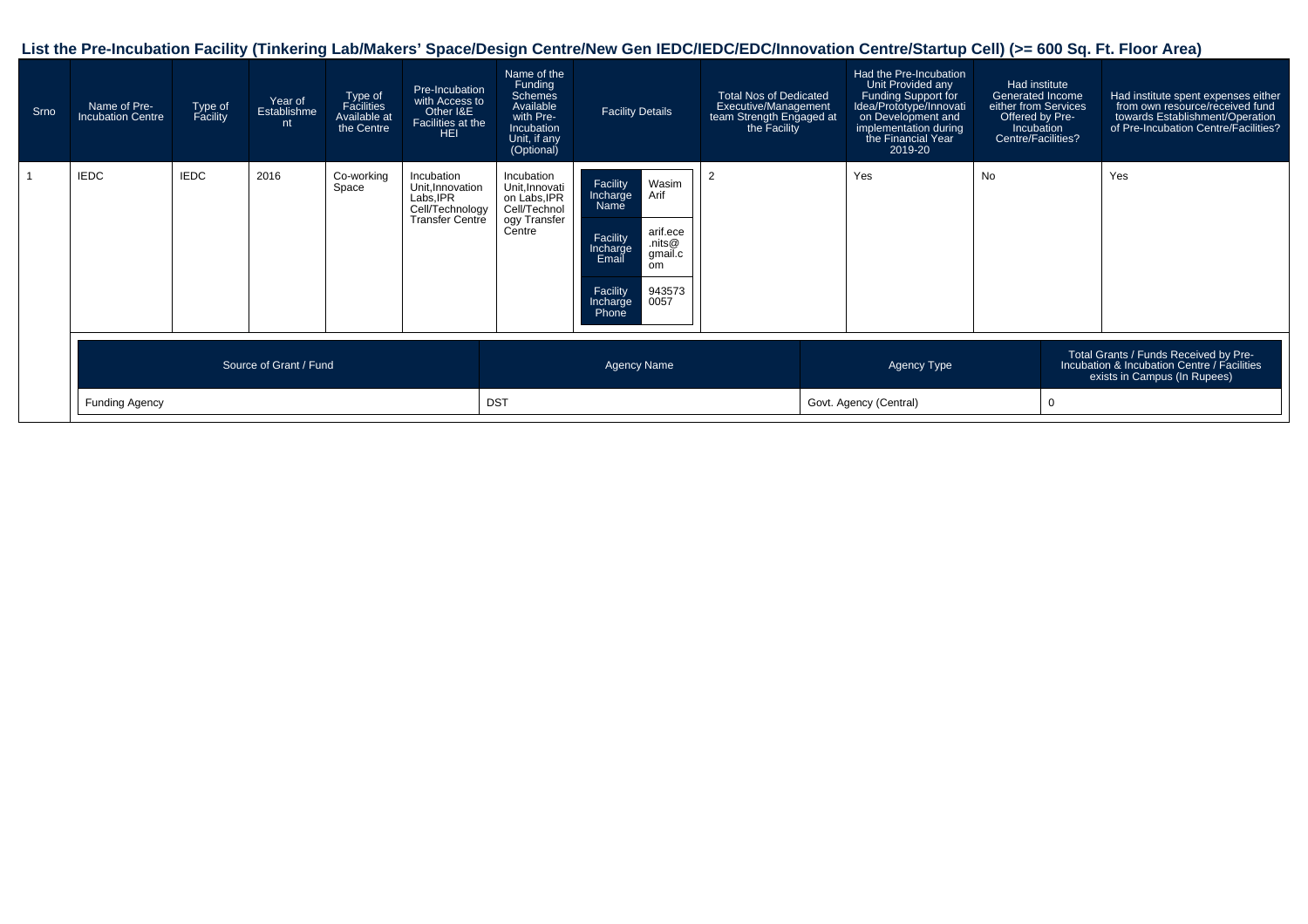# **List the Pre-Incubation Facility (Tinkering Lab/Makers' Space/Design Centre/New Gen IEDC/IEDC/EDC/Innovation Centre/Startup Cell) (>= 600 Sq. Ft. Floor Area)**

| $\overline{2}$ | <b>Startup Centre</b>           | Startup Cell         | 2016                   | Co-working<br>Space                                          | Innovation<br>Labs, IPR<br>Cell/Technology<br>Transfer Centre                                                                        | Innovation<br>Labs, IPR<br>Cell/Technol<br>ogy Transfer<br>Centre                                                                            | Facility<br>Incharge<br>Name<br>Facility<br>Incharge<br>Email<br>Facility<br>Incharge<br>Phone | Wasim<br>Arif<br>arif.ece<br>.nits $@$<br>gmail.c<br>ŏm<br>943573<br>0057              | 8 | Yes                                   | Yes<br>Total<br>Annual<br>Income<br>from<br>Training<br>and Skill<br>Develop<br>ment<br><b>Services</b><br>(In<br>Rupees)<br>Total<br>Annual<br>Income<br>from<br>(Technic<br>al and<br><b>Business</b><br>Mentorin<br>g<br>Services<br>(ln<br>Rupees)<br>Total<br>Annual<br>Income<br>from<br>Office<br>Space<br>and<br>Rental<br>Services<br>to Start-<br>ups/Inno<br>vators<br>(ln<br>Rupees) | $\mathbf{0}$<br>$\mathbf{0}$<br>120000 | Yes                                                                                                                  |
|----------------|---------------------------------|----------------------|------------------------|--------------------------------------------------------------|--------------------------------------------------------------------------------------------------------------------------------------|----------------------------------------------------------------------------------------------------------------------------------------------|------------------------------------------------------------------------------------------------|----------------------------------------------------------------------------------------|---|---------------------------------------|--------------------------------------------------------------------------------------------------------------------------------------------------------------------------------------------------------------------------------------------------------------------------------------------------------------------------------------------------------------------------------------------------|----------------------------------------|----------------------------------------------------------------------------------------------------------------------|
|                | Institute's Own Fund / Resource |                      | Source of Grant / Fund |                                                              |                                                                                                                                      | NIT Silchar                                                                                                                                  | <b>Agency Name</b>                                                                             |                                                                                        |   | Agency Type<br>Govt. Agency (Central) |                                                                                                                                                                                                                                                                                                                                                                                                  | 100000                                 | Total Grants / Funds Received by Pre-<br>Incubation & Incubation Centre / Facilities<br>exists in Campus (In Rupees) |
| 3              | Indovation Lab                  | Innovation<br>Centre | 2016                   | 3D Printing<br>& Prototype<br>Equipment,<br>Work<br>Stations | Innovation<br>Labs, Centre of<br>Excellence with<br>Advance<br>Tools, IPR<br>Cell/Technology<br>Transfer<br>Centre, Student<br>Clubs | Innovation<br>Labs, Centre<br>of<br>Excellence<br>with<br>Advance<br>Tools, IPR<br>Cell/Technol<br>ogy Transfer<br>Centre, Stud<br>ent Clubs | Facility<br>Incharge<br>Name<br>Facility<br>Incharge<br>Email<br>Facility<br>Incharge<br>Phone | Ashish<br>Deogh<br>are<br>abdeog<br>hare@<br>mech.n<br>its.ac.i<br>n<br>937398<br>6998 | 3 | Yes                                   | No                                                                                                                                                                                                                                                                                                                                                                                               |                                        | Yes                                                                                                                  |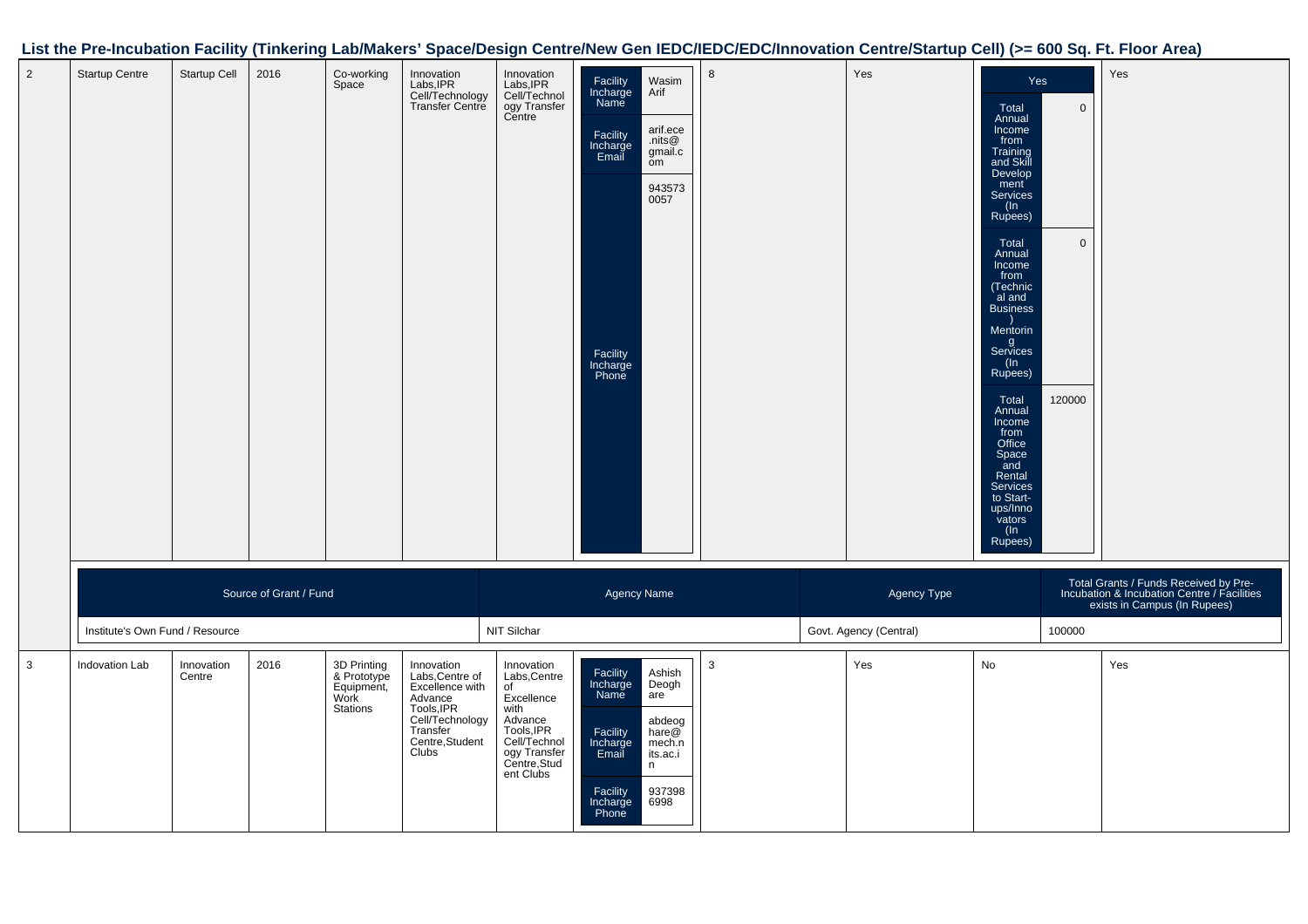# **List the Pre-Incubation Facility (Tinkering Lab/Makers' Space/Design Centre/New Gen IEDC/IEDC/EDC/Innovation Centre/Startup Cell) (>= 600 Sq. Ft. Floor Area)**

|                        | Source of Grant / Fund<br>Institute's Own Fund / Resource |      |      |                                                                                                                                                                           | <b>Agency Name</b>                                                                                                                                                                  |                                                                                                                                                                                                          |                        |             | <b>Agency Type</b>     |           |                                                                                                                      | Total Grants / Funds Received by Pre-<br>Incubation & Incubation Centre / Facilities<br>exists in Campus (In Rupees) |  |
|------------------------|-----------------------------------------------------------|------|------|---------------------------------------------------------------------------------------------------------------------------------------------------------------------------|-------------------------------------------------------------------------------------------------------------------------------------------------------------------------------------|----------------------------------------------------------------------------------------------------------------------------------------------------------------------------------------------------------|------------------------|-------------|------------------------|-----------|----------------------------------------------------------------------------------------------------------------------|----------------------------------------------------------------------------------------------------------------------|--|
|                        |                                                           |      |      |                                                                                                                                                                           | NIT Silchar                                                                                                                                                                         |                                                                                                                                                                                                          |                        |             | Govt. Agency (Central) |           | 4200000                                                                                                              |                                                                                                                      |  |
| <b>UGRC</b>            | Innovation<br>Centre                                      | 2018 | None | Innovation<br>Labs, Innovation<br>Park/Research<br>Park, Centre of<br>Excellence with<br>Advance<br>Tools, IPR<br>Cell/Technology<br>Transfer<br>Centre, Student<br>Clubs | Innovation<br>Labs, Innova<br>tion<br>Park/Resear<br>ch<br>Park, Centre<br>Excellence<br>with<br>Advance<br>Tools, IPR<br>Cell/Technol<br>ogy Transfer<br>Centre, Stud<br>ent Clubs | Dr.<br><b>Brinda</b><br>Facility<br>Bhowm<br>Incharge<br>ik<br>Namĕ<br>Shome<br>bbhow<br>Facility<br>Incharge<br>mick@<br>ece.nit<br>Email<br>s.ac.in<br>Facility<br>995480<br>6903<br>Incharge<br>Phone |                        |             | Yes                    | <b>No</b> |                                                                                                                      | Yes                                                                                                                  |  |
| Source of Grant / Fund |                                                           |      |      |                                                                                                                                                                           | <b>Agency Name</b>                                                                                                                                                                  |                                                                                                                                                                                                          |                        | Agency Type |                        |           | Total Grants / Funds Received by Pre-<br>Incubation & Incubation Centre / Facilities<br>exists in Campus (In Rupees) |                                                                                                                      |  |
|                        | Institute's Own Fund / Resource                           |      |      |                                                                                                                                                                           | NIT Silchar                                                                                                                                                                         |                                                                                                                                                                                                          | Govt. Agency (Central) |             |                        | 500000    |                                                                                                                      |                                                                                                                      |  |

### **List the Centre of Excellence (CoE) Facilities with Advance Tools and Equipment at the HEI (>= 1000 Sq. Ft. Floor Area)**

| Srno | Name of CoE Facility               | Year of<br>Establishment | CoE with Access<br>to Other I&E<br>Facilities at the<br><b>HEI</b>                                      | Name of the<br>Funding<br>Schemes<br>Available with<br>CoE, if any<br>(Optional) | <b>Facility Details</b>                                                                                                                                                                                             | <b>Total Nos of</b><br>Dedicated<br>Executive/Manag<br>ement team<br>Strength<br>Engaged at the<br>Facility | Had the CoE Provided any<br>Funding Support for<br>Idea/Prototype/Innovation<br>Development and<br>implementation during the<br>Financial Year 2019-20? | Had institute Generated Income<br>either from Services Offered by CoE<br><b>Centre/Facilities?</b> | Had institute spent expenses<br>either from own<br>resource/received fund towards<br>Establishment/Operation of<br>CoE Centre/Facilities? |
|------|------------------------------------|--------------------------|---------------------------------------------------------------------------------------------------------|----------------------------------------------------------------------------------|---------------------------------------------------------------------------------------------------------------------------------------------------------------------------------------------------------------------|-------------------------------------------------------------------------------------------------------------|---------------------------------------------------------------------------------------------------------------------------------------------------------|----------------------------------------------------------------------------------------------------|-------------------------------------------------------------------------------------------------------------------------------------------|
|      | Natural Language<br>Processing Lab | 2019                     | Pre-<br>Incubation, Innova<br>tion Labs, IPR<br>Cell/Technology<br>Transfer<br>Centre, Student<br>Clubs | <b>Institute Fund</b>                                                            | SIVAJI<br><b>BAND</b><br>Facility<br><b>YOPA</b><br>Incharge<br><b>DHYA</b><br>Name<br>$\lambda$<br>directo<br>Facility<br>r@nits.<br>Incharge<br>Email<br>ac.in<br>94335<br>Facility<br>79595<br>Incharge<br>Phone | 10 <sup>°</sup>                                                                                             | No                                                                                                                                                      | No                                                                                                 | No                                                                                                                                        |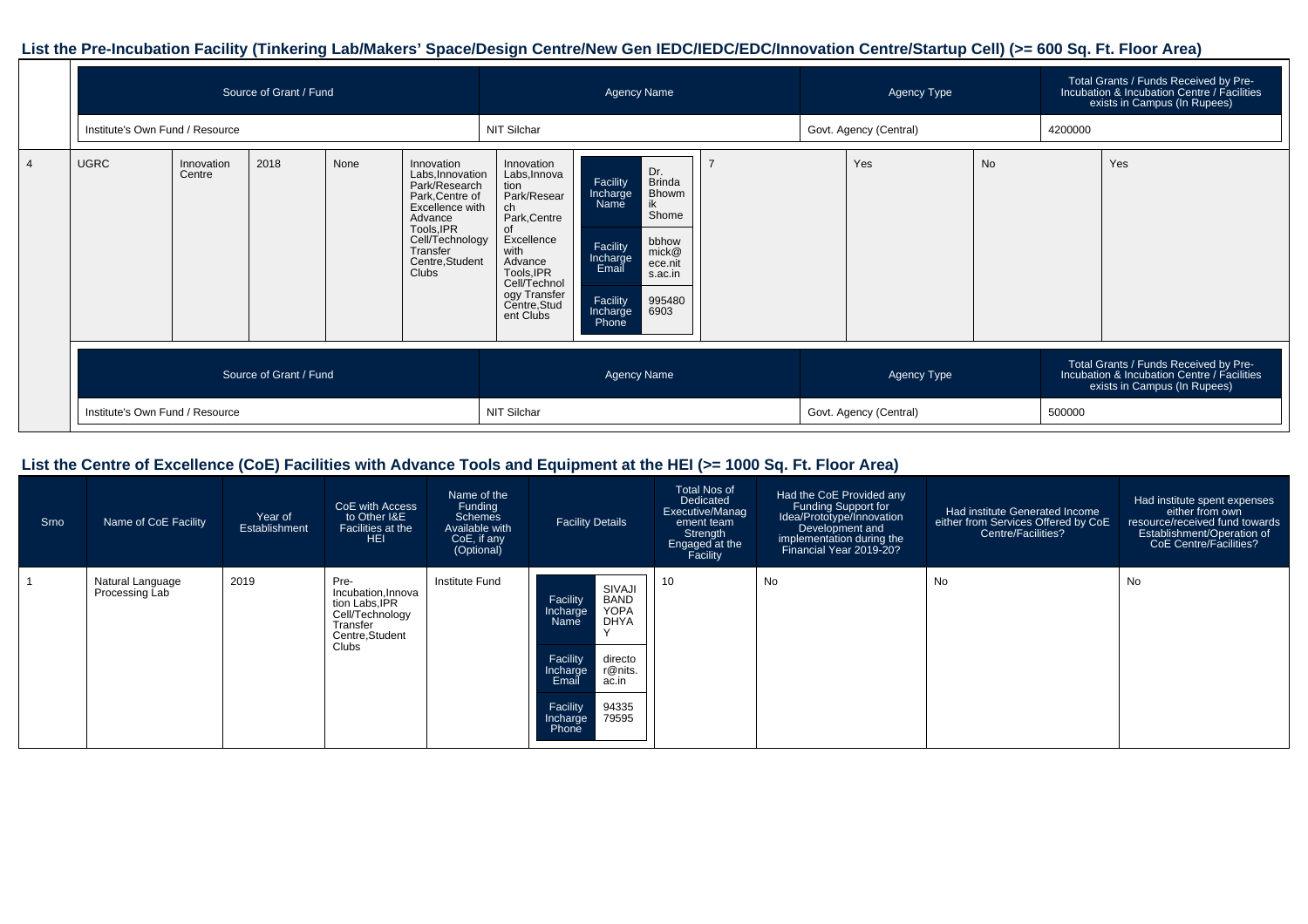#### **List the Centre of Excellence (CoE) Facilities with Advance Tools and Equipment at the HEI (>= 1000 Sq. Ft. Floor Area)**

| $\overline{2}$ | <b>Water Resource</b>                 | 2018                            | Pre-<br>Incubation, Innova<br>tion Labs, IPR<br>Cell/Technology<br>Transfer<br>Centre, Student<br>Clubs | Institute Fund | Facility<br>Incharge<br>Name<br>Facility<br>Incharge<br>Email<br>Facility<br>Incharge<br>Phone | Dr.<br>Parthaj<br>it Roy<br>parthaj<br>it@civil<br>.nits.ac<br>.in<br>94351<br>73836 | 6 | No |                                                                                              | Yes<br><b>Total Annual</b><br>Income from<br>Training and<br>Skill<br>Development<br>Services (In<br>Rupees)<br><b>Total Annual</b><br>Income from<br>(Technical and<br>Business)<br>Mentoring<br>Services (In<br>Rupees)<br><b>Total Annual</b><br>Income from<br>Office Space<br>and Rental<br>Services to<br>Start-<br>ups/Innovators<br>(In Rupees) |                                                                               | Yes |
|----------------|---------------------------------------|---------------------------------|---------------------------------------------------------------------------------------------------------|----------------|------------------------------------------------------------------------------------------------|--------------------------------------------------------------------------------------|---|----|----------------------------------------------------------------------------------------------|---------------------------------------------------------------------------------------------------------------------------------------------------------------------------------------------------------------------------------------------------------------------------------------------------------------------------------------------------------|-------------------------------------------------------------------------------|-----|
|                |                                       | Source of Grant / Fund          |                                                                                                         |                |                                                                                                | <b>Agency Name</b>                                                                   |   |    | Agency Type                                                                                  |                                                                                                                                                                                                                                                                                                                                                         | Total Grants / Funds Received by CoE<br>Facility exists in Campus (In Rupees) |     |
|                |                                       | Institute's Own Fund / Resource |                                                                                                         |                | NIT Silchar                                                                                    |                                                                                      |   |    | Govt. Agency (Central)                                                                       |                                                                                                                                                                                                                                                                                                                                                         | 5500000                                                                       |     |
|                | <b>Funding Agency</b>                 |                                 |                                                                                                         |                | <b>PMMMNMTT</b>                                                                                |                                                                                      |   |    | Govt. Agency (Central)                                                                       |                                                                                                                                                                                                                                                                                                                                                         | 1450000                                                                       |     |
| $\mathbf{3}$   | Centre for Testing and<br>Consultancy | 2015                            | Pre-<br>Incubation, Innova<br>tion Labs, IPR<br>Cell/Technology<br>Transfer<br>Centre, Student<br>Clubs |                | Facility<br>Incharge<br>Name<br>Facility<br>Incharge<br>Email<br>Facility<br>Incharge<br>Phone | Prof<br>Asim<br>Kumar<br>Dey<br>akdey<br>@civil<br>nits.ac.<br>in<br>94351<br>74776  | 6 | No |                                                                                              | Yes<br><b>Total Annual</b><br>Income from<br>Training and<br>Skill<br>Development<br>Services (In<br>Rupees)<br><b>Total Annual</b><br>Income from<br>(Technical and<br>Business)<br>Mentoring<br>Services (In<br>Rupees)<br><b>Total Annual</b><br>Income from<br>Office Space<br>and Rental<br>Services to<br>Start-<br>ups/Innovators<br>(In Rupees) | $\mathbf 0$<br>1000000<br>$\mathbf 0$                                         | Yes |
|                | Source of Grant / Fund                |                                 |                                                                                                         |                | Agency Name                                                                                    |                                                                                      |   |    | Total Grants / Funds Received by CoE<br>Facility exists in Campus (In Rupees)<br>Agency Type |                                                                                                                                                                                                                                                                                                                                                         |                                                                               |     |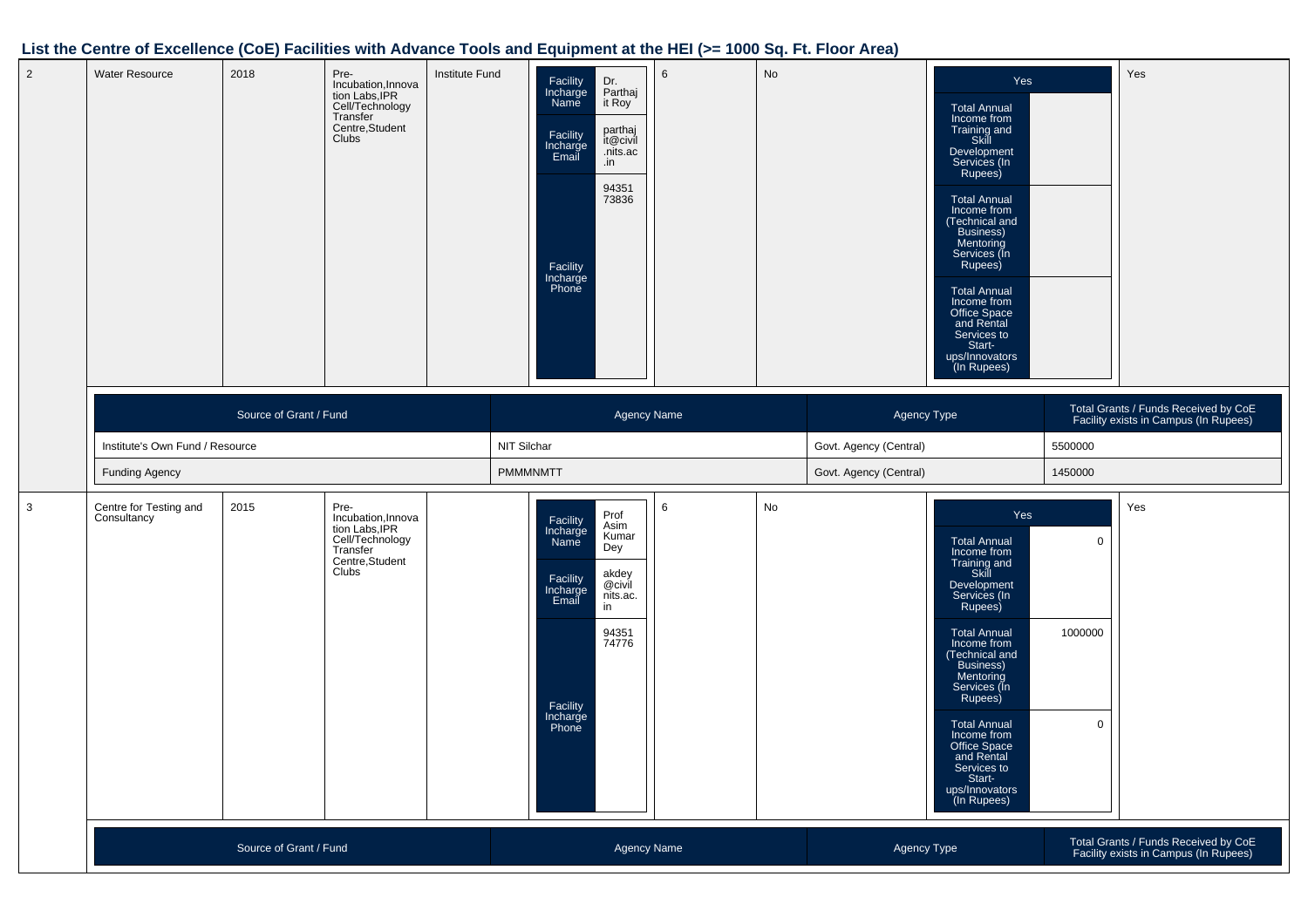#### **List the Centre of Excellence (CoE) Facilities with Advance Tools and Equipment at the HEI (>= 1000 Sq. Ft. Floor Area)**

| <b>Solar Testing Centre</b> | 2017                   | Pre-<br>Incubation, Innova<br>tion Labs, IPR<br>Cell/Technology<br>Transfer<br>Centre, Student<br>Clubs | Prof. R<br>Facility<br>Incharge<br>D<br>Misra<br>Name<br>rdmisr<br>Facility<br>Incharge<br>Email<br>a@me<br>ch.nits.<br>ac.in<br>Facility<br>94350<br>72301<br>Incharge<br>Phone | O                  | No | No          | Yes                                                                           |
|-----------------------------|------------------------|---------------------------------------------------------------------------------------------------------|----------------------------------------------------------------------------------------------------------------------------------------------------------------------------------|--------------------|----|-------------|-------------------------------------------------------------------------------|
|                             | Source of Grant / Fund |                                                                                                         |                                                                                                                                                                                  | <b>Agency Name</b> |    | Agency Type | Total Grants / Funds Received by CoE<br>Facility exists in Campus (In Rupees) |

# **List the Incubation Facilities at the HEI (>= 1500 Sq. Ft. Floor Area)**

| Srno | Name of Incubation<br>Facility | Year of<br>Establishment | Incubation with<br>Access to Other<br><b>I&amp;E Facilities at</b><br>the HEI                                                                            | Name of the<br>Funding<br><b>Schemes</b><br>Available with<br>Incubation Unit, if<br>any (Optional) | <b>Facility Details</b>                                                                                                                                                                  | <b>Total Nos of</b><br>Dedicated<br>Executive/Manag<br>ement team<br>Strength<br>Engaged at the<br>Facility |     | Had the Incubation Facility<br>Provided any Funding Support<br>for Idea/Prototype/Innovation<br>Development and<br>implementation during the<br>Financial Year 2019-20? | Had institute Generated Income<br>either from Services Offered by<br>Incubation Centre/Facilities? | Had institute spent expenses<br>either from own<br>resource/received fund towards<br>Establishment/Operation of<br>Incubation Centre/Facilities? |
|------|--------------------------------|--------------------------|----------------------------------------------------------------------------------------------------------------------------------------------------------|-----------------------------------------------------------------------------------------------------|------------------------------------------------------------------------------------------------------------------------------------------------------------------------------------------|-------------------------------------------------------------------------------------------------------------|-----|-------------------------------------------------------------------------------------------------------------------------------------------------------------------------|----------------------------------------------------------------------------------------------------|--------------------------------------------------------------------------------------------------------------------------------------------------|
|      | Indovation Lab                 | 2016                     | Pre-<br>Incubation.Innova<br>tion Labs, Centre<br>of Excellence<br>with Advance<br>Tools, IPR<br>Cell/Technology<br>Transfer<br>Centre, Student<br>Clubs | Institute Fund                                                                                      | Ashish<br>Deogh<br>Facility<br>Incharge<br>Name<br>are<br>abdeo<br>Facility<br>ghare<br>Incharge<br>@mec<br>h.nits.a<br>Email<br>c.in<br>Facility<br>Incharge<br>93739<br>86998<br>Phone | 3                                                                                                           | Yes |                                                                                                                                                                         | No                                                                                                 | Yes                                                                                                                                              |
|      |                                | Source of Grant / Fund   |                                                                                                                                                          |                                                                                                     | <b>Agency Name</b>                                                                                                                                                                       |                                                                                                             |     |                                                                                                                                                                         | Agency Type                                                                                        | Total Grants / Funds Received by Incubation<br>Facility exists in Campus (In Rupees)                                                             |
|      |                                |                          |                                                                                                                                                          |                                                                                                     |                                                                                                                                                                                          |                                                                                                             |     |                                                                                                                                                                         |                                                                                                    |                                                                                                                                                  |

#### **List the Innovation Park/Research Park Facilities at the HEI (>= 5000 Sq. Ft. Floor Area)**

| Srno | Name of Innovation<br>Park/Research Park<br>Facility | Year of<br>Establishment | Innovation Park /<br><b>Research Park</b><br>with Access to<br>Other $1 & 8 \text{ E}$<br>Facilities at the<br><b>HEI</b> | Name of the<br>Funding<br><b>Schemes</b><br>Available with<br>Research/Innovat<br>ion Park, if any<br>(Optional) | <b>Facility Details</b> | Total Nos of<br>Dedicated<br>Executive/Manag<br>ement team<br>Strength<br>Engaged at the<br>Facility | Had the Research<br><b>Park/Innovation Park Provided</b><br>any Funding Support for<br>Idea/Prototype/Innovation<br>Development and<br>implementation during the<br>Financial Year 2019-20? | Had institute Generated Income<br>either from Services Offered by<br><b>Research Park/Innovation Park?</b> | Had the Research<br>Park/Innovation Park Provided<br>any Funding Support for<br>Idea/Prototype/Innovation/Start<br>up/Venture Development and<br>implementation during the 1<br>Financial Year 2019-20? |
|------|------------------------------------------------------|--------------------------|---------------------------------------------------------------------------------------------------------------------------|------------------------------------------------------------------------------------------------------------------|-------------------------|------------------------------------------------------------------------------------------------------|---------------------------------------------------------------------------------------------------------------------------------------------------------------------------------------------|------------------------------------------------------------------------------------------------------------|---------------------------------------------------------------------------------------------------------------------------------------------------------------------------------------------------------|
|------|------------------------------------------------------|--------------------------|---------------------------------------------------------------------------------------------------------------------------|------------------------------------------------------------------------------------------------------------------|-------------------------|------------------------------------------------------------------------------------------------------|---------------------------------------------------------------------------------------------------------------------------------------------------------------------------------------------|------------------------------------------------------------------------------------------------------------|---------------------------------------------------------------------------------------------------------------------------------------------------------------------------------------------------------|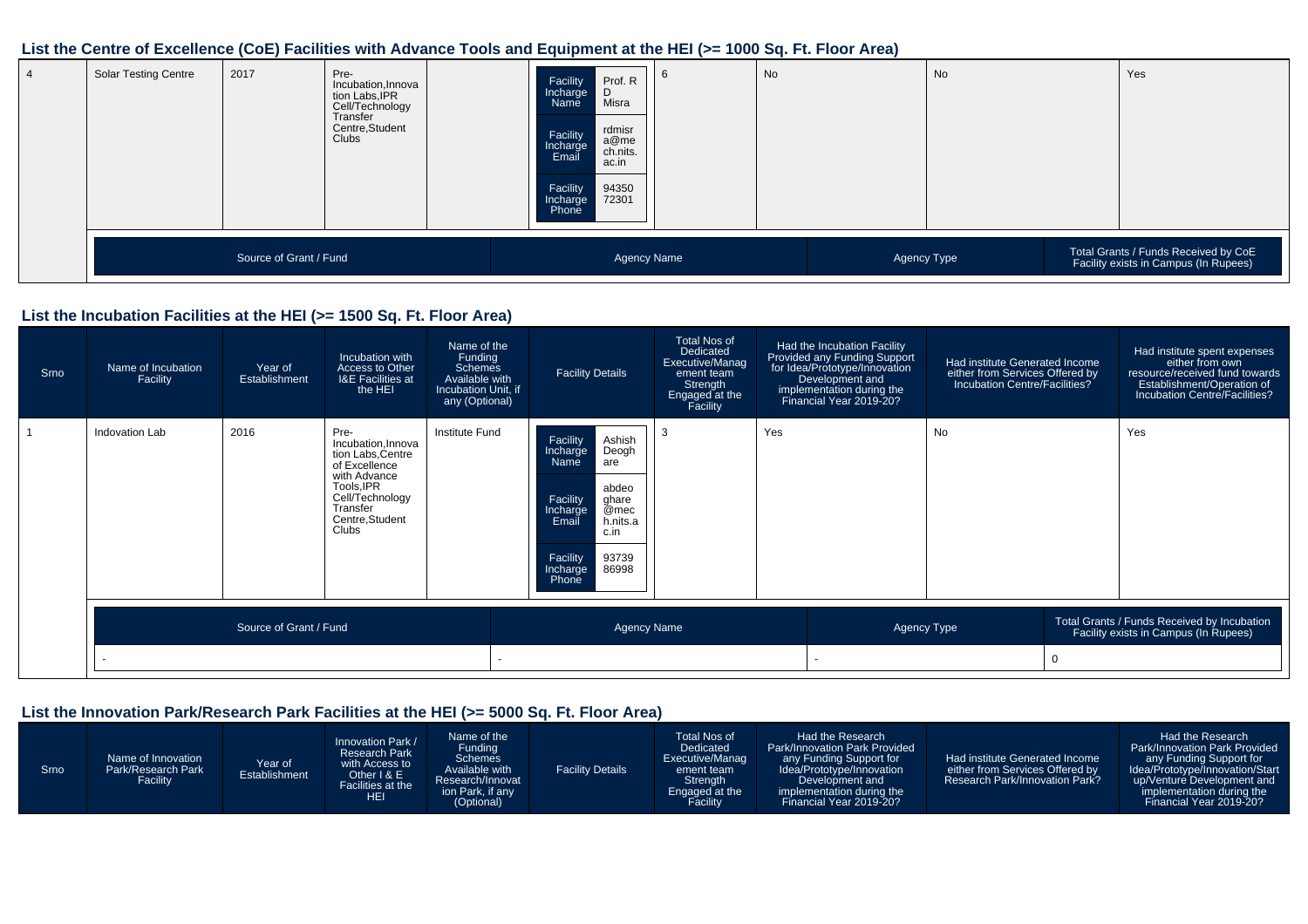#### **List the Innovation Park/Research Park Facilities at the HEI (>= 5000 Sq. Ft. Floor Area)**

| <b>Startup Centre</b> | 2016                   | Pre-<br>Incubation, Innova<br>tion Labs,Ćentre<br>of Excellence<br>with Advance<br>Tools, IPR<br>Cell/Technology<br>Transfer<br>Centre, Student<br>Clubs | Institute | Facility<br>Incharge<br>Name<br>Facility<br>Incharge<br>Email<br>Facility<br>Incharge<br>Phone | Wasim<br>Arif<br>arif@e<br>ce.nits.<br>ac.in<br>94357<br>30057 | 8 | Yes |             | Yes<br><b>Total Annual</b><br>Income from<br>Training and<br>Skill<br>Development<br>Services (In<br>Rupees)<br><b>Total Annual</b><br>Income from<br>(Technical and<br>Business)<br>Mentoring<br>Services (In<br>Rupees)<br><b>Total Annual</b><br>Income from<br>Office Space<br>and Rental<br>Services to<br>Start-<br>ups/Innovators<br>(In Rupees) | Yes                                                                                  |
|-----------------------|------------------------|----------------------------------------------------------------------------------------------------------------------------------------------------------|-----------|------------------------------------------------------------------------------------------------|----------------------------------------------------------------|---|-----|-------------|---------------------------------------------------------------------------------------------------------------------------------------------------------------------------------------------------------------------------------------------------------------------------------------------------------------------------------------------------------|--------------------------------------------------------------------------------------|
|                       | Source of Grant / Fund |                                                                                                                                                          |           |                                                                                                | Agency Name                                                    |   |     | Agency Type |                                                                                                                                                                                                                                                                                                                                                         | Total Grants / Funds Received by Incubation<br>Facility exists in Campus (In Rupees) |

#### **List the IPR Cell/Technology Transfer Centre Facilities at the HEI**

| Srno | Name of IPR<br>Cell/Technology<br><b>Transfer Centre Facility</b> | Year of<br>Establishment | <b>IPR</b><br>Cell/Technology<br><b>Transfer Centre</b><br>with Access to<br>Other I&E<br>Facilities at the<br><b>HEI</b> | Name of the<br>Funding<br><b>Schemes</b><br>Available with<br><b>IPR</b><br>Cell/Technology<br>Transfer Centre,<br>if any (Optional) | <b>Facility Details</b>                                                                                                                                                            | <b>Total Nos of</b><br>Dedicated<br>Executive/Manag<br>ement team<br>Strength<br>Engaged at the<br>Facility | Had the IPR Cell/Technology<br>Transfer Centre Provided any<br>Funding Support for<br>Idea/Prototype/Innovation<br>Development and<br>implementation during the<br>Financial Year 2019-20? | Had institute Generated Income<br>either from Services Offered by IPR<br>Cell/Technology Transfer Centre? | Had the IPR Cell/Technology<br>Transfer Centre Provided any<br>Funding Support for<br>Idea/Prototype/Innovation/Start<br>up/Venture Development and<br>implementation during the<br>Financial Year 2019-20? |
|------|-------------------------------------------------------------------|--------------------------|---------------------------------------------------------------------------------------------------------------------------|--------------------------------------------------------------------------------------------------------------------------------------|------------------------------------------------------------------------------------------------------------------------------------------------------------------------------------|-------------------------------------------------------------------------------------------------------------|--------------------------------------------------------------------------------------------------------------------------------------------------------------------------------------------|-----------------------------------------------------------------------------------------------------------|-------------------------------------------------------------------------------------------------------------------------------------------------------------------------------------------------------------|
|      | <b>IPR Cell</b>                                                   | 2018                     | Pre-<br>Incubation, Innova<br>tion Labs, Student<br>Clubs                                                                 | Insitute                                                                                                                             | Dr.<br>Facility<br>Sukum<br>Incharge<br>ar Pati<br>Name<br>sukum<br>Facility<br>ar@m<br>Incharge<br>Email<br>ech.nit<br>s.ac.in<br>Facility<br>81330<br>42296<br>Incharge<br>Phone | 02                                                                                                          | Yes                                                                                                                                                                                        | No                                                                                                        | Yes                                                                                                                                                                                                         |
|      |                                                                   | Source of Grant / Fund   |                                                                                                                           |                                                                                                                                      | <b>Agency Name</b>                                                                                                                                                                 |                                                                                                             |                                                                                                                                                                                            | Agency Type                                                                                               | Total Grants / Funds Received by Incubation<br>Facility exists in Campus (In Rupees)                                                                                                                        |

#### **Provide detail list of Faculties as Mentor to help Ideas/Innovations/Startups**

| Srno | Name of the Faculty | Designation of the Faculty | <b>Mentor Expert Area</b> | Years of Experience in Mentorship (In<br>Years) |
|------|---------------------|----------------------------|---------------------------|-------------------------------------------------|
|      |                     |                            |                           |                                                 |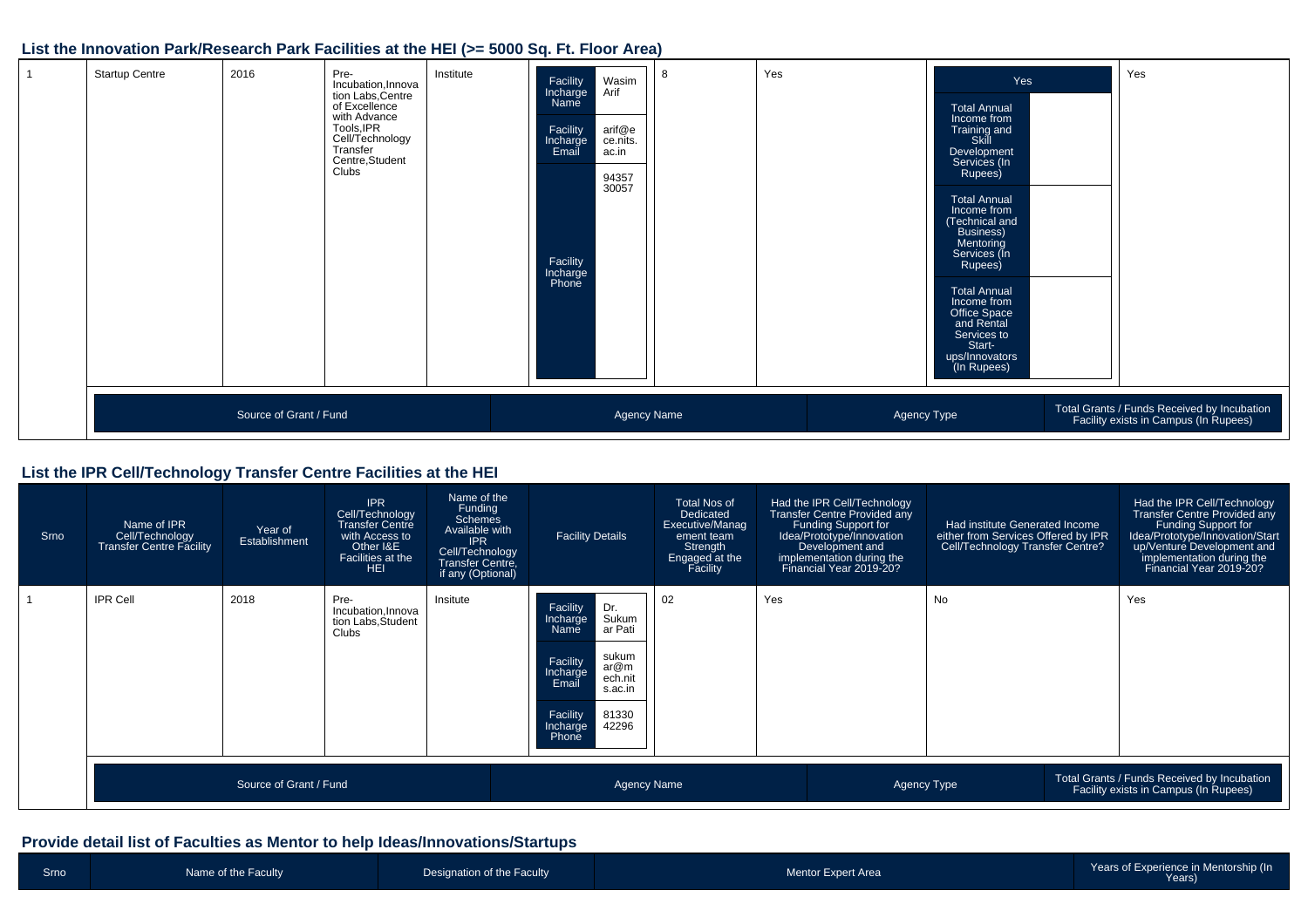#### **Provide detail list of Faculties as Mentor to help Ideas/Innovations/Startups**

|   | Wasim Arif                                | <b>Assistant Professor</b> | Idea/Innovation Development, Entrepreneurship/Startup Development |                       | 5                           |
|---|-------------------------------------------|----------------------------|-------------------------------------------------------------------|-----------------------|-----------------------------|
|   | Name of Idea/Innovation/ Startup Mentored |                            | Mentoring Setup [Within (or) Outside] HEI                         |                       | CIN (in case it is Startup) |
|   | Science2home Pvt. Ltd                     |                            | Outside                                                           | U74999MP2016PTC041773 |                             |
|   | Pratyaksha Agrotech Pvt. Ltd.             |                            | Outside                                                           | U01403DL2014PTC273431 |                             |
|   | Scavangers                                |                            | Within                                                            |                       |                             |
|   | Roogahaari                                |                            | Within                                                            |                       |                             |
|   | Artxplora                                 |                            | Outside                                                           |                       |                             |
|   | Speakingwalls                             |                            | Within                                                            |                       |                             |
|   | Viewmet                                   |                            | Outside                                                           |                       |                             |
| 2 | Ashish Deoghare                           | <b>Assistant Professor</b> | Entrepreneurship/Startup Development                              |                       |                             |
|   | Name of Idea/Innovation/ Startup Mentored |                            | Mentoring Setup [Within (or) Outside] HEI                         |                       | CIN (in case it is Startup) |
|   | Pratyaksha Agrotech Pvt. Ltd.             |                            | Outside                                                           | U01403DL2014PTC273413 |                             |
|   | Science2home Pvt. Ltd                     |                            | Within                                                            |                       |                             |
| 3 | <b>Fazal Ahmed Talukdar</b>               | Professor (HAG)            | Idea/Innovation Development                                       |                       | 10                          |
|   | Name of Idea/Innovation/ Startup Mentored |                            | Mentoring Setup [Within (or) Outside] HEI                         |                       | CIN (in case it is Startup) |
|   | Pratyaksha Agrotech Pvt. Ltd.             |                            | Outside                                                           |                       |                             |

#### **Provide detail list of External Experts/Agencies engaged as Mentor to help Ideas/Innovations/Startups**

| Srno | Name of the External Expert/Agency as Mentor | <b>Mentor Expert Area</b>                                                                                                       | Type of Mentorship |
|------|----------------------------------------------|---------------------------------------------------------------------------------------------------------------------------------|--------------------|
|      | Assam Startup                                | Idea/Innovation Development, Entrepreneurship/Startup Development, IPR Protection & Commercialization   Unstructured Mentorship |                    |

# **List all the Innovations Generated Developed, Completed and Implemented in Ground with Support of Pre-incubation & Incubation facilities at the HEI and Recognitions Received**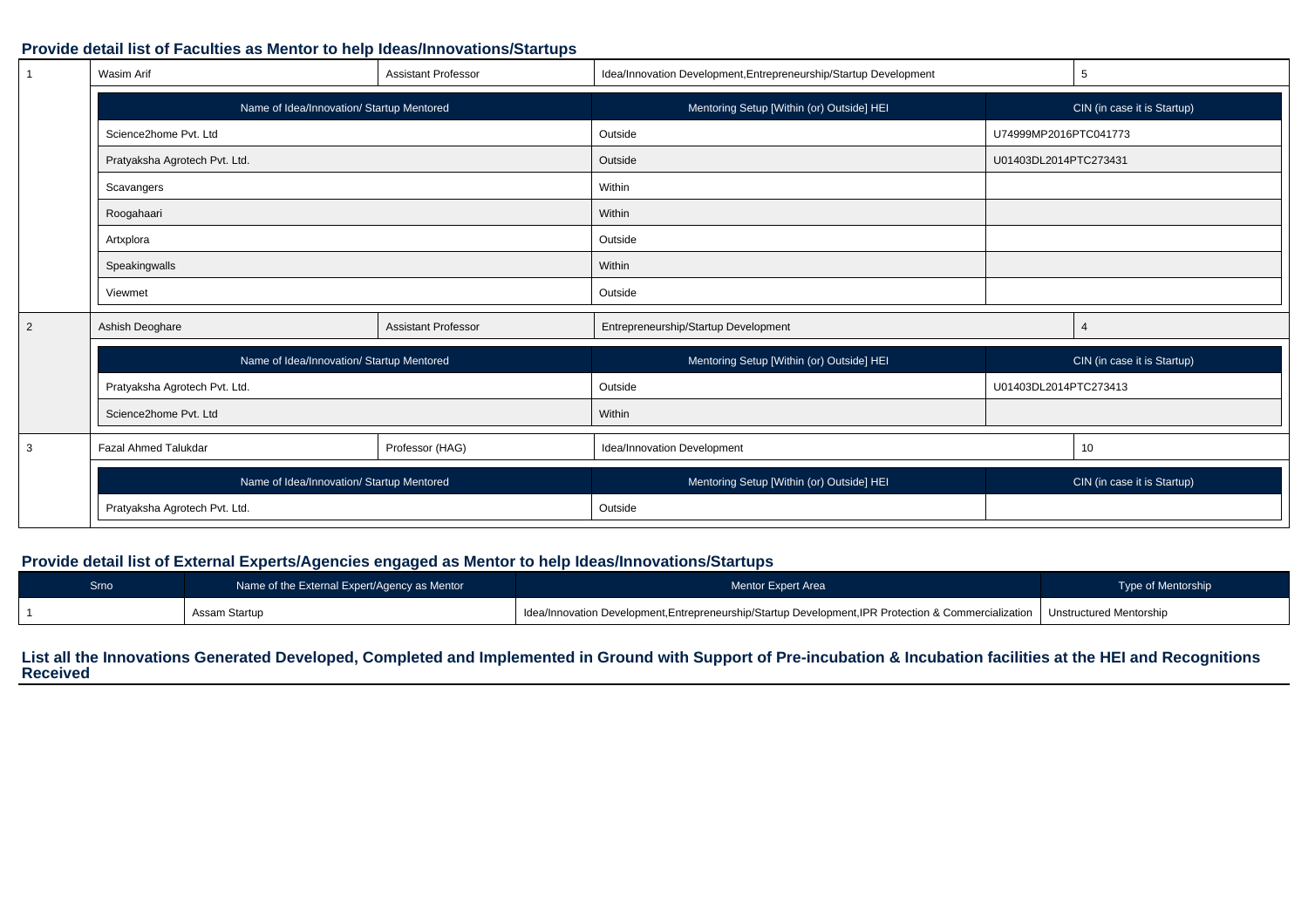| Srno           | Name of the<br><b>Innovation Generated</b><br>with the Support of<br>HEI                           | Type of Innovation                                 | Nature of<br>Innovation | Name of the<br>HEI Supported<br>Innovation<br>Development<br><b>IPR Cell</b> | <b>Innovation</b><br>Developed<br>by | Stage of<br>Innovation<br>/Stage of<br>TRL it<br>started<br>receiving<br>the<br>Support<br>during the<br>FY 2019-<br>20<br>TRL $2:$ | Stage of<br>Innovation<br>/Stage of<br><b>TŘL</b><br>reached<br>as on 31st<br>March<br>2020           | <b>Status Pre-</b><br>Incubation/Inc<br>ubation<br>Support to<br>Innovation as<br>on 31st March<br>2020 | Had the Innovation<br>Received any Recognition<br>at State, National,<br><b>International Level</b><br>Programs during the<br>financial period 2019-20 | Had the<br>Innovation<br>Converted into<br>Venture/Startu<br>p/SME Unit<br>during the<br>financial<br>period 2019-<br>20<br>No | Had<br>Centre/institut<br>e provided any<br>Financial<br>support (either<br>own resource<br>or fund<br>received from<br>agencies) in<br>terms of Seed<br>Grant/Fund<br>Support to<br>idea/<br>Prototype /<br>Innovations<br>Development<br>during the<br>financial<br>period 2019-<br>20 | Had the<br>Innovations<br>raised any<br>Seed<br>fund/Angel<br>Investment/VC<br>during the<br>period of<br>receiving pre-<br>incubation/inc<br>ubation<br>support at<br>your Pre-<br>incubation/inc<br>ubation or HEI<br>during the<br>financial<br>period 2019-<br>20 <sub>2</sub> | Had the Pre-<br>incubation/Inc<br>ubation<br>Centre/HEI<br>received any<br>income/revenu<br>e from<br>Idea/Prototype<br>/Innovations<br>for the pre-<br>incubation/inc<br>ubation<br>support and<br>the services<br>offered by<br>Pre-<br>incubation/inc<br>ubation or<br>institute during<br>the financial<br>period 2019 |
|----------------|----------------------------------------------------------------------------------------------------|----------------------------------------------------|-------------------------|------------------------------------------------------------------------------|--------------------------------------|-------------------------------------------------------------------------------------------------------------------------------------|-------------------------------------------------------------------------------------------------------|---------------------------------------------------------------------------------------------------------|--------------------------------------------------------------------------------------------------------------------------------------------------------|--------------------------------------------------------------------------------------------------------------------------------|------------------------------------------------------------------------------------------------------------------------------------------------------------------------------------------------------------------------------------------------------------------------------------------|------------------------------------------------------------------------------------------------------------------------------------------------------------------------------------------------------------------------------------------------------------------------------------|----------------------------------------------------------------------------------------------------------------------------------------------------------------------------------------------------------------------------------------------------------------------------------------------------------------------------|
|                | <b>APPARATUS FOR</b><br>PLUCKING NATURAL<br>LEAVES                                                 | Product<br>Innovation, Market-<br>place Innovation | Technological           |                                                                              | Student-<br>Faculty                  | Technolog<br>formulatio<br>n.<br>Concept<br>and<br>application<br>have been<br>formulated                                           | TRL2:<br>Technolog<br>formulatio<br>n.<br>Concept<br>and<br>application<br>have been<br>formulated    | Innovation<br>Development<br>Ongoing                                                                    | No                                                                                                                                                     |                                                                                                                                | 43<br>60<br>Gra<br>0<br>nt<br>Amo<br>unt<br>in.<br><b>Rs</b>                                                                                                                                                                                                                             | No                                                                                                                                                                                                                                                                                 | No                                                                                                                                                                                                                                                                                                                         |
|                |                                                                                                    | Name                                               |                         |                                                                              | <b>Type</b>                          |                                                                                                                                     |                                                                                                       | Gender                                                                                                  |                                                                                                                                                        | Email                                                                                                                          |                                                                                                                                                                                                                                                                                          | Contact                                                                                                                                                                                                                                                                            |                                                                                                                                                                                                                                                                                                                            |
|                | Sudip Dey                                                                                          |                                                    |                         | Faculty                                                                      |                                      |                                                                                                                                     | Male                                                                                                  |                                                                                                         | sudip@mech.nits.ac.in                                                                                                                                  |                                                                                                                                |                                                                                                                                                                                                                                                                                          | 7086880231                                                                                                                                                                                                                                                                         |                                                                                                                                                                                                                                                                                                                            |
|                |                                                                                                    | Name                                               |                         |                                                                              | <b>Type</b>                          |                                                                                                                                     |                                                                                                       | Gender                                                                                                  |                                                                                                                                                        | Email                                                                                                                          |                                                                                                                                                                                                                                                                                          | Contact                                                                                                                                                                                                                                                                            |                                                                                                                                                                                                                                                                                                                            |
|                | MITESH AGRAWAL                                                                                     |                                                    |                         | Student                                                                      |                                      |                                                                                                                                     | Male                                                                                                  |                                                                                                         |                                                                                                                                                        |                                                                                                                                |                                                                                                                                                                                                                                                                                          |                                                                                                                                                                                                                                                                                    |                                                                                                                                                                                                                                                                                                                            |
|                | <b>ROHAN JANGIR</b>                                                                                |                                                    |                         | Student                                                                      |                                      |                                                                                                                                     | Male                                                                                                  |                                                                                                         |                                                                                                                                                        |                                                                                                                                |                                                                                                                                                                                                                                                                                          |                                                                                                                                                                                                                                                                                    |                                                                                                                                                                                                                                                                                                                            |
|                | HIMANSHU JAGARWAD                                                                                  |                                                    |                         | Student                                                                      |                                      |                                                                                                                                     | Male                                                                                                  |                                                                                                         |                                                                                                                                                        |                                                                                                                                |                                                                                                                                                                                                                                                                                          |                                                                                                                                                                                                                                                                                    |                                                                                                                                                                                                                                                                                                                            |
|                | <b>BADAL KUMAR LASKAR</b>                                                                          |                                                    |                         | Student                                                                      |                                      |                                                                                                                                     | Male                                                                                                  |                                                                                                         |                                                                                                                                                        |                                                                                                                                |                                                                                                                                                                                                                                                                                          |                                                                                                                                                                                                                                                                                    |                                                                                                                                                                                                                                                                                                                            |
|                | VAISHALI                                                                                           |                                                    |                         | Innovator/Entrepreneur External to Institute                                 |                                      |                                                                                                                                     | Female                                                                                                |                                                                                                         |                                                                                                                                                        |                                                                                                                                |                                                                                                                                                                                                                                                                                          |                                                                                                                                                                                                                                                                                    |                                                                                                                                                                                                                                                                                                                            |
| $\overline{2}$ | PORTABLE SYSTEM<br><b>FOR FAST</b><br>DETECTION OF P.<br>QRS AND T WAVE<br><b>FROM ECG SIGNALS</b> | Product<br>Innovation, Market-<br>place Innovation | Technological           | <b>IPR Cell</b>                                                              | Student-<br>Faculty                  | $TRL2$ :<br>Technolog<br>formulatio<br>n.<br>Concept<br>and<br>application<br>have been<br>formulated                               | $TRL2$ :<br>Technolog<br>formulatio<br>n.<br>Concept<br>and<br>application<br>have been<br>formulated | Innovation<br>Development<br>Ongoing                                                                    | No                                                                                                                                                     | No                                                                                                                             | 16<br>32<br>Gra<br>$\mathbf{0}$<br>nt<br>Amo<br>unt<br>in.<br>Rs                                                                                                                                                                                                                         | No                                                                                                                                                                                                                                                                                 | No                                                                                                                                                                                                                                                                                                                         |
|                |                                                                                                    | Name                                               |                         |                                                                              | Type                                 |                                                                                                                                     |                                                                                                       | Gender                                                                                                  |                                                                                                                                                        | Email                                                                                                                          |                                                                                                                                                                                                                                                                                          | Contact                                                                                                                                                                                                                                                                            |                                                                                                                                                                                                                                                                                                                            |
|                |                                                                                                    |                                                    |                         |                                                                              |                                      |                                                                                                                                     |                                                                                                       |                                                                                                         |                                                                                                                                                        |                                                                                                                                |                                                                                                                                                                                                                                                                                          |                                                                                                                                                                                                                                                                                    |                                                                                                                                                                                                                                                                                                                            |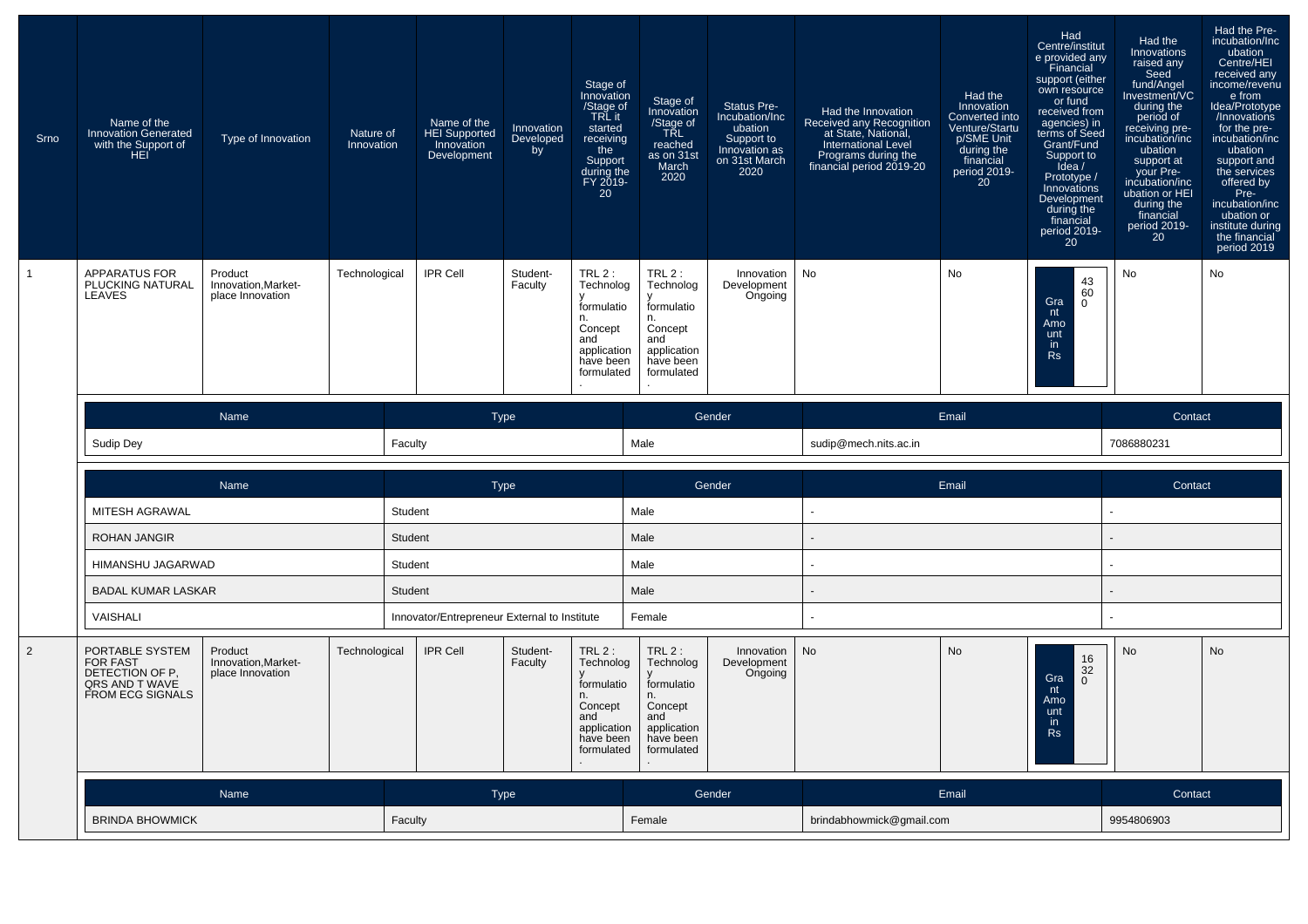|                 |                                                                                            | Name                                               |               |                 | <b>Type</b>         |                                                                                                      |                                                                                                      | Gender                                          |                             | Email |                                                                                            | Contact    |    |
|-----------------|--------------------------------------------------------------------------------------------|----------------------------------------------------|---------------|-----------------|---------------------|------------------------------------------------------------------------------------------------------|------------------------------------------------------------------------------------------------------|-------------------------------------------------|-----------------------------|-------|--------------------------------------------------------------------------------------------|------------|----|
|                 | <b>UTKARSH BHATT</b>                                                                       |                                                    | Student       |                 |                     |                                                                                                      | Male                                                                                                 |                                                 | utkarsh865@gmail.com        |       |                                                                                            |            |    |
|                 | SIDDHARTHA SINGH                                                                           |                                                    | Student       |                 |                     |                                                                                                      | Male                                                                                                 |                                                 |                             |       |                                                                                            |            |    |
|                 | RAJESH SAHA                                                                                |                                                    | Student       |                 |                     |                                                                                                      | Male                                                                                                 |                                                 |                             |       |                                                                                            |            |    |
| $\mathbf{3}$    | MOBILE<br>INTRAVENOUS<br><b>DRIPS</b>                                                      | Product<br>Innovation, Market-<br>place Innovation | Technological | IPR Cell        | Student-<br>Faculty | TRL 2 :<br>Technolog<br>formulatio<br>n.<br>Concept<br>and<br>application<br>have been<br>formulated | TRL 2 :<br>Technolog<br>formulatio<br>n.<br>Concept<br>and<br>application<br>have been<br>formulated | Innovation<br>Development<br>Ongoing            | No                          | No    | $\frac{31}{80}$<br>Gra<br>$\overline{0}$<br>nt<br>Amo<br>unt<br>in.<br><b>Rs</b>           | No         | No |
|                 |                                                                                            | Name                                               |               |                 | Type                |                                                                                                      |                                                                                                      | Gender                                          |                             | Email |                                                                                            | Contact    |    |
|                 | AYUSH SINGH BERUVAR                                                                        |                                                    | Student       |                 |                     |                                                                                                      | Male                                                                                                 |                                                 | ayushsinghberuvar@gmail.com |       |                                                                                            | 9373986998 |    |
|                 |                                                                                            | Name                                               |               |                 | Type                |                                                                                                      |                                                                                                      | Gender                                          |                             | Email |                                                                                            | Contact    |    |
|                 | Deoghare Ashish Bhalchandra                                                                |                                                    | Faculty       |                 |                     |                                                                                                      | Male                                                                                                 |                                                 | ashishdeoghare@gmail.com    |       |                                                                                            | 9954953637 |    |
|                 | Sidda Lal Dayal Saran                                                                      |                                                    | Student       |                 |                     |                                                                                                      | Male                                                                                                 |                                                 |                             |       |                                                                                            |            |    |
| $\overline{4}$  | DEVELOPMENT OF<br>WIRE FLUCTUATION<br>MEASURING DEVICE<br>FOR WIRE EDM                     | Product<br>Innovation, Market-<br>place Innovation | Technological | <b>IPR Cell</b> | Student-<br>Faculty | TRL 2 :<br>Technolog<br>formulatio<br>n.<br>Concept<br>and<br>application<br>have been<br>formulated | TRL 2 :<br>Technolog<br>formulatio<br>n.<br>Concept<br>and<br>application<br>have been<br>formulated | Innovation<br>Development<br>Ongoing            | No                          | No    | $\frac{41}{50}$<br>Gra<br>$\overline{0}$<br>nt<br>Amo<br>unt<br>in.<br><b>Rs</b>           | <b>No</b>  | No |
|                 |                                                                                            | Name                                               |               |                 | Type                |                                                                                                      |                                                                                                      | Gender                                          |                             | Email |                                                                                            | Contact    |    |
|                 | Promod Kumar Patowari                                                                      |                                                    | Faculty       |                 |                     |                                                                                                      | Male                                                                                                 |                                                 | ppatowari@mech.nits.ac.in   |       |                                                                                            | 9435523391 |    |
|                 |                                                                                            | Name                                               |               |                 | Type                |                                                                                                      |                                                                                                      | Gender                                          |                             | Email |                                                                                            | Contact    |    |
|                 | Tapas Debnath                                                                              |                                                    | Student       |                 |                     |                                                                                                      | Male                                                                                                 |                                                 |                             |       |                                                                                            |            |    |
| $5\phantom{.0}$ | DEVELOPMENT OF<br>NANO-ELECTRICAL<br><b>DISCHARGE</b><br><b>MACHINING (NEDM)</b><br>SYSTEM | Product<br>Innovation, Market-<br>place Innovation | Technological | <b>IPR Cell</b> | Student-<br>Faculty | TRL2:<br>Technolog<br>formulatio<br>n.<br>Concept<br>and<br>application<br>have been<br>formulated   | TRL2:<br>Technolog<br>formulatio<br>n.<br>Concept<br>and<br>application<br>have been<br>formulated   | Innovation $\vert$ No<br>Development<br>Ongoing |                             | No    | $\begin{array}{c} 32 \\ 50 \\ 0 \end{array}$<br>Gra<br>nt<br>Amo<br>unt<br>in<br><b>Rs</b> | No         | No |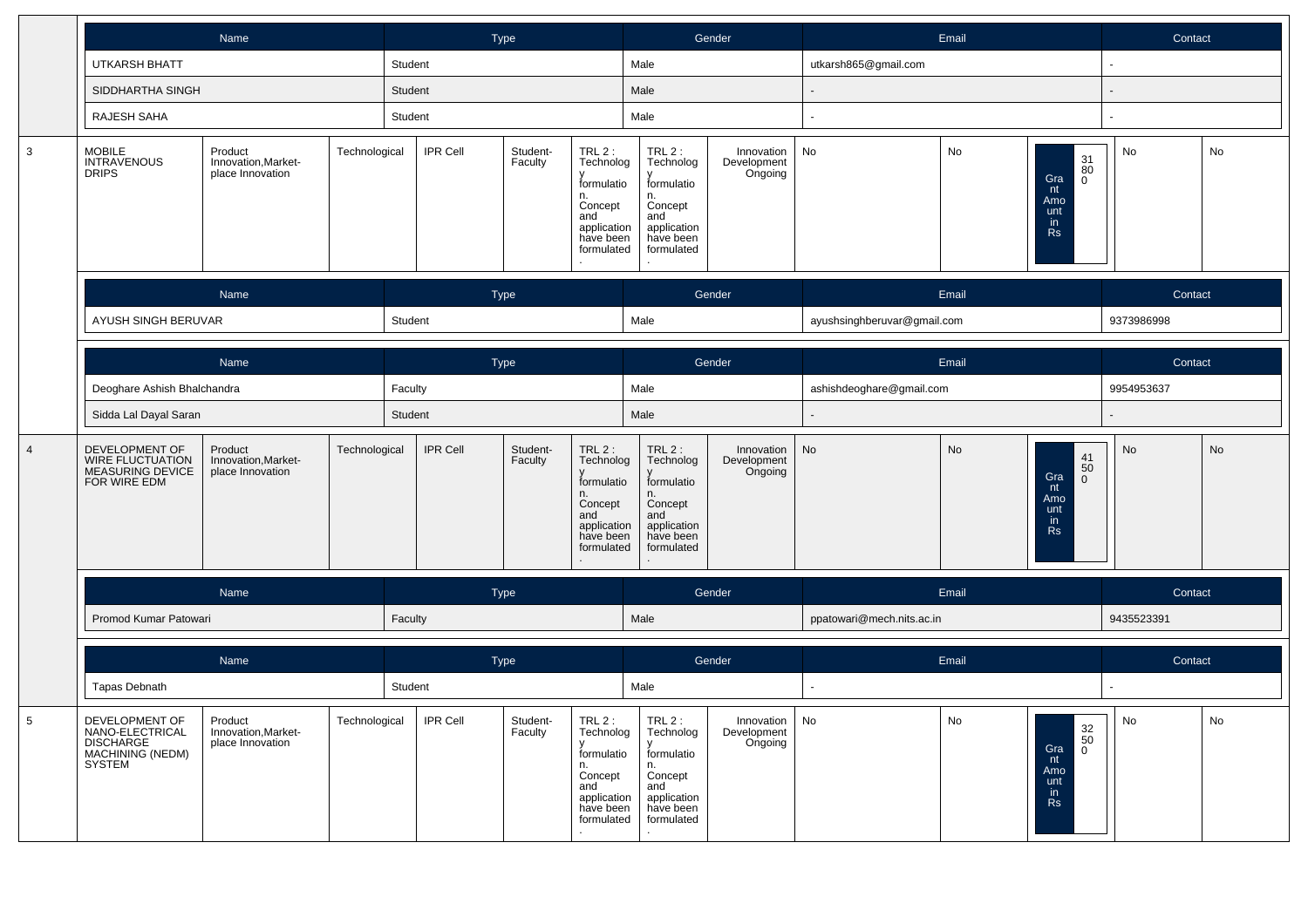|                                                                                                                                           |                                                                                                     | Name                                         |               |                     | <b>Type</b> |                                                                                                         |                                                                                                         |                                                                                                         | Gender                                 |                           | Email                                                                        |                                                                                                       | Contact       |    |
|-------------------------------------------------------------------------------------------------------------------------------------------|-----------------------------------------------------------------------------------------------------|----------------------------------------------|---------------|---------------------|-------------|---------------------------------------------------------------------------------------------------------|---------------------------------------------------------------------------------------------------------|---------------------------------------------------------------------------------------------------------|----------------------------------------|---------------------------|------------------------------------------------------------------------------|-------------------------------------------------------------------------------------------------------|---------------|----|
|                                                                                                                                           | PROMOD KUMAR PATOWARI                                                                               |                                              |               | Faculty             |             |                                                                                                         |                                                                                                         | Male                                                                                                    |                                        | ppatowari@mech.nits.ac.in |                                                                              |                                                                                                       | 9435523391    |    |
|                                                                                                                                           |                                                                                                     | Name                                         |               |                     | Type        |                                                                                                         |                                                                                                         |                                                                                                         | Gender                                 |                           | Email                                                                        |                                                                                                       | Contact       |    |
|                                                                                                                                           | <b>TAPAS DEBNATH</b>                                                                                |                                              |               | Student             |             |                                                                                                         |                                                                                                         | Male                                                                                                    |                                        |                           |                                                                              |                                                                                                       |               |    |
|                                                                                                                                           | <b>INAMUL HUSSAIN</b>                                                                               |                                              |               | Student             |             |                                                                                                         |                                                                                                         | Male                                                                                                    |                                        |                           |                                                                              |                                                                                                       |               |    |
| 6                                                                                                                                         | <b>EASY BIOMETRIC</b><br>ATTENDANCE<br>SYSTEM (EBATS)                                               | Product<br>Innovation, Process<br>Innovation | Technological | <b>IPR Cell</b>     |             | Student-<br>Faculty                                                                                     | TRL $2$ :<br>Technolog<br>formulatio<br>n.<br>Concept<br>and<br>application<br>have been<br>formulated  | $TRL2$ :<br>Technolog<br>formulatio<br>n.<br>Concept<br>and<br>application<br>have been<br>formulated   | Innovation<br>Development<br>Ongoing   | <b>No</b>                 | <b>No</b>                                                                    | $\frac{31}{80}$<br>Gra<br>$\mathbf{0}$<br>nt<br>Amo<br>unt<br>in.<br><b>Rs</b>                        | No            | No |
|                                                                                                                                           |                                                                                                     | Name                                         |               |                     | Type        |                                                                                                         |                                                                                                         |                                                                                                         | Gender                                 |                           | Email                                                                        |                                                                                                       | Contact       |    |
|                                                                                                                                           | Wasim Arif                                                                                          |                                              |               | Faculty             |             |                                                                                                         |                                                                                                         | Male                                                                                                    |                                        | arif@ece.nits.ac.in       |                                                                              |                                                                                                       | 9435730057    |    |
|                                                                                                                                           |                                                                                                     | Name                                         |               |                     | Type        |                                                                                                         |                                                                                                         |                                                                                                         | Gender                                 |                           | Email                                                                        |                                                                                                       | Contact       |    |
|                                                                                                                                           | CHANCHAL RAJ                                                                                        |                                              |               | Student             |             |                                                                                                         |                                                                                                         | Male                                                                                                    |                                        |                           |                                                                              |                                                                                                       |               |    |
|                                                                                                                                           | <b>CHAMAN JAIN</b>                                                                                  |                                              |               | Student             |             |                                                                                                         |                                                                                                         | Male                                                                                                    |                                        |                           |                                                                              |                                                                                                       |               |    |
| $\overline{7}$                                                                                                                            | DEVICE FOR<br>CONTROLLING AIR<br>POLLUTION<br><b>EMANATING FROM A</b><br><b>POLLUTION</b><br>SOURCE | Product<br>Innovation, Process<br>Innovation | Technological | <b>IPR Cell</b>     |             | Faculty                                                                                                 | $TRL3$ :<br>Applied<br>research.<br>First<br>laboratory<br>tests<br>completed<br>; proof of<br>concept. | $TRL3$ :<br>Applied<br>research.<br>First<br>laboratory<br>tests<br>completed<br>; proof of<br>concept. | Innovation<br>Development<br>Completed | No                        | No                                                                           | $\begin{array}{c} 50 \\ 10 \end{array}$<br>Gra<br>nt<br>$\mathbf 0$<br>Amo<br>unt<br>in.<br><b>Rs</b> | No            | No |
|                                                                                                                                           |                                                                                                     | Name                                         |               |                     | <b>Type</b> |                                                                                                         |                                                                                                         |                                                                                                         | Gender                                 |                           | Email                                                                        |                                                                                                       | Contact       |    |
|                                                                                                                                           | Arjun Sil                                                                                           |                                              |               | Faculty             |             |                                                                                                         |                                                                                                         | Male                                                                                                    |                                        | arjun@civil.nits.ac.in    |                                                                              |                                                                                                       | 8471820847    |    |
|                                                                                                                                           | Name                                                                                                |                                              |               | Type                |             |                                                                                                         |                                                                                                         | Gender                                                                                                  |                                        | Email                     |                                                                              |                                                                                                       | Contact       | 8  |
| $\overline{A}$<br>ROTATI<br>NG<br>MAGNE<br>TIC<br>FIELD<br>BASED<br><b>ULTRA</b><br>FAST<br><b>MEASU</b><br><b>REMEN</b><br>T OF<br>SPEED | Product<br>Innovation, Market-<br>place Innovation                                                  | Technological                                | IPR Cell      | Student-<br>Faculty |             | $TRL3$ :<br>Applied<br>research.<br>First<br>laboratory<br>tests<br>completed<br>; proof of<br>concept. | TRL 3 :<br>Applied<br>research.<br>First<br>laboratory<br>tests<br>completed<br>; proof of<br>concept.  | Innovation<br>Developm<br>ent<br>Complete<br>d                                                          | $\operatorname{\mathsf{No}}$           | No                        | $\frac{16}{32}$<br>$\mathbf 0$<br>Gra<br>nt<br>Amo<br>unt<br>in<br><b>Rs</b> | I No                                                                                                  | $\mathsf{No}$ |    |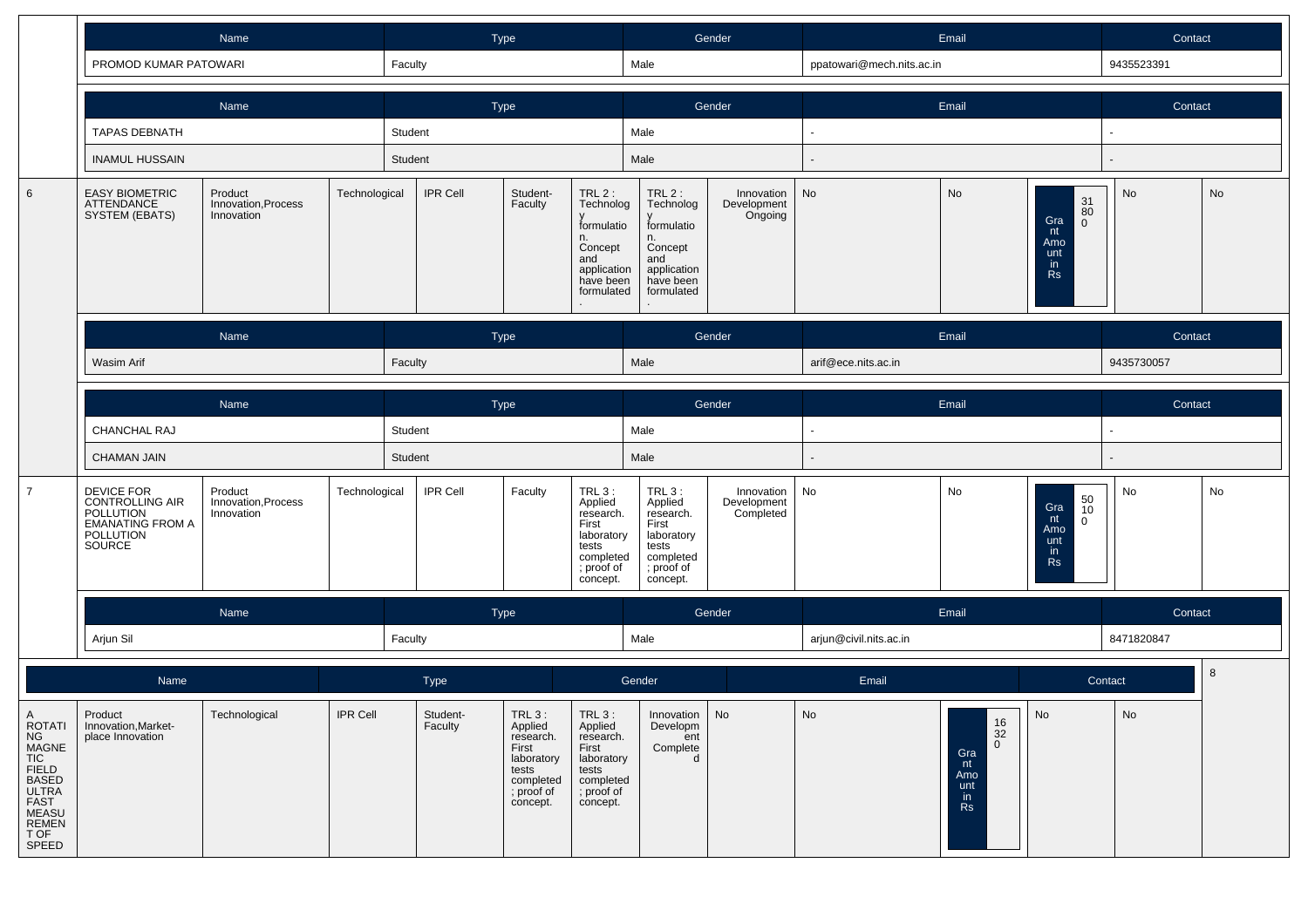| Name                  | Type    | Gender | Email                  | Contact    |
|-----------------------|---------|--------|------------------------|------------|
| SHAHEDUL HAQUE LASKAR | Faculty | Male   | shlaskar@ei.nits.ac.in | 9435178423 |

|                                                                                                                                                                                | Name                                               |               |             | Type                |                                                                                                                                      |                                                                                                                                      | Gender                                   |    |                     |                            | Email                                                                                | Contact     |           | 9  |
|--------------------------------------------------------------------------------------------------------------------------------------------------------------------------------|----------------------------------------------------|---------------|-------------|---------------------|--------------------------------------------------------------------------------------------------------------------------------------|--------------------------------------------------------------------------------------------------------------------------------------|------------------------------------------|----|---------------------|----------------------------|--------------------------------------------------------------------------------------|-------------|-----------|----|
|                                                                                                                                                                                | SYED JAVED ARIF                                    |               | Student     |                     |                                                                                                                                      | Male                                                                                                                                 |                                          |    |                     |                            |                                                                                      |             |           |    |
| DRL<br><b>Based</b><br>Liquid<br>Lens<br>Auto-<br>Focus<br>System                                                                                                              | Product<br>Innovation, Market-<br>place Innovation | Technological | <b>IEDC</b> | Student-<br>Faculty | $TRL1$ :<br>Basic<br>research.<br>Principles<br>postulated<br>and<br>observed<br>but no<br>experimen<br>tal proof<br>available.      | TRL 1:<br>Basic<br>research.<br>Principles<br>postulated<br>and<br>observed<br>but no<br>experimen<br>tal proof<br>available.        | Innovation<br>Developm<br>ent<br>Ongoing | No |                     | No                         | $\begin{array}{c} 10 \\ 00 \\ 00 \end{array}$<br>Gra<br>nt<br>Amo<br>unt<br>in<br>Rs | No          | No        |    |
|                                                                                                                                                                                | Name                                               |               |             | Type                |                                                                                                                                      | Gender                                                                                                                               |                                          |    |                     |                            | Email                                                                                | Contact     |           |    |
| <b>Wasim Arif</b>                                                                                                                                                              |                                                    |               | Faculty     |                     |                                                                                                                                      | Male                                                                                                                                 |                                          |    | arif@ece.nits.ac.in |                            |                                                                                      | 9435730057  |           |    |
|                                                                                                                                                                                | Name                                               |               |             | Type                |                                                                                                                                      |                                                                                                                                      | Gender                                   |    |                     |                            | Email                                                                                | Contact     |           | 10 |
| Divyansha                                                                                                                                                                      |                                                    |               | Student     |                     |                                                                                                                                      | Female                                                                                                                               |                                          |    |                     |                            |                                                                                      |             |           |    |
|                                                                                                                                                                                | Apoorva Vikram Singh                               |               | Student     |                     |                                                                                                                                      | Male                                                                                                                                 |                                          |    |                     |                            |                                                                                      |             |           |    |
| Anubhav Sachan                                                                                                                                                                 |                                                    |               | Student     |                     |                                                                                                                                      | Male                                                                                                                                 |                                          |    |                     |                            |                                                                                      | ÷.          |           |    |
| <b>Makarand Patil</b>                                                                                                                                                          |                                                    |               | Student     |                     |                                                                                                                                      | Male                                                                                                                                 |                                          |    |                     |                            |                                                                                      |             |           |    |
| A<br>Compar<br>ative<br>Study<br>On The<br>Infiltratio<br>n Rate<br>Of<br>Permea<br>ble<br>Paveme<br>nts-An<br>Answer<br>${\tt To}$<br>Water<br>Logging<br>Of<br>Paveme<br>nts | Product<br>Innovation, Market-<br>place Innovation | Technological | <b>IEDC</b> | Student-<br>Faculty | <b>TRL 1:</b><br>Basic<br>research.<br>Principles<br>postulated<br>and<br>observed<br>but no<br>experimen<br>tal proof<br>available. | <b>TRL 1:</b><br>Basic<br>research.<br>Principles<br>postulated<br>and<br>observed<br>but no<br>experimen<br>tal proof<br>available. | Innovation<br>Developm<br>ent<br>Ongoing | No |                     | <b>No</b>                  | $\substack{10\\00}$<br>$00\,$<br>Gra<br>nt<br>Amo<br>unt<br>in<br>Rs                 | No          | <b>No</b> |    |
|                                                                                                                                                                                | Name                                               |               |             | Type                |                                                                                                                                      |                                                                                                                                      | Gender                                   |    |                     |                            | Email                                                                                | Contact     |           |    |
|                                                                                                                                                                                | Lakshami Vara Prasad M                             |               | Faculty     |                     |                                                                                                                                      | Male                                                                                                                                 |                                          |    |                     | mlvprasad@civil.nits.ac.in |                                                                                      | 08133013175 |           |    |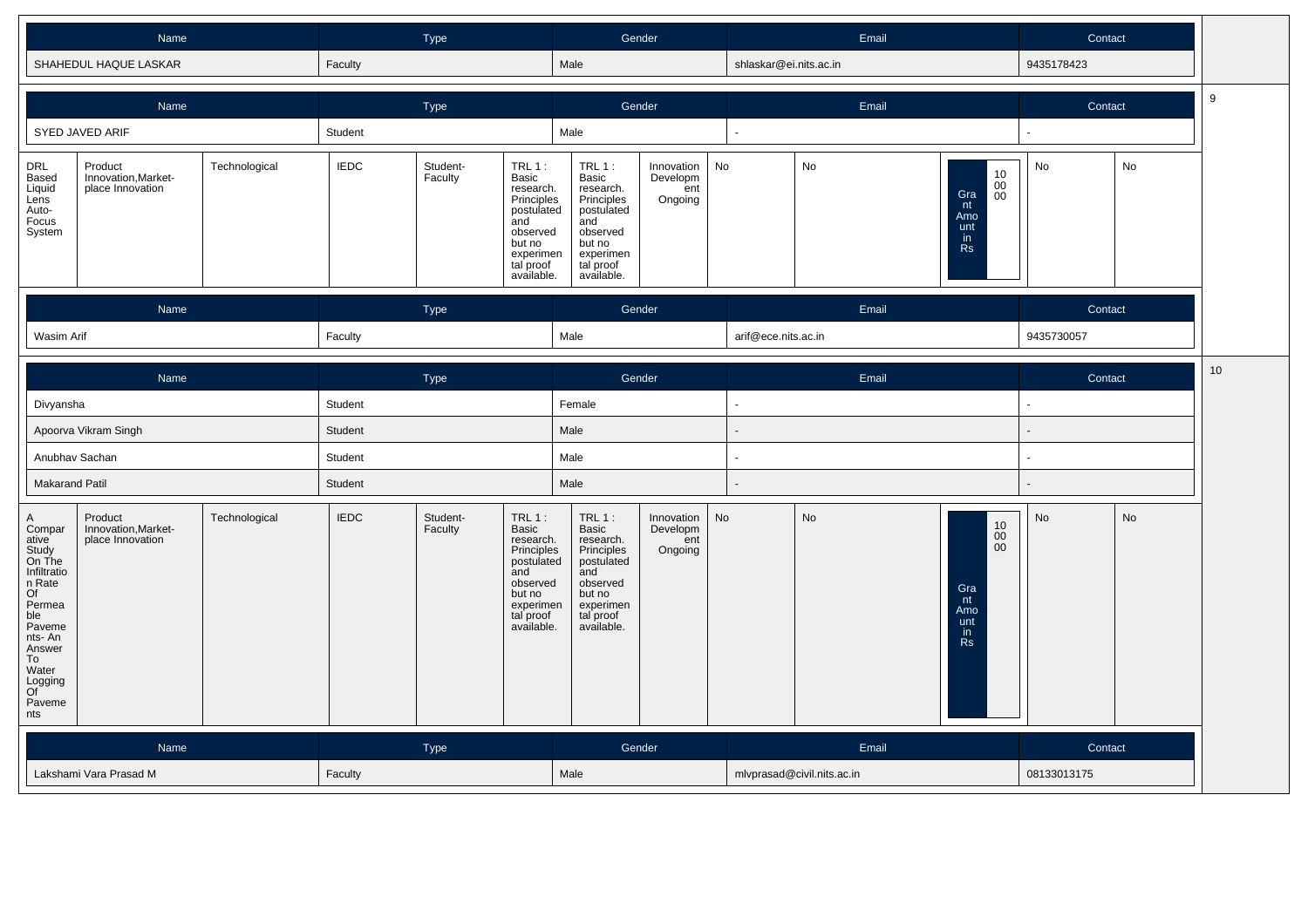|                                                                                                                                               | Name                                               |               |             | Type                       |                                                                                                                                 | Gender                                                                                                                               |                                          | Email                  |             |                                                                                             | Contact    |    |  |
|-----------------------------------------------------------------------------------------------------------------------------------------------|----------------------------------------------------|---------------|-------------|----------------------------|---------------------------------------------------------------------------------------------------------------------------------|--------------------------------------------------------------------------------------------------------------------------------------|------------------------------------------|------------------------|-------------|---------------------------------------------------------------------------------------------|------------|----|--|
|                                                                                                                                               | Vamsi Kumar Gudala                                 |               | Student     |                            |                                                                                                                                 | Male                                                                                                                                 |                                          |                        |             |                                                                                             |            |    |  |
|                                                                                                                                               | D.S.S. Sita Maha Lakshami Puvvada                  |               | Student     |                            |                                                                                                                                 | Female                                                                                                                               |                                          |                        |             |                                                                                             |            |    |  |
| Ankit Srivastava                                                                                                                              |                                                    |               | Student     |                            |                                                                                                                                 | Male                                                                                                                                 |                                          |                        |             |                                                                                             |            |    |  |
| Naman Paneri                                                                                                                                  |                                                    |               | Student     |                            |                                                                                                                                 | Male                                                                                                                                 |                                          |                        |             |                                                                                             |            |    |  |
| Design<br>And<br>Develop<br>ment Of<br>PID<br>Controll<br>er<br>Based<br>Heater<br>And<br>Interfaci<br>ng The<br>Setup<br>With<br>LabVIE<br>W | Product<br>Innovation, Market-<br>place Innovation | Technological | <b>IEDC</b> | Student-<br>Faculty        | $TRL1$ :<br>Basic<br>research.<br>Principles<br>postulated<br>and<br>observed<br>but no<br>experimen<br>tal proof<br>available. | <b>TRL 1:</b><br>Basic<br>research.<br>Principles<br>postulated<br>and<br>observed<br>but no<br>experimen<br>tal proof<br>available. | Innovation<br>Developm<br>ent<br>Ongoing | No                     | No          | $\begin{array}{c} 10 \\ 00 \\ 00 \end{array}$<br>Gra<br>nt<br>Amo<br>unt<br>in<br><b>Rs</b> | No         | No |  |
|                                                                                                                                               | Name                                               |               |             | Type                       |                                                                                                                                 | Gender                                                                                                                               |                                          |                        | Email       |                                                                                             | Contact    |    |  |
|                                                                                                                                               | Shivendra Kumar Pandey<br>Faculty                  |               |             |                            |                                                                                                                                 | Male                                                                                                                                 |                                          | skpandey@ei.nits.ac.in |             |                                                                                             | 9425472154 |    |  |
|                                                                                                                                               | Name                                               |               |             | Type                       |                                                                                                                                 | Gender                                                                                                                               |                                          |                        | Email       |                                                                                             | Contact    | 12 |  |
| Arindam Dutta                                                                                                                                 |                                                    |               | Student     |                            |                                                                                                                                 | Male                                                                                                                                 |                                          |                        |             |                                                                                             |            |    |  |
| <b>Birajit Mazumder</b>                                                                                                                       |                                                    |               | Student     |                            |                                                                                                                                 | Male                                                                                                                                 |                                          |                        |             |                                                                                             |            |    |  |
| Dixita Sarakr                                                                                                                                 |                                                    |               | Student     |                            |                                                                                                                                 | Female                                                                                                                               |                                          |                        |             |                                                                                             |            |    |  |
| Supratim Paul                                                                                                                                 |                                                    |               | Student     |                            |                                                                                                                                 | Male                                                                                                                                 |                                          |                        |             |                                                                                             |            |    |  |
| Maglev<br>Transpo<br>rtation                                                                                                                  | Product<br>Innovation, Market-<br>place Innovation | Technological | <b>IEDC</b> | Student-<br>Faculty<br>and | $TRL1$ :<br><b>Basic</b><br>research.<br>Principles<br>postulated<br>observed<br>but no<br>experimen<br>tal proof<br>available. | <b>TRL 1:</b><br>Basic<br>research.<br>Principles<br>postulated<br>and<br>observed<br>but no<br>experimen<br>tal proof<br>available. | Innovation<br>Developm<br>ent<br>Ongoing | No                     | No          | $\begin{array}{c} 10 \\ 00 \\ 00 \end{array}$<br>Gra<br>nt<br>Amo<br>unt<br>in<br><b>Rs</b> | No         | No |  |
|                                                                                                                                               | <b>Name</b>                                        |               |             | Type                       |                                                                                                                                 | Gender                                                                                                                               |                                          |                        | Email       |                                                                                             | Contact    |    |  |
|                                                                                                                                               | Ashish B. Deoghare<br>Faculty                      |               |             |                            | Male                                                                                                                            |                                                                                                                                      | abdeoghare@mech.nits.ac.in               |                        | 09373986998 |                                                                                             |            |    |  |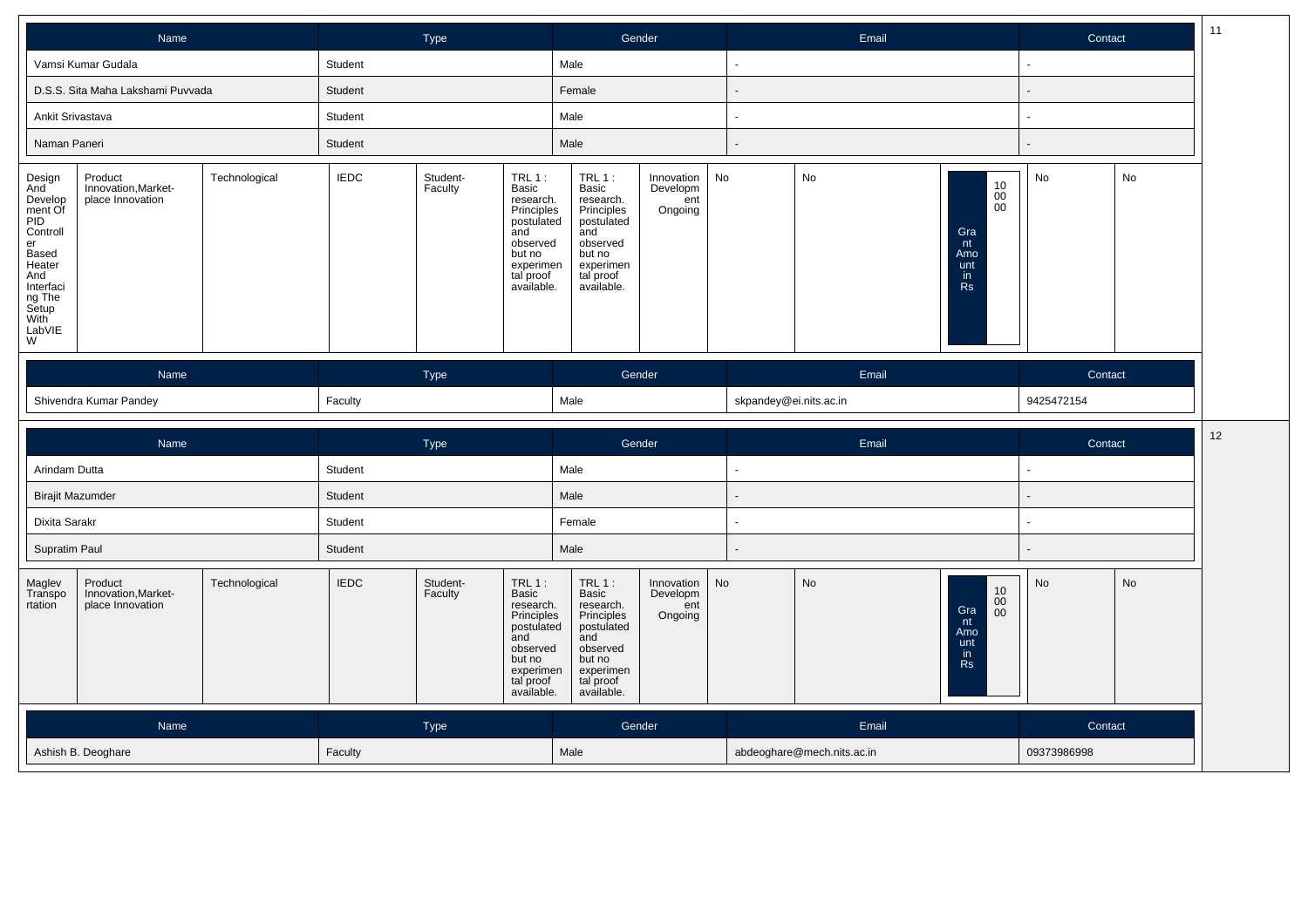| Name                                                                                                                                                                                               | Type                                                                                                                                                                       | Gender                                                                                                                                                                            | Email                                                                      | 13<br>Contact |
|----------------------------------------------------------------------------------------------------------------------------------------------------------------------------------------------------|----------------------------------------------------------------------------------------------------------------------------------------------------------------------------|-----------------------------------------------------------------------------------------------------------------------------------------------------------------------------------|----------------------------------------------------------------------------|---------------|
| Sahil Bodke                                                                                                                                                                                        | Student                                                                                                                                                                    | Male                                                                                                                                                                              | $\overline{\phantom{a}}$                                                   |               |
| Kunal Sharma                                                                                                                                                                                       | Student                                                                                                                                                                    | Male                                                                                                                                                                              |                                                                            |               |
| Nihal Surolia                                                                                                                                                                                      | Student                                                                                                                                                                    | Male                                                                                                                                                                              |                                                                            |               |
| Vikas Kannaujiya                                                                                                                                                                                   | Student                                                                                                                                                                    | Male                                                                                                                                                                              |                                                                            |               |
| Product<br>Technological<br>User<br>Controll<br>Innovation, Market-<br>place Innovation<br>ed<br>Minuscu<br>le<br>Speed<br>Leg<br>Exercise<br>Setup<br>Attache<br>d To A<br>Wheel<br>Chair         | <b>IEDC</b><br>Student-<br>$TRL1$ :<br>Faculty<br>Basic<br>research.<br>Principles<br>postulated<br>and<br>observed<br>but no<br>experimen<br>tal proof<br>available.      | No<br>$TRL1$ :<br>Innovation<br>Basic<br>Developm<br>research.<br>ent<br>Principles<br>Ongoing<br>postulated<br>and<br>observed<br>but no<br>experimen<br>tal proof<br>available. | No<br>10<br>0 <sup>0</sup><br>00<br>Gra<br>nt<br>Amo<br>unt<br>in<br>Rs    | No<br>No      |
| Name                                                                                                                                                                                               | Type                                                                                                                                                                       | Gender                                                                                                                                                                            | Email                                                                      | Contact       |
| Ashish B. Deoghare                                                                                                                                                                                 | Faculty                                                                                                                                                                    | Male                                                                                                                                                                              | abdeoghare@mech.nits.ac.in                                                 | 09373986998   |
|                                                                                                                                                                                                    |                                                                                                                                                                            |                                                                                                                                                                                   |                                                                            | 14            |
| Name                                                                                                                                                                                               | Type                                                                                                                                                                       | Gender                                                                                                                                                                            | Email                                                                      | Contact       |
| Debasish Kashyap                                                                                                                                                                                   | Student                                                                                                                                                                    | Male                                                                                                                                                                              |                                                                            |               |
| Praveen Kumar Singh                                                                                                                                                                                | Student                                                                                                                                                                    | Male                                                                                                                                                                              |                                                                            |               |
| Shivam Verma                                                                                                                                                                                       | Student                                                                                                                                                                    | Male                                                                                                                                                                              |                                                                            |               |
| Bidyut Bikash Dutta                                                                                                                                                                                | Faculty                                                                                                                                                                    | Male                                                                                                                                                                              |                                                                            |               |
| Product<br>Technological<br>Develop<br>ment Of<br>Innovation, Market-<br>Smart<br>Maps<br>Based<br>place Innovation<br>On Real<br>Time<br>Road<br>Conditio<br>n And<br>Travel-<br>Time<br>Analysis | <b>IEDC</b><br>Student-<br><b>TRL 1:</b><br>Faculty<br>Basic<br>research.<br>Principles<br>postulated<br>and<br>observed<br>but no<br>experimen<br>tal proof<br>available. | No<br>$TRL1$ :<br>Innovation<br>Basic<br>Developm<br>research.<br>Principles<br>postulated<br>ent<br>Ongoing<br>and<br>observed<br>but no<br>experimen<br>tal proof<br>available. | No<br>$\substack{10\\00}$<br>$00\,$<br>Gra<br>nt<br>Amo<br>unt<br>in<br>Rs | No<br>No      |
| Name                                                                                                                                                                                               | Type                                                                                                                                                                       | Gender                                                                                                                                                                            | Email                                                                      | Contact       |
| Koushik Guha                                                                                                                                                                                       | Faculty                                                                                                                                                                    | Male                                                                                                                                                                              | koushik@ece.nits.ac.in                                                     | 9435072274    |
| Name                                                                                                                                                                                               | Type                                                                                                                                                                       | Gender                                                                                                                                                                            | Email                                                                      | 15<br>Contact |
| K.V.N. Pranav                                                                                                                                                                                      | Student                                                                                                                                                                    | Male                                                                                                                                                                              |                                                                            |               |
| Yashwanth Kolli                                                                                                                                                                                    | Student                                                                                                                                                                    | Male                                                                                                                                                                              |                                                                            |               |
| M.K.S.L.Gayatri                                                                                                                                                                                    | Student                                                                                                                                                                    | Female                                                                                                                                                                            |                                                                            |               |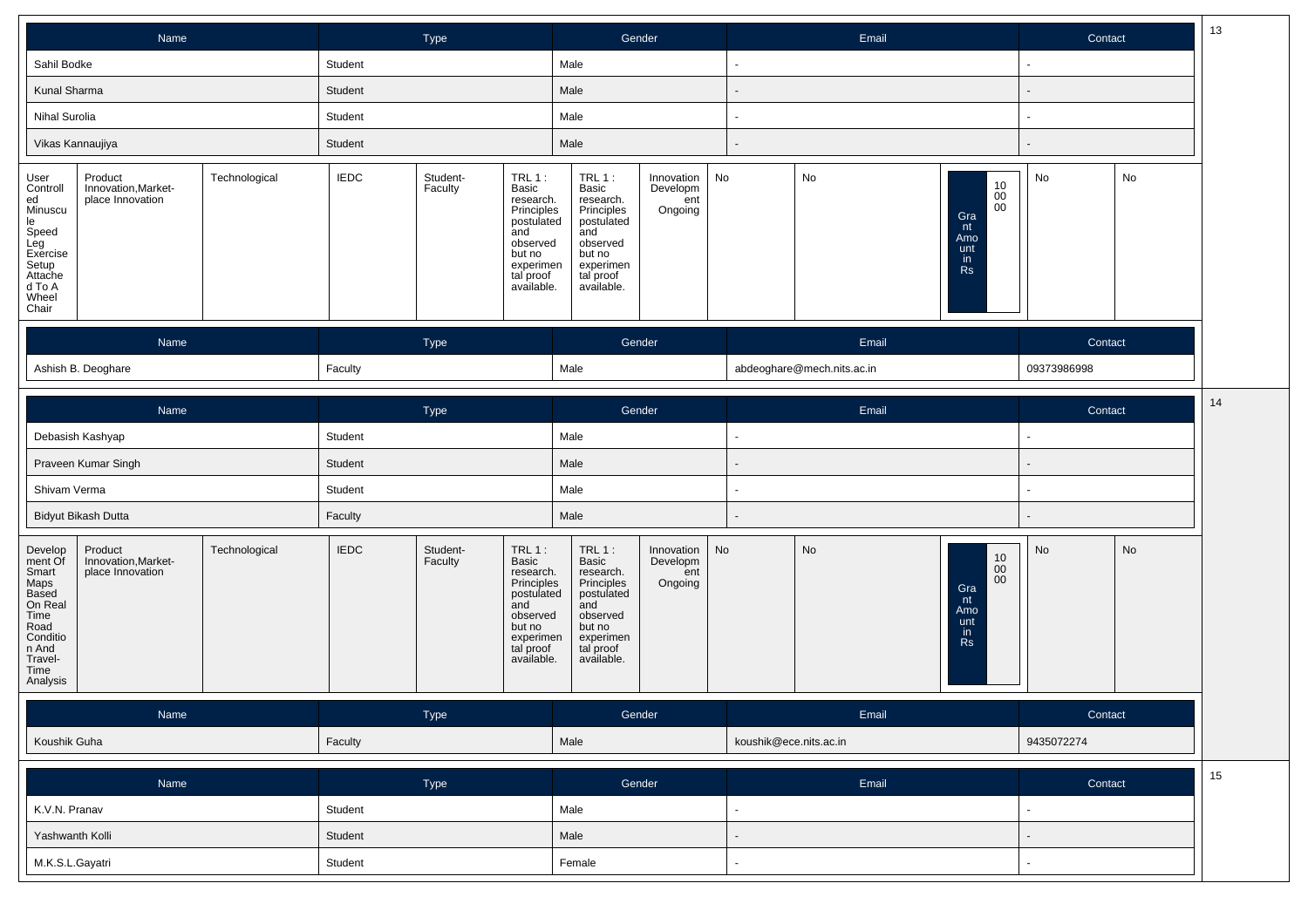| Activate<br>Process<br>Innovation, Market-<br>d<br>Sludge<br>Treatme<br>nt For<br>place Innovation<br><b>NIT</b><br>Silchar<br>Using<br>Multi-<br>Variable<br>Quantita<br>tive<br>Feedbac<br>k Theory | Technological | <b>IEDC</b>        | Student-<br>Faculty<br>and | $TRL$ <sub>1</sub> :<br>Basic<br>research.<br>Principles<br>postulated<br>observed<br>but no<br>experimen<br>tal proof<br>available. | $TRL1$ :<br>Basic<br>research.<br>Principles<br>postulated<br>and<br>observed<br>but no<br>experimen<br>tal proof<br>available.      | Innovation<br>Developm<br>ent<br>Ongoing | No                     | No        | 10<br>$\overline{00}$<br>Gra<br>nt<br>Amo<br>unt<br>in<br>Rs                                | No                    | No |    |
|-------------------------------------------------------------------------------------------------------------------------------------------------------------------------------------------------------|---------------|--------------------|----------------------------|--------------------------------------------------------------------------------------------------------------------------------------|--------------------------------------------------------------------------------------------------------------------------------------|------------------------------------------|------------------------|-----------|---------------------------------------------------------------------------------------------|-----------------------|----|----|
| Name<br>Prasanta Roy                                                                                                                                                                                  |               | Faculty            | Type                       |                                                                                                                                      | Gender<br>Male                                                                                                                       |                                          | proylinux@gmail.com    | Email     |                                                                                             | Contact<br>9101420179 |    |    |
|                                                                                                                                                                                                       |               |                    |                            |                                                                                                                                      |                                                                                                                                      |                                          |                        |           |                                                                                             |                       |    | 16 |
| Name                                                                                                                                                                                                  |               |                    | Type                       |                                                                                                                                      | Gender                                                                                                                               |                                          |                        | Email     |                                                                                             | Contact               |    |    |
| Sandipan Prasad Chakravarty                                                                                                                                                                           |               | Student<br>Student |                            |                                                                                                                                      | Male<br>Male                                                                                                                         |                                          |                        |           |                                                                                             | $\blacksquare$        |    |    |
| Aniket Roy                                                                                                                                                                                            |               |                    |                            |                                                                                                                                      |                                                                                                                                      |                                          |                        |           |                                                                                             |                       |    |    |
| Process<br>Design<br>And<br>Innovation, Market-<br>Develop<br>place Innovation<br>ment Of<br>High<br>Gain<br>DC-DC<br>Convert<br>er For<br>Electric<br>Vehicle<br>(EV)<br>Applicati<br>on             | Technological | <b>IEDC</b>        | Student-<br>Faculty<br>and | $TRL$ 1:<br>Basic<br>research.<br>Principles<br>postulated<br>observed<br>but no<br>experimen<br>tal proof<br>available.             | $TRL_1$ :<br>Basic<br>research.<br>Principles<br>postulated<br>and<br>observed<br>but no<br>experimen<br>tal proof<br>available.     | Innovation<br>Developm<br>ent<br>Ongoing | No                     | <b>No</b> | $\begin{array}{c} 10 \\ 00 \\ 00 \end{array}$<br>Gra<br>nt<br>Amo<br>unt<br>in<br><b>Rs</b> | No                    | No |    |
| Name                                                                                                                                                                                                  |               |                    | Type                       |                                                                                                                                      | Gender                                                                                                                               |                                          |                        | Email     |                                                                                             | Contact               |    |    |
| Amritesh Kumar                                                                                                                                                                                        |               | Faculty            |                            |                                                                                                                                      | Male                                                                                                                                 |                                          | amritesh@ee.nits.ac.in |           |                                                                                             | 9818209336            |    |    |
|                                                                                                                                                                                                       |               |                    |                            |                                                                                                                                      |                                                                                                                                      |                                          |                        |           |                                                                                             |                       |    | 17 |
| Name                                                                                                                                                                                                  |               |                    | Type                       |                                                                                                                                      | Gender                                                                                                                               |                                          |                        | Email     |                                                                                             | Contact               |    |    |
| Ch. Ganesh                                                                                                                                                                                            |               | Student            |                            |                                                                                                                                      | Male                                                                                                                                 |                                          |                        |           |                                                                                             |                       |    |    |
| G. Yaswanth R S Narayana                                                                                                                                                                              |               | Student            |                            |                                                                                                                                      | Male                                                                                                                                 |                                          |                        |           |                                                                                             |                       |    |    |
| Product<br>Autono<br>Innovation, Process<br>mous<br>Service<br>Innovation, Market-<br>Bot<br>place                                                                                                    | Technological | <b>IEDC</b>        | Student-<br>Faculty        | <b>TRL 1:</b><br>Basic<br>research.<br>Principles<br>postulated<br>and<br>observed<br>but no<br>experimen<br>tal proof<br>available. | <b>TRL 1:</b><br>Basic<br>research.<br>Principles<br>postulated<br>and<br>observed<br>but no<br>experimen<br>tal proof<br>available. | Innovation<br>Developm<br>ent<br>Ongoing | No                     | No        | 10<br>$\overline{00}$<br>$Gra$ <sub>nt</sub><br>Amo<br>unt<br>in<br>Rs                      | No                    | No |    |
| Name                                                                                                                                                                                                  |               |                    | Type                       |                                                                                                                                      | Gender                                                                                                                               |                                          |                        | Email     |                                                                                             | Contact               |    |    |
| Nabanita Adhikary                                                                                                                                                                                     |               | Faculty            |                            |                                                                                                                                      | Female                                                                                                                               |                                          | nabanita@ee.nits.ac.in |           |                                                                                             | 9864428032            |    |    |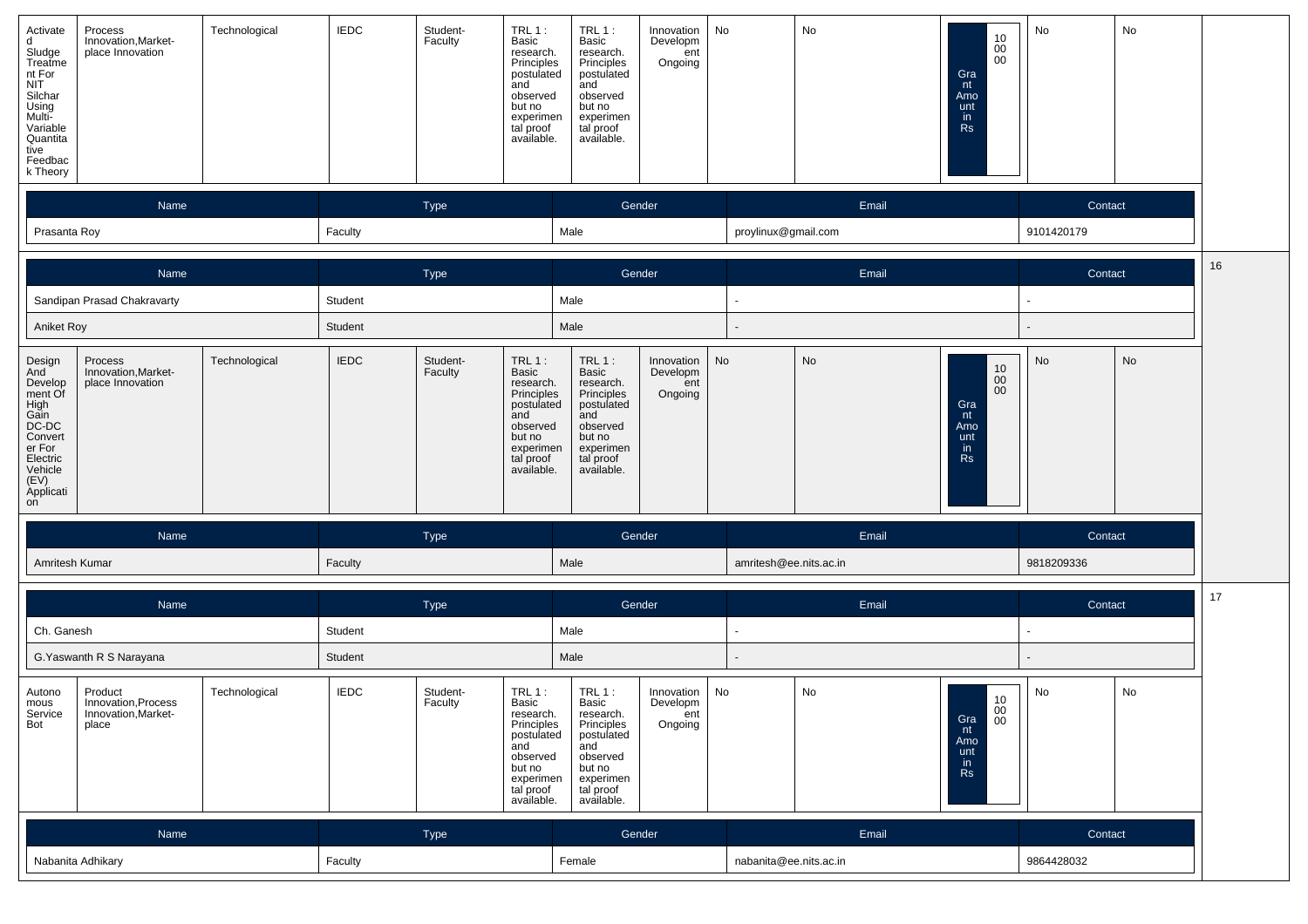|                                                                                                              | Name                                                           |               |             | Type                |                                                                                                                                 | Gender                                                                                                                        |                                          |    | Email                  |                                                                                      | Contact    |    |
|--------------------------------------------------------------------------------------------------------------|----------------------------------------------------------------|---------------|-------------|---------------------|---------------------------------------------------------------------------------------------------------------------------------|-------------------------------------------------------------------------------------------------------------------------------|------------------------------------------|----|------------------------|--------------------------------------------------------------------------------------|------------|----|
|                                                                                                              | Marakand Rajesh Patil                                          |               | Student     |                     |                                                                                                                                 | Male                                                                                                                          |                                          |    |                        |                                                                                      |            |    |
| Utkarsh Rai                                                                                                  |                                                                |               | Student     |                     |                                                                                                                                 | Male                                                                                                                          |                                          |    |                        |                                                                                      |            |    |
|                                                                                                              | Abhimanyu Pratap Singh                                         | Student       |             |                     | Male                                                                                                                            |                                                                                                                               |                                          |    |                        |                                                                                      |            |    |
| Sustaina<br>ble<br>Manage<br>manage<br>ment Of<br>Crop<br>Residue<br>s And<br>By-<br>Product<br><sub>S</sub> | Process<br>Innovation, Market-<br>place<br>Innovation, Managem | Technological | <b>IEDC</b> | Student-<br>Faculty | TRL $1:$<br>Basic<br>research.<br>Principles<br>postulated<br>and<br>observed<br>but no<br>experimen<br>tal proof<br>available. | TRL 1:<br>Basic<br>research.<br>Principles<br>postulated<br>and<br>observed<br>but no<br>experimen<br>tal proof<br>available. | Innovation<br>Developm<br>ent<br>Ongoing | No | No                     | $\begin{array}{c} 10 \\ 00 \\ 00 \end{array}$<br>Gra<br>nt<br>Amo<br>unt<br>in<br>Rs | No         | No |
|                                                                                                              | Name                                                           |               |             | Type                |                                                                                                                                 | Gender                                                                                                                        |                                          |    | Email                  |                                                                                      | Contact    |    |
| Asha Rani M. A.                                                                                              |                                                                |               | Faculty     |                     |                                                                                                                                 | Female                                                                                                                        |                                          |    | asharani@ee.nits.ac.in |                                                                                      | 9446359209 |    |

|                                                                                      | Name                                                           |               |             | Type                |                                                                                                                                 | Gender                                                                                                                        |                                          |    | Email |                                                        | Contact |    |  |
|--------------------------------------------------------------------------------------|----------------------------------------------------------------|---------------|-------------|---------------------|---------------------------------------------------------------------------------------------------------------------------------|-------------------------------------------------------------------------------------------------------------------------------|------------------------------------------|----|-------|--------------------------------------------------------|---------|----|--|
| Pranjit Barman                                                                       |                                                                |               | Faculty     |                     | Male                                                                                                                            |                                                                                                                               |                                          |    |       |                                                        |         |    |  |
|                                                                                      | Surath Kumar Srivastva<br>Student<br>Avnish Anand<br>Student   |               |             |                     |                                                                                                                                 | Male                                                                                                                          |                                          |    |       |                                                        |         |    |  |
|                                                                                      | Atul Shukla<br>Student                                         |               |             |                     |                                                                                                                                 | Male                                                                                                                          |                                          |    |       |                                                        |         |    |  |
|                                                                                      |                                                                |               |             |                     |                                                                                                                                 | Male                                                                                                                          |                                          |    |       |                                                        |         |    |  |
| Intellige<br>nce<br>Support<br>System<br>For<br>Suicidal<br>Intent<br>Predictio<br>n | Product<br>Innovation, Process<br>Innovation, Market-<br>place | Technological | <b>IEDC</b> | Student-<br>Faculty | $TRL1$ :<br>Basic<br>research.<br>Principles<br>postulated<br>and<br>observed<br>but no<br>experimen<br>tal proof<br>available. | TRL 1:<br>Basic<br>research.<br>Principles<br>postulated<br>and<br>observed<br>but no<br>experimen<br>tal proof<br>available. | Innovation<br>Developm<br>ent<br>Ongoing | No | No    | 10<br>00<br>Gra<br>00<br>nt<br>Amo<br>unt<br>in.<br>Rs | No      | No |  |

| <b>Name</b> | Type    | Gender | Email                | <b>Contact</b> |
|-------------|---------|--------|----------------------|----------------|
| Rajeeb Dey  | Faculty | Male   | rajeeb@ee.nits.ac.in | 7086731971     |

|                                                                                                                | Name                                               |               |             | Type                |                                                                                                                                 |                                                                                                                                 | Gender                                        | Email |                                           | Contact |    | 20 |
|----------------------------------------------------------------------------------------------------------------|----------------------------------------------------|---------------|-------------|---------------------|---------------------------------------------------------------------------------------------------------------------------------|---------------------------------------------------------------------------------------------------------------------------------|-----------------------------------------------|-------|-------------------------------------------|---------|----|----|
| Dinesh Patra                                                                                                   |                                                    |               | Student     |                     |                                                                                                                                 | Male                                                                                                                            |                                               |       |                                           |         |    |    |
| Design<br>Of A<br>Switche<br>d<br>Relucta<br>nce<br>Machine<br>For Off-<br>Road<br>Vehicle<br>Applicati<br>ons | Product<br>Innovation, Market-<br>place Innovation | Technological | <b>IEDC</b> | Student-<br>Faculty | $TRL1$ :<br>Basic<br>research.<br>Principles<br>postulated<br>and<br>observed<br>but no<br>experimen<br>tal proof<br>available. | $TRL1$ :<br>Basic<br>research.<br>Principles<br>postulated<br>and<br>observed<br>but no<br>experimen<br>tal proof<br>available. | Innovation   No<br>Developm<br>ent<br>Ongoing | No    | 10<br>00<br>00<br>Gra<br>Amo<br>unt<br>Rs | No      | No |    |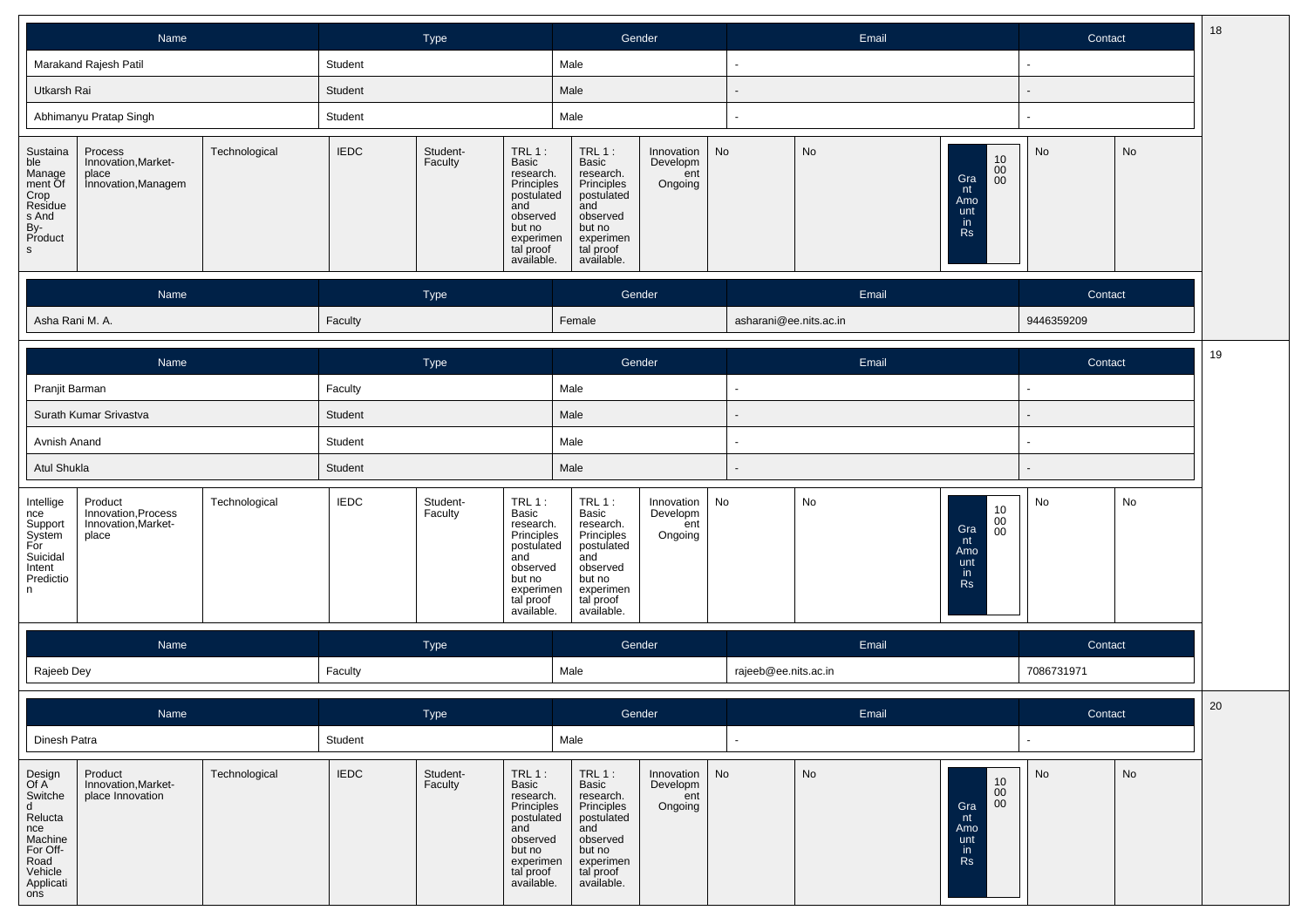| Name <sup>®</sup> | Type <sup>1</sup> | Gender | Email               | Contact    |
|-------------------|-------------------|--------|---------------------|------------|
| Avadh Pati        | Faculty           | Male   | avadh@ee.nits.ac.in | 9984276221 |

|                                                            | Name                                               |               |         | Type                |                                                                                                                                 |                                                                                                                                  | Gender                                        |  | Email |                                                                                  | Contact |    |
|------------------------------------------------------------|----------------------------------------------------|---------------|---------|---------------------|---------------------------------------------------------------------------------------------------------------------------------|----------------------------------------------------------------------------------------------------------------------------------|-----------------------------------------------|--|-------|----------------------------------------------------------------------------------|---------|----|
| Prasanta Roy                                               |                                                    |               | Faculty |                     |                                                                                                                                 | Male                                                                                                                             |                                               |  |       |                                                                                  |         |    |
|                                                            | Thota Venkata Krishna Teja<br>Student              |               |         | Male                |                                                                                                                                 |                                                                                                                                  |                                               |  |       |                                                                                  |         |    |
| Diagnosi<br>s of<br>Crop<br>Disease<br>and its<br>Solution | Process<br>Innovation, Market-<br>place Innovation | Technological |         | Student-<br>Faculty | $TRL1$ :<br>Basic<br>research.<br>Principles<br>postulated<br>and<br>observed<br>but no<br>experimen<br>tal proof<br>available. | $TRL 1$ :<br>Basic<br>research.<br>Principles<br>postulated<br>and<br>observed<br>but no<br>experimen<br>tal proof<br>available. | Innovation   No<br>Developm<br>ent<br>Ongoing |  | No    | $\substack{25 \\ 00}$<br>Gra<br>$\Omega$<br>nt<br>Amo<br>unt<br>in.<br><b>Rs</b> | No      | No |
|                                                            | Name                                               |               |         | Type                |                                                                                                                                 |                                                                                                                                  | Gender                                        |  | Email |                                                                                  | Contact |    |
| Wasim Arif                                                 | Faculty                                            |               |         |                     | Male                                                                                                                            |                                                                                                                                  | arif@ece.nits.ac.in                           |  |       | 9435730057                                                                       |         |    |

|                                                                                                                                        | Name                                               |               |         | Type                |                                                                                                                                 | Gender                                                                                                                          |                                                     | Email                    |                                                                                                  |            | 22<br>Contact |  |
|----------------------------------------------------------------------------------------------------------------------------------------|----------------------------------------------------|---------------|---------|---------------------|---------------------------------------------------------------------------------------------------------------------------------|---------------------------------------------------------------------------------------------------------------------------------|-----------------------------------------------------|--------------------------|--------------------------------------------------------------------------------------------------|------------|---------------|--|
|                                                                                                                                        | <b>Baibhab Chakraborty</b>                         |               | Student |                     |                                                                                                                                 | Male                                                                                                                            |                                                     |                          |                                                                                                  |            |               |  |
| Integrat<br>ed<br>Surface<br>Water<br>and<br>Ground<br>water<br>manage<br>ment<br>using<br>simulati<br>on<br>optimiza<br>tion<br>model | Process<br>Innovation, Market-<br>place Innovation | Technological |         | Student-<br>Faculty | $TRL1$ :<br>Basic<br>research.<br>Principles<br>postulated<br>and<br>observed<br>but no<br>experimen<br>tal proof<br>available. | $TRL1$ :<br>Basic<br>research.<br>Principles<br>postulated<br>and<br>observed<br>but no<br>experimen<br>tal proof<br>available. | Innovation $\vert$ No<br>Developm<br>ent<br>Ongoing | <b>No</b>                | $\underset{0}{\overset{25}{\text{00}}}$<br>Gra<br>nt<br>Amo<br>unt<br>$\mathsf{in}$<br><b>Rs</b> | No         | No            |  |
|                                                                                                                                        | Name                                               |               |         | Type                |                                                                                                                                 |                                                                                                                                 | Gender                                              | Email                    |                                                                                                  | Contact    |               |  |
|                                                                                                                                        | Susmita Ghosh                                      |               | Faculty |                     |                                                                                                                                 | Female                                                                                                                          |                                                     | susmita@civil.nits.ac.in |                                                                                                  | 7086833798 |               |  |

| Name           | <b>Type</b> | Gender | Email | Contact | 23 |
|----------------|-------------|--------|-------|---------|----|
| Shyamosree pal | Faculty     | Female |       |         |    |
| Rachna Gupta   | Student     | Female |       |         |    |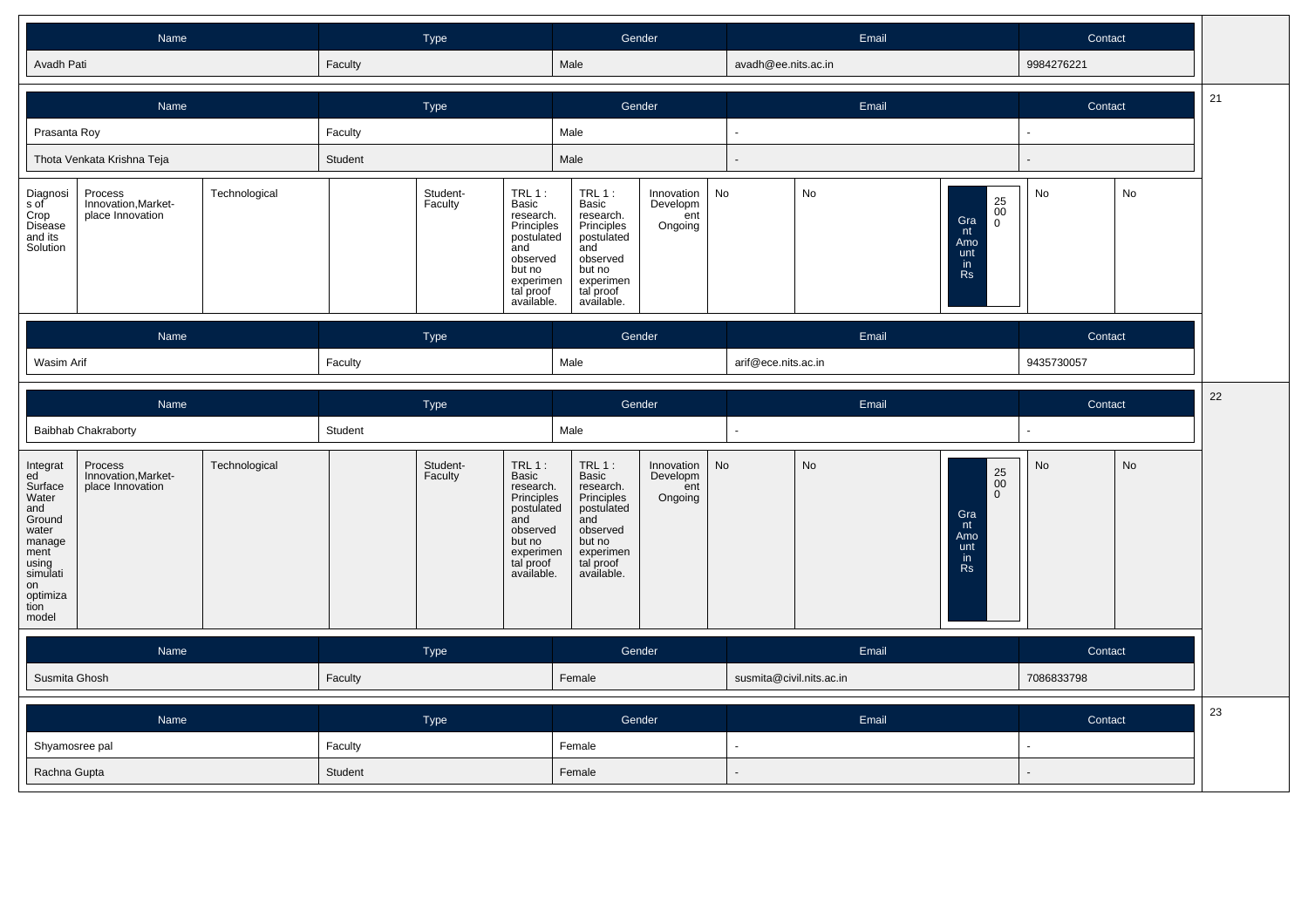| Effective<br>Technological<br>Product<br><b>Breast</b><br>Innovation, Market-<br>Cancer<br>place Innovation<br>Classific<br>ation<br>using<br>SDNN<br>based<br>E-Health<br>Care<br>Services<br>Framew<br>ork with<br>IOMT)          | <b>TRL 1:</b><br>Student-<br>Faculty<br>Basic<br>research.<br>Principles<br>postulated<br>and<br>observed<br>but no<br>experimen<br>tal proof<br>available. | <b>TRL 1:</b><br>Innovation<br>Developm<br>Basic<br>research.<br>ent<br>Principles<br>Ongoing<br>postulated<br>and<br>observed<br>but no<br>experimen<br>tal proof<br>available. | No<br>No<br>$\substack{25 \\ 00}$<br>$\mathbf{0}$<br>Gra<br>nt<br>Amo<br>unt<br>in<br><b>Rs</b>              | No<br>No                 |
|-------------------------------------------------------------------------------------------------------------------------------------------------------------------------------------------------------------------------------------|-------------------------------------------------------------------------------------------------------------------------------------------------------------|----------------------------------------------------------------------------------------------------------------------------------------------------------------------------------|--------------------------------------------------------------------------------------------------------------|--------------------------|
| Name                                                                                                                                                                                                                                | Type                                                                                                                                                        | Gender                                                                                                                                                                           | Email                                                                                                        | Contact                  |
| <b>Badal Soni</b>                                                                                                                                                                                                                   | Faculty                                                                                                                                                     | Male                                                                                                                                                                             | badal@cse.nits.ac.in                                                                                         | 9678547361               |
| Name                                                                                                                                                                                                                                | Type                                                                                                                                                        | Gender                                                                                                                                                                           | Email                                                                                                        | 24<br>Contact            |
| <b>Nilutpal Nath</b>                                                                                                                                                                                                                | Student                                                                                                                                                     | Male                                                                                                                                                                             | $\blacksquare$                                                                                               | $\overline{\phantom{0}}$ |
| Technological<br>Product<br>Speech<br>Enabled<br>Bilingual<br>machine<br>Innovation, Market-<br>place Innovation<br>Translati<br>on<br>System<br>For<br>English-<br>Assame<br>se using<br>NLP and<br>Deep<br>Neural<br>Network<br>s | Student-<br>$TRL1$ :<br>Faculty<br>Basic<br>research.<br>Principles<br>postulated<br>and<br>observed<br>but no<br>experimen<br>tal proof<br>available.      | $TRL1$ :<br>Innovation<br>Basic<br>Developm<br>research.<br>ent<br>Principles<br>Ongoing<br>postulated<br>and<br>observed<br>but no<br>experimen<br>tal proof<br>available.      | No<br>No<br>$\substack{25 \\ 00}$<br>$\mathbf 0$<br>Gra<br>nt<br>Amo<br>unt<br>in<br><b>Rs</b>               | No<br>No                 |
| Name                                                                                                                                                                                                                                | Type                                                                                                                                                        | Gender                                                                                                                                                                           | Email                                                                                                        | Contact                  |
| Malaya Dutta Borah                                                                                                                                                                                                                  | Faculty                                                                                                                                                     | Female                                                                                                                                                                           | malayaduttaborah@cse.nits.ac.in                                                                              | 9868639480               |
| Name                                                                                                                                                                                                                                | Type                                                                                                                                                        | Gender                                                                                                                                                                           | Email                                                                                                        | 25<br>Contact            |
| Sachin Rai                                                                                                                                                                                                                          | Student                                                                                                                                                     | Male                                                                                                                                                                             | $\blacksquare$                                                                                               |                          |
| Product<br>Technological<br>Automat<br>ed<br>Innovation, Market-<br>Irrigation<br>place Innovation<br>System<br>using<br>Machine<br>Vision(A<br>ISMV)<br>for the<br>Indian<br>Agricultu<br>ral<br>Sector                            | <b>TRL 1:</b><br>Student-<br>Faculty<br>Basic<br>research.<br>Principles<br>postulated<br>and<br>observed<br>but no<br>experimen<br>tal proof<br>available. | $TRL1$ :<br>Innovation<br>Basic<br>Developm<br>research.<br>ent<br>Ongoing<br>Principles<br>postulated<br>and<br>observed<br>but no<br>experimen<br>tal proof<br>available.      | No<br>No<br>$\substack{25 \\ 00}$<br>0<br>Gra<br>nt<br>Amo<br>unt<br>$\mathop{\sf lin}\limits_{\mathsf{Rs}}$ | No<br>No                 |
| Name                                                                                                                                                                                                                                | Type                                                                                                                                                        | Gender                                                                                                                                                                           | Email                                                                                                        | Contact                  |
| Arup Goswami                                                                                                                                                                                                                        | Faculty                                                                                                                                                     | Male                                                                                                                                                                             | arupgoswami@ee.nits.ac.in                                                                                    | 9435740739               |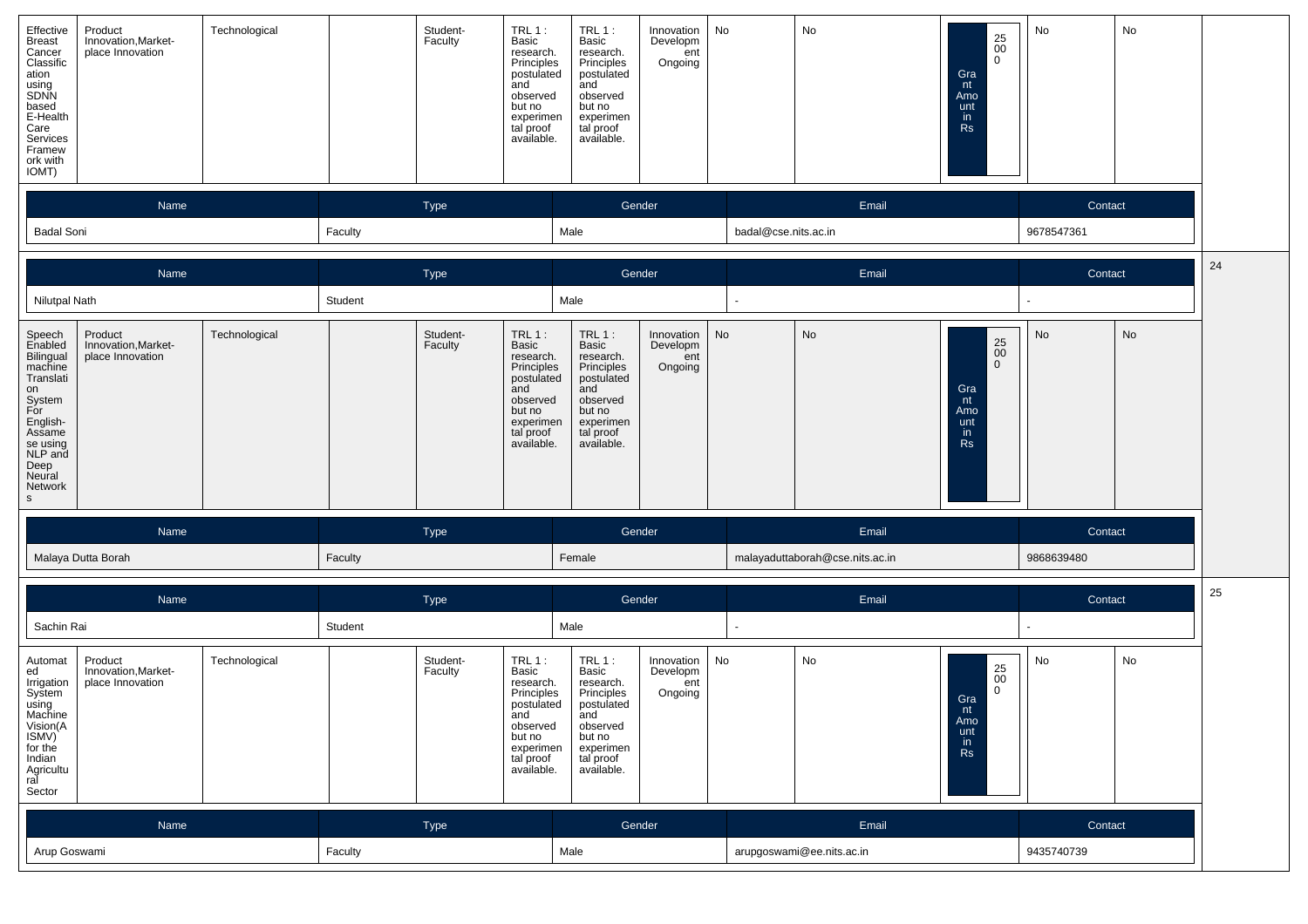| Name                                                                                                      |                                                    |               |         | Type                       |                                                                                                                          | Gender                                                                                                                          |                                          |                      | Email                         | Contact                                                                            | 26      |    |    |
|-----------------------------------------------------------------------------------------------------------|----------------------------------------------------|---------------|---------|----------------------------|--------------------------------------------------------------------------------------------------------------------------|---------------------------------------------------------------------------------------------------------------------------------|------------------------------------------|----------------------|-------------------------------|------------------------------------------------------------------------------------|---------|----|----|
| Ranjay Hazra                                                                                              |                                                    |               | Faculty |                            |                                                                                                                          | Male                                                                                                                            |                                          | $\sim$               |                               |                                                                                    | $\sim$  |    |    |
| Sabuj Saikia                                                                                              |                                                    |               | Student |                            |                                                                                                                          | Male                                                                                                                            |                                          |                      |                               |                                                                                    |         |    |    |
| Design<br>and<br>Develop<br>ment of<br>an<br>efficient<br>smart<br>solar<br>powered<br>lighting<br>system | Product<br>Innovation, Market-<br>place Innovation | Technological |         | Student-<br>Faculty<br>and | $TRL1$ :<br>Basic<br>research.<br>Principles<br>postulated<br>observed<br>but no<br>experimen<br>tal proof<br>available. | TRL $1:$<br>Basic<br>research.<br>Principles<br>postulated<br>and<br>observed<br>but no<br>experimen<br>tal proof<br>available. | Innovation<br>Developm<br>ent<br>Ongoing | No                   | No                            | $\underset{0}{\overset{25}{\text{00}}}$<br>Gra<br>nt<br>Amo<br>unt<br>in.<br>Rs    | No      | No |    |
|                                                                                                           | Name                                               |               |         | Type                       |                                                                                                                          | Gender                                                                                                                          |                                          |                      | Email                         |                                                                                    | Contact |    |    |
| Bijit Choudhuri                                                                                           |                                                    |               | Faculty |                            |                                                                                                                          | Male                                                                                                                            |                                          |                      | bijitchoudhuri@ece.nits.ac.in | 9862609941                                                                         |         |    |    |
|                                                                                                           | Name                                               |               |         | Type                       |                                                                                                                          | Gender                                                                                                                          |                                          |                      | Email                         |                                                                                    | Contact |    | 27 |
| Navneet Dhar                                                                                              |                                                    |               | Student |                            |                                                                                                                          | Male                                                                                                                            |                                          |                      |                               |                                                                                    |         |    |    |
| Smart<br>campus<br>and<br>Drone<br>based<br>applicati<br>on                                               | Product<br>Innovation, Market-<br>place Innovation | Technological |         | Student-<br>Faculty<br>and | $TRL1$ :<br>Basic<br>research.<br>Principles<br>postulated<br>observed<br>but no<br>experimen<br>tal proof<br>available. | $TRL1$ :<br>Basic<br>research.<br>Principles<br>postulated<br>and<br>observed<br>but no<br>experimen<br>tal proof<br>available. | Innovation<br>Developm<br>ent<br>Ongoing | No                   | No                            | $\substack{25 \\ 00}$<br>Gra<br>$\mathbf 0$<br>nt<br>Amo<br>unt<br>in<br><b>Rs</b> | No      | No |    |
|                                                                                                           | Name                                               |               |         | Type                       |                                                                                                                          | Gender                                                                                                                          |                                          |                      | Email                         |                                                                                    | Contact |    |    |
| Prasanta Roy                                                                                              |                                                    |               | Faculty |                            |                                                                                                                          | Male                                                                                                                            |                                          | proylinux@gmail.com  |                               | 9101420179                                                                         |         |    |    |
|                                                                                                           | Name                                               |               |         | Type                       |                                                                                                                          | Gender                                                                                                                          |                                          |                      | Email                         |                                                                                    | Contact |    | 28 |
|                                                                                                           | Prasad Sarthak Kamta                               |               | Student |                            |                                                                                                                          | Male                                                                                                                            |                                          |                      |                               |                                                                                    |         |    |    |
| Smart<br>Vehicle<br>Manage<br>ment<br>and<br>Automat<br>ion of<br>Medical<br>Vehicle                      | Product<br>Innovation, Market-<br>place Innovation | Technological |         | Student-<br>Faculty<br>and | $TRL1$ :<br>Basic<br>research.<br>Principles<br>postulated<br>observed<br>but no<br>experimen<br>tal proof<br>available. | TRL $1:$<br>Basic<br>research.<br>Principles<br>postulated<br>and<br>observed<br>but no<br>experimen<br>tal proof<br>available. | Innovation<br>Developm<br>ent<br>Ongoing | No                   | No                            | $\substack{25 \\ 00}$<br>Gra $nt$<br>$\mathbf 0$<br>טווור<br>unt<br>in<br>Rs       | No      | No |    |
|                                                                                                           | Name                                               |               |         | Type                       |                                                                                                                          | Gender                                                                                                                          |                                          | Email                |                               |                                                                                    | Contact |    |    |
| Ranjay Hazra                                                                                              |                                                    |               | Faculty |                            |                                                                                                                          | Male                                                                                                                            |                                          | ranjay@ei.nits.ac.in |                               | 7579076225                                                                         |         |    |    |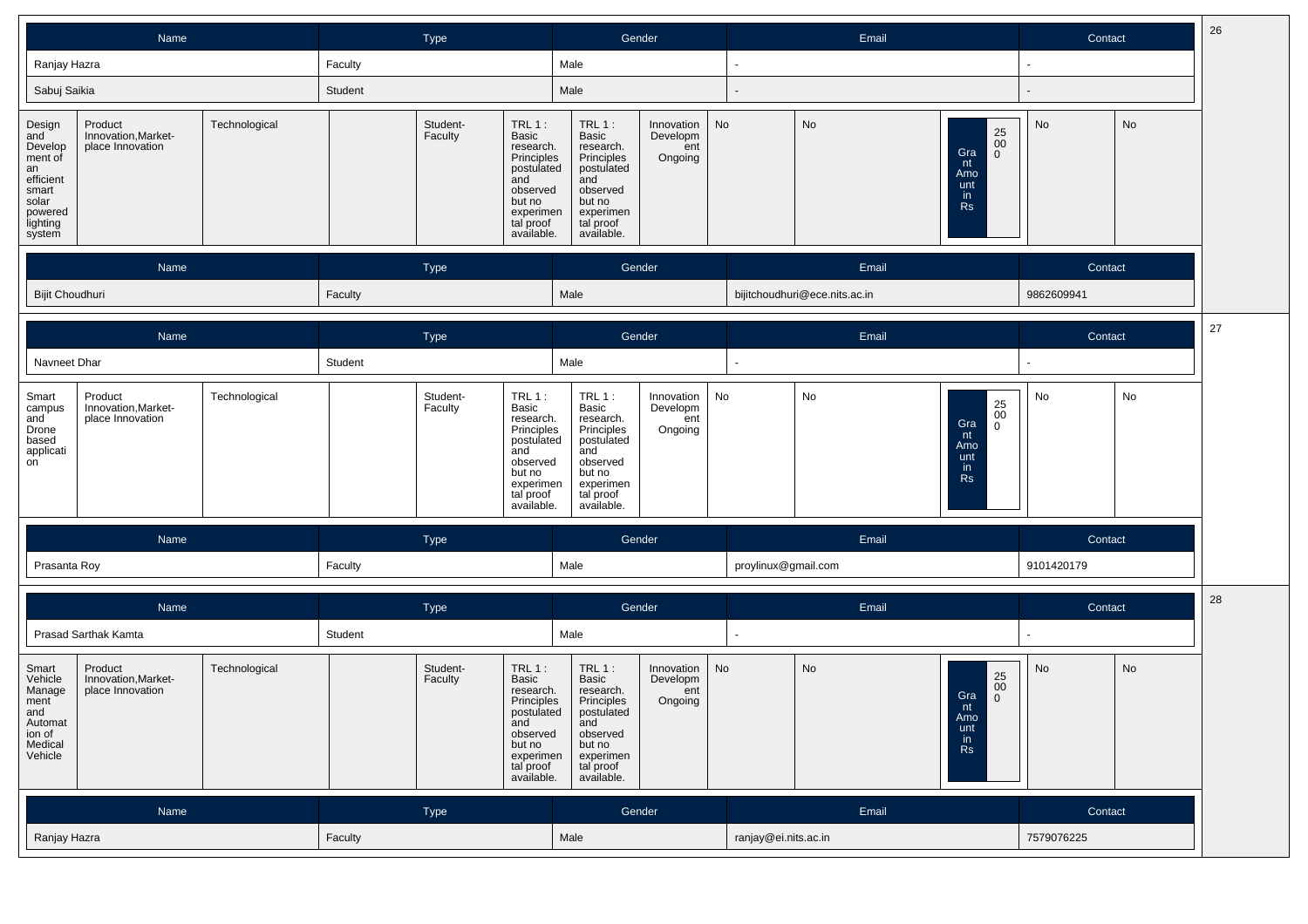| Name                                                                                                                                                                                  | Type                                                                                                                                                   | Gender                                                                                                                                                                            | Email                                                                                           | 29<br>Contact |  |
|---------------------------------------------------------------------------------------------------------------------------------------------------------------------------------------|--------------------------------------------------------------------------------------------------------------------------------------------------------|-----------------------------------------------------------------------------------------------------------------------------------------------------------------------------------|-------------------------------------------------------------------------------------------------|---------------|--|
| Kunal Kumar                                                                                                                                                                           | Student                                                                                                                                                | Male                                                                                                                                                                              |                                                                                                 |               |  |
| Process<br>Technological<br>Photovol<br>Innovation, Market-<br>taic<br>place Innovation<br>based<br>sustaina<br>ble<br>controlle<br>d<br>electrica<br>I heating<br>for tea<br>process | Student-<br>$TRL1$ :<br>Faculty<br>Basic<br>research.<br>Principles<br>postulated<br>and<br>observed<br>but no<br>experimen<br>tal proof<br>available. | $TRL1$ :<br>No<br>Innovation<br>Basic<br>Developm<br>research.<br>ent<br>Principles<br>Ongoing<br>postulated<br>and<br>observed<br>but no<br>experimen<br>tal proof<br>available. | No<br>$\substack{25 \ 00}$<br>Gra<br>$\mathbf 0$<br>nt<br>Amo<br>unt<br>in<br><b>Rs</b>         | No<br>No      |  |
| Name                                                                                                                                                                                  | Type                                                                                                                                                   | Gender                                                                                                                                                                            | Email                                                                                           | Contact       |  |
| Amritesh Kumar                                                                                                                                                                        | Faculty                                                                                                                                                | Male                                                                                                                                                                              | amritesh@ee.nits.ac.in                                                                          | 9818209336    |  |
| Name                                                                                                                                                                                  | Type                                                                                                                                                   | Gender                                                                                                                                                                            | Email                                                                                           | 30<br>Contact |  |
| Satyabrata Pradhan                                                                                                                                                                    | Student                                                                                                                                                | Male                                                                                                                                                                              |                                                                                                 |               |  |
| Ankita Sen                                                                                                                                                                            | Student                                                                                                                                                | Female                                                                                                                                                                            |                                                                                                 |               |  |
| K. Lamnganbi Singha                                                                                                                                                                   | Student                                                                                                                                                | Male                                                                                                                                                                              |                                                                                                 |               |  |
| Akhash Verma                                                                                                                                                                          | Student                                                                                                                                                | Male                                                                                                                                                                              |                                                                                                 |               |  |
| Abhijit Singh                                                                                                                                                                         | Student                                                                                                                                                | Male                                                                                                                                                                              |                                                                                                 |               |  |
| Product<br>Technological<br>Effect of<br>Innovation, Market-<br>tempera<br>place Innovation<br>ture on<br>recyclin<br>g of Li<br>Ion<br>Batterie<br>$\mathsf{s}$                      | Student-<br>$TRL1$ :<br>Basic<br>Faculty<br>research.<br>Principles<br>postulated<br>and<br>observed<br>but no<br>experimen<br>tal proof<br>available. | $TRL1$ :<br>No<br>Innovation<br>Basic<br>Developm<br>research.<br>ent<br>Principles<br>postulated<br>Ongoing<br>and<br>observed<br>but no<br>experimen<br>tal proof<br>available. | No<br>$\substack{25 \\ 00}$<br>Gra<br>$\mathbf 0$<br>nt<br>Amo<br>unt<br><i>in</i><br><b>Rs</b> | No<br>No      |  |
| Name                                                                                                                                                                                  | Type                                                                                                                                                   | Gender                                                                                                                                                                            | Email                                                                                           | Contact       |  |
| Sukumar Pati                                                                                                                                                                          | Faculty                                                                                                                                                | Male                                                                                                                                                                              | sukumar@mech.nits.ac.in                                                                         | 8133042296    |  |
| Name                                                                                                                                                                                  | Type                                                                                                                                                   | Gender                                                                                                                                                                            | Email                                                                                           | 31<br>Contact |  |
| Rohit Pathak                                                                                                                                                                          | Student                                                                                                                                                | Male                                                                                                                                                                              |                                                                                                 |               |  |
| Technological<br>Smart<br>Product<br>Early<br>Innovation, Process<br>Innovation, Market-<br>warning<br>system<br>place<br>for<br>landslid<br>e based<br>on IoT                        | $TRL1$ :<br>Student-<br>Basic<br>Faculty<br>research.<br>Principles<br>postulated<br>and<br>observed<br>but no<br>experimen<br>tal proof<br>available. | $TRL1$ :<br>No<br>Innovation<br>Developm<br>Basic<br>research.<br>ent<br>Principles<br>Ongoing<br>postulated<br>and<br>observed<br>but no<br>experimen<br>tal proof<br>available. | No<br>25<br>0 <sup>0</sup><br>Gra<br>$\mathbf 0$<br>nt<br>Amo<br>unt<br>in<br><b>Rs</b>         | No<br>No      |  |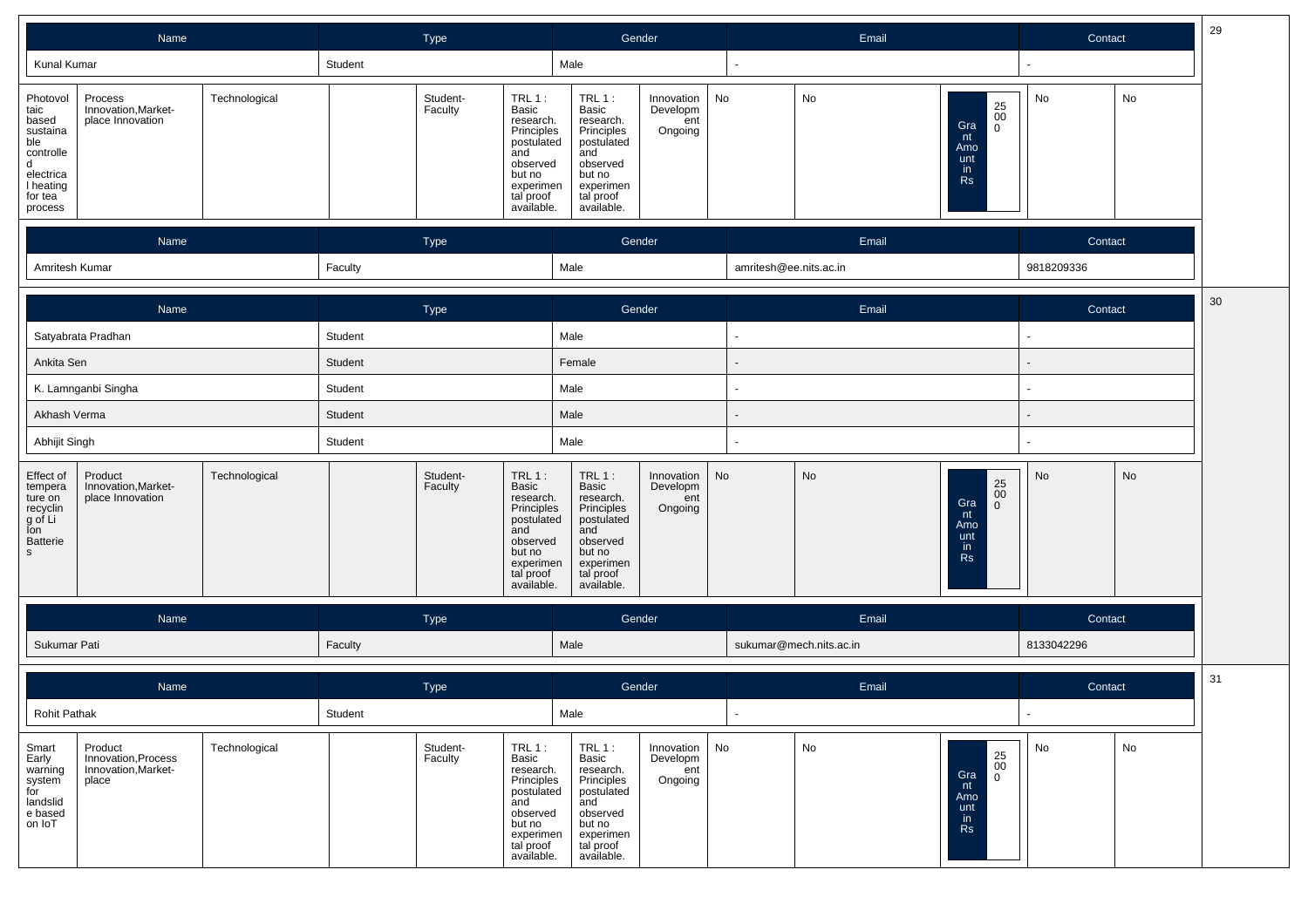| Amit Das<br>Male<br>06432255<br>nitkdas@civil.nits.ac.in<br>Faculty | Name | ⊺ype | Gender | -<br>Email | Contact |  |  |
|---------------------------------------------------------------------|------|------|--------|------------|---------|--|--|
|                                                                     |      |      |        |            |         |  |  |

|                                                                                                                             | Name                                               |               | Type    |                     |                                                                                                                                             | Gender                                                                                                                          |                                            |           |                            | Email                                      |                         | Contact    | 32        |    |
|-----------------------------------------------------------------------------------------------------------------------------|----------------------------------------------------|---------------|---------|---------------------|---------------------------------------------------------------------------------------------------------------------------------------------|---------------------------------------------------------------------------------------------------------------------------------|--------------------------------------------|-----------|----------------------------|--------------------------------------------|-------------------------|------------|-----------|----|
|                                                                                                                             | Swarnlee Majumder                                  |               | Student |                     |                                                                                                                                             | Female                                                                                                                          |                                            |           |                            |                                            |                         |            |           |    |
| A Cost<br>-effectiv<br>e<br>system<br>for early<br>stage<br>plant<br>disease<br>diagnosi<br>s using<br>spectral<br>analysis | Product<br>Innovation, Market-<br>place Innovation | Technological |         | Student-<br>Faculty | <b>TRL 1:</b><br><b>Basic</b><br>research.<br>Principles<br>postulated<br>and<br>observed<br>but no<br>experimen<br>tal proof<br>available. | $TRL1$ :<br>Basic<br>research.<br>Principles<br>postulated<br>and<br>observed<br>but no<br>experimen<br>tal proof<br>available. | Innovation<br>Developm<br>ent<br>Ongoing   | <b>No</b> | No                         | Gra<br>nt<br>Amo<br>unt<br>in<br><b>Rs</b> | 25<br>00<br>$\mathbf 0$ | No         | <b>No</b> |    |
|                                                                                                                             | Name                                               |               |         | Type                |                                                                                                                                             |                                                                                                                                 | Gender                                     |           |                            | Email                                      |                         | Contact    |           |    |
| R. Murugan                                                                                                                  |                                                    |               | Faculty |                     |                                                                                                                                             | Male                                                                                                                            |                                            |           | murugan.rmn@ece.nits.ac.in |                                            |                         | 9600081925 |           |    |
|                                                                                                                             | Name                                               |               |         | Type                |                                                                                                                                             |                                                                                                                                 | Gender                                     |           |                            | Email                                      |                         | Contact    |           | 33 |
|                                                                                                                             | Aditya Kumar Singh                                 |               | Student |                     |                                                                                                                                             | Male                                                                                                                            |                                            |           |                            |                                            |                         |            |           |    |
| Medical<br>Image<br>Processi<br>ng                                                                                          | Product<br>Innovation, Market-<br>place Innovation | Technological |         | Student-<br>Faculty | $TRL1$ :<br>Basic<br>research.<br>Principles                                                                                                | TRL $1:$<br>Basic<br>research.<br>Principles                                                                                    | Innovation  <br>Developm<br>ent<br>Ongoing | No        | No                         | Gra<br>nt                                  | 25<br>$00\,$<br>0       | No         | No        |    |

|                                                                              | Name                                               |               |         | Type                |                                                                                                                                 |                                                                                                                                 | Gender                                        | Email | Contact                                    |     |    |
|------------------------------------------------------------------------------|----------------------------------------------------|---------------|---------|---------------------|---------------------------------------------------------------------------------------------------------------------------------|---------------------------------------------------------------------------------------------------------------------------------|-----------------------------------------------|-------|--------------------------------------------|-----|----|
| Dalton Meitei                                                                |                                                    |               | Faculty |                     |                                                                                                                                 | Male                                                                                                                            |                                               |       |                                            |     |    |
|                                                                              | Divyansha                                          |               | Student |                     |                                                                                                                                 | Female                                                                                                                          |                                               |       |                                            |     |    |
| Researc<br>Proposa<br>I on NLP<br>on North<br>Eastern<br>Languag<br>e (Bodo) | Process<br>Innovation, Market-<br>place Innovation | Technological |         | Student-<br>Faculty | $TRL1$ :<br>Basic<br>research.<br>Principles<br>postulated<br>and<br>observed<br>but no<br>experimen<br>tal proof<br>available. | TRL $1:$<br>Basic<br>research.<br>Principles<br>postulated<br>and<br>observed<br>but no<br>experimen<br>tal proof<br>available. | Innovation   No<br>Developm<br>ent<br>Ongoing | No    | 25<br>00<br>Gra<br>Amo<br>unt<br>in.<br>Rs | No. | No |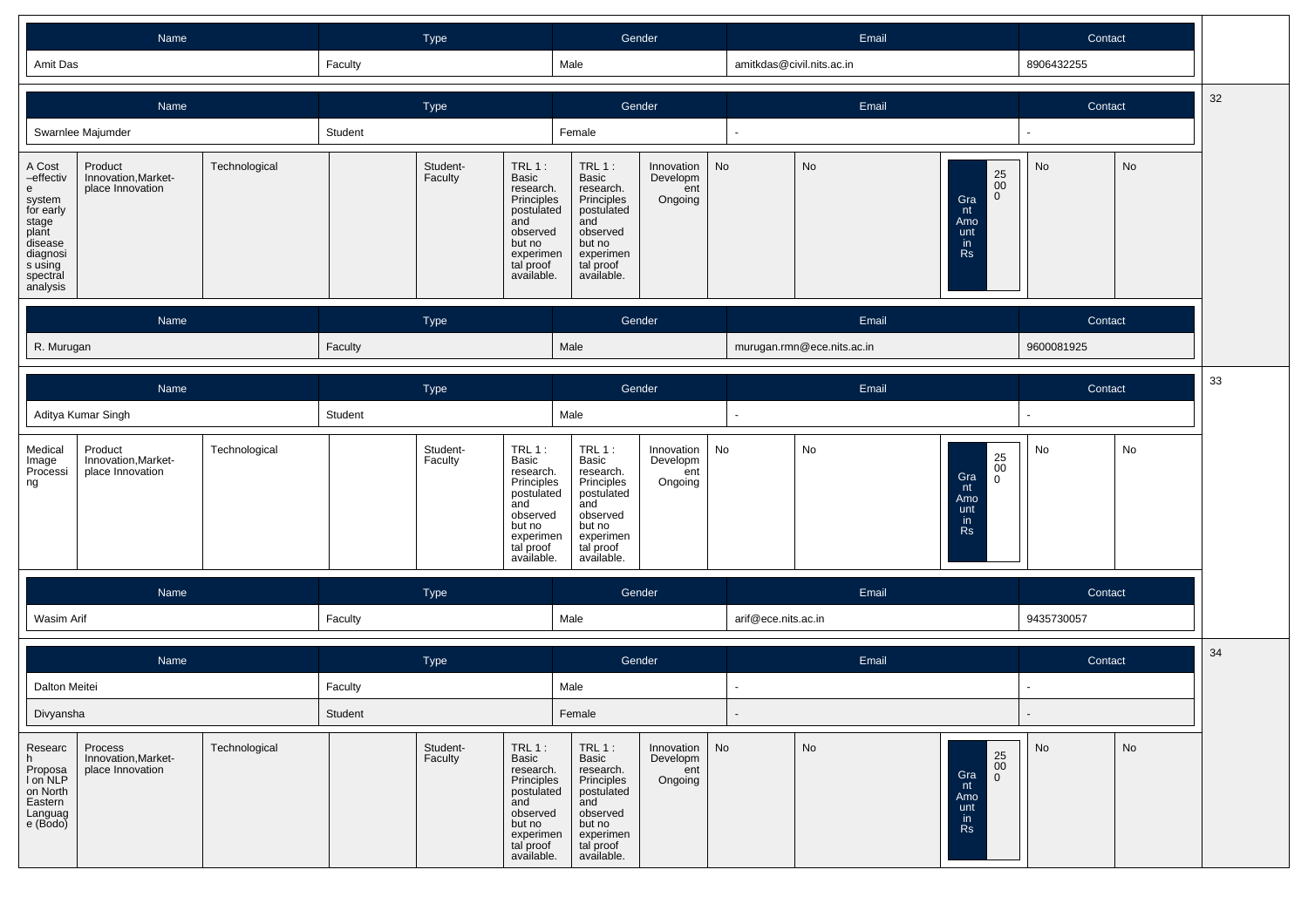| Name            | lype    | Gender | Email            | Contact    |
|-----------------|---------|--------|------------------|------------|
| S. K. Borgohain | Faculty | Male   | samir@nits.ac.in | 9435173647 |

т

|                                                                                                                                     | Name                                               |               | Type<br>Student |                     |                                                                                                                                 | Gender                                                                                                                                   |                                               |  | Email                             | Contact                                                                            |              |                       |  |  |
|-------------------------------------------------------------------------------------------------------------------------------------|----------------------------------------------------|---------------|-----------------|---------------------|---------------------------------------------------------------------------------------------------------------------------------|------------------------------------------------------------------------------------------------------------------------------------------|-----------------------------------------------|--|-----------------------------------|------------------------------------------------------------------------------------|--------------|-----------------------|--|--|
| Saurabh Malik<br>Predictio<br>n of<br>renewab<br>le<br>energy<br>sources<br>for LED<br>lighting<br>system<br>using<br>solar<br>cell | Product<br>Innovation, Market-<br>place Innovation | Technological |                 | Student-<br>Faculty | $TRL1$ :<br>Basic<br>research.<br>Principles<br>postulated<br>and<br>observed<br>but no<br>experimen<br>tal proof<br>available. | Male<br>$TRL 1$ :<br>Basic<br>research.<br>Principles<br>postulated<br>and<br>observed<br>but no<br>experimen<br>tal proof<br>available. | Innovation   No<br>Developm<br>ent<br>Ongoing |  | No                                | $\begin{array}{c} 25 \\ 00 \end{array}$<br>Gra<br>Amo<br>unt<br>$\mathsf{I}$<br>Rs | $\sim$<br>No | No                    |  |  |
| <b>Brinda Bhowick</b>                                                                                                               | Name                                               |               | Faculty         | Type                |                                                                                                                                 |                                                                                                                                          | Gender                                        |  | Email<br>brindabhowmick@gmail.com |                                                                                    |              | Contact<br>9954806903 |  |  |

#### **List all the Ventures/Startups/SME Units Established with Support of Pre-incubation & Incubation facilities at the HEI**

| Srno | Name of the<br>Venture/Startup/SME<br>Unit Established with<br>the Support of HEI | Type of Innovation of<br>Venture/Startup/SME<br>Unit | Nature of<br>Innovation | Name of the<br>Pre-<br>Incubation/In<br>cubation Unit<br>of HEI<br>Supported<br>Innovation<br>Development | Venture<br>Founded<br>by | Venture Registerd as | Year of<br>Registrati<br><b>on</b> | What is the current<br>status of Pre-<br>Incubation/Incubation<br>Support to Venture/<br>Startup/ SME Unit as on<br>31st March 2020? | Had the<br>Venture<br>Received any<br>Recognition<br>at State,<br>National,<br>International<br>Level<br>Programs<br>during the<br>financial<br>period 2019-<br>20? | Had<br>Centre/institu<br>te provided<br>any Financial<br>support<br>(either own<br>resource or<br>fund received<br>from<br>agencies) in<br>terms of<br>Seed<br>Grant/Fund<br>Support to<br>Venture<br>establishmen<br>t during the<br>financial<br>period 2019-<br>20 | Had the<br>venture/startu<br>p raised any<br>Seed<br>fund/Angel<br>Investment/V<br>C during the<br>period of<br>receiving pre-<br>incubation/inc<br>ubation<br>support at<br>your Pre-<br>incubation/inc<br>ubation or<br>HEI during<br>the financial<br>period $2019 -$<br>20 | Had the Pre-<br>incubation/In<br>cubation<br>Centre/HEI<br>received any<br>income/reven<br>ue from<br>venture/startu<br>p for the pre-<br>incubation/inc<br>ubation<br>support and<br>the services<br>offered by<br>Pre-<br>incubation/inc<br>ubation or<br>institute<br>during the<br>financial<br>period 2019-<br>20 | Has the<br>Start-up<br>Grown to a<br>stage of<br>Employment<br>Generation to<br>10 Numbers<br>or an annual<br>Turnover to<br>Rs. 50 Lakhs<br>during the<br>financial year<br>2019-20 |
|------|-----------------------------------------------------------------------------------|------------------------------------------------------|-------------------------|-----------------------------------------------------------------------------------------------------------|--------------------------|----------------------|------------------------------------|--------------------------------------------------------------------------------------------------------------------------------------|---------------------------------------------------------------------------------------------------------------------------------------------------------------------|-----------------------------------------------------------------------------------------------------------------------------------------------------------------------------------------------------------------------------------------------------------------------|--------------------------------------------------------------------------------------------------------------------------------------------------------------------------------------------------------------------------------------------------------------------------------|------------------------------------------------------------------------------------------------------------------------------------------------------------------------------------------------------------------------------------------------------------------------------------------------------------------------|--------------------------------------------------------------------------------------------------------------------------------------------------------------------------------------|
|------|-----------------------------------------------------------------------------------|------------------------------------------------------|-------------------------|-----------------------------------------------------------------------------------------------------------|--------------------------|----------------------|------------------------------------|--------------------------------------------------------------------------------------------------------------------------------------|---------------------------------------------------------------------------------------------------------------------------------------------------------------------|-----------------------------------------------------------------------------------------------------------------------------------------------------------------------------------------------------------------------------------------------------------------------|--------------------------------------------------------------------------------------------------------------------------------------------------------------------------------------------------------------------------------------------------------------------------------|------------------------------------------------------------------------------------------------------------------------------------------------------------------------------------------------------------------------------------------------------------------------------------------------------------------------|--------------------------------------------------------------------------------------------------------------------------------------------------------------------------------------|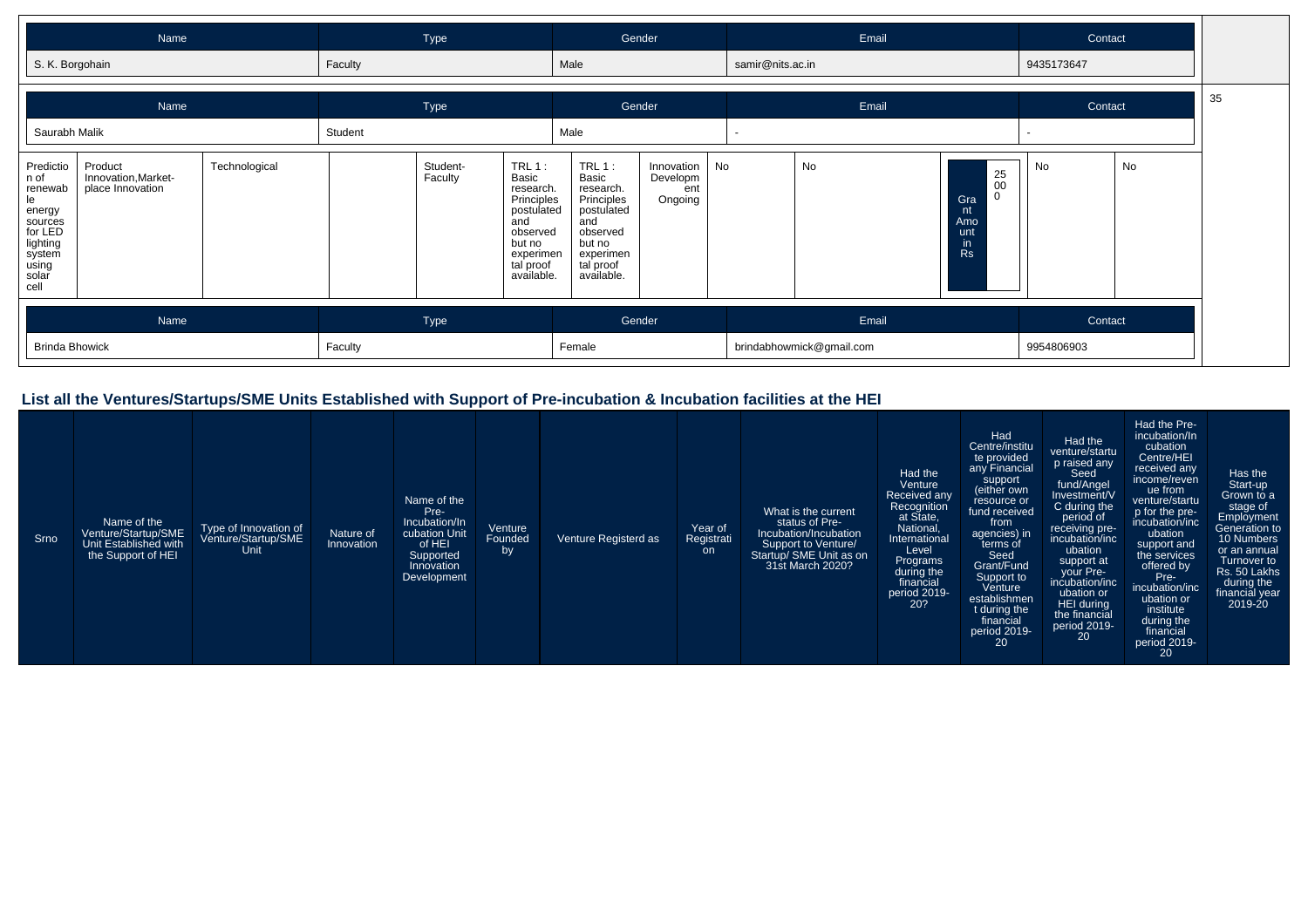| 1 | Deskneed | Service Innovation | Technologica | 5401 | Student | Venture<br>with<br>MSME<br>Registrati<br>on No | AS03D0<br>001520<br>18AAX<br>CS9739<br>A1ZO | 2017-18 | Received Incubation<br>Support from Incubation<br>Unit | Age<br>ncy<br>Na<br>me<br>Age<br>ncy<br>Typ<br>e                                                       | As<br>sa<br>m<br>St<br>art<br>up<br>Co<br>ho<br>rt<br>1.0<br>Go<br>vt.<br>Ag<br>en<br>cy<br>C<br>ent<br>ral<br>$\lambda$<br>Se<br>lec<br>ted | $\begin{array}{c} 12 \\00 \\00 \end{array}$ | Loan<br>/Inve<br>stme<br>nt<br>Agen<br>cy<br>Nam<br>e<br>Agen<br>cy<br>Type                                                                                                                                                                                                                                                                                                                                                                        | $_{\rm{ri}}^{\rm{P}}$<br>vatelnvestor<br>$\begin{array}{c} N \\ 0 \\ n \end{array}$<br>$G$<br>$O$<br>$Vt$<br>A<br>g<br>e<br>n<br>ci | No | Yes |
|---|----------|--------------------|--------------|------|---------|------------------------------------------------|---------------------------------------------|---------|--------------------------------------------------------|--------------------------------------------------------------------------------------------------------|----------------------------------------------------------------------------------------------------------------------------------------------|---------------------------------------------|----------------------------------------------------------------------------------------------------------------------------------------------------------------------------------------------------------------------------------------------------------------------------------------------------------------------------------------------------------------------------------------------------------------------------------------------------|-------------------------------------------------------------------------------------------------------------------------------------|----|-----|
|   |          |                    |              |      |         | Venture<br>with GST<br>No                      |                                             |         |                                                        | Aw<br>ard<br>$\prime$<br>Pos<br>ition<br>$\prime$<br>Rec<br>ogn<br>ition<br>Sec<br>ure<br>$\mathsf{d}$ |                                                                                                                                              | Gra<br>nt<br>Am<br>oun<br>$\frac{t}{Rs}$    | $\frac{e}{s}$<br>$\begin{bmatrix} 1 \\ 7 \\ 0 \\ 0 \\ 0 \\ 0 \\ 0 \\ \end{bmatrix}$<br>Total<br>Loan<br>/Ang<br>Inves<br>tmen<br>t/VC<br>Fund<br>raise<br>d by<br>Start-<br>$\frac{up}{g}$ the<br>perio<br>d of<br>pre-<br>incub<br>ation/<br>incub<br>ation<br>supp<br>ort at<br>your<br>Pre-<br>incub<br>$\frac{\text{ation}}{\text{in} \text{cub}}$<br>instit<br>ute<br>finan<br>man<br>cial<br>perio<br>d<br>2019<br>-20<br>(in<br>Rupe<br>es) |                                                                                                                                     |    |     |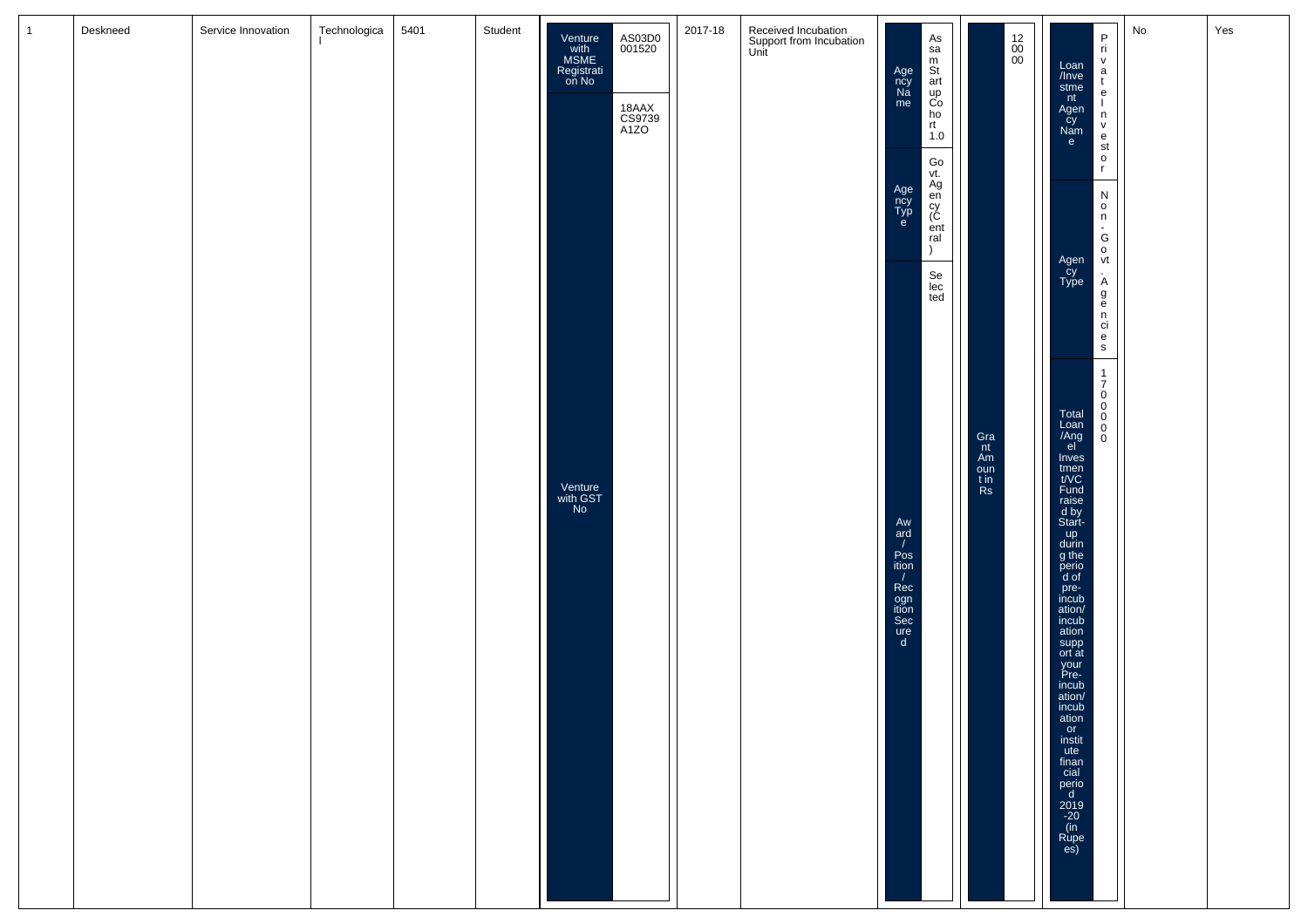|                |                                  |                                                    |              |                       |                                               |                                                                                                                                |         |                                                        |                                                                                                                                                                                                                   | $\mathbf{3}$<br>0<br>Date<br>$\blacksquare$<br>of<br>0<br>Inves<br>$\overline{4}$<br>tmen<br>t<br>$\overline{\mathbf{c}}$<br>Rais<br>$\begin{smallmatrix}0\1\end{smallmatrix}$<br>ed<br>9 |                                                                                                 |     |
|----------------|----------------------------------|----------------------------------------------------|--------------|-----------------------|-----------------------------------------------|--------------------------------------------------------------------------------------------------------------------------------|---------|--------------------------------------------------------|-------------------------------------------------------------------------------------------------------------------------------------------------------------------------------------------------------------------|-------------------------------------------------------------------------------------------------------------------------------------------------------------------------------------------|-------------------------------------------------------------------------------------------------|-----|
|                |                                  | Name                                               |              | DIN number            |                                               | Type                                                                                                                           |         | Gender                                                 |                                                                                                                                                                                                                   | Email                                                                                                                                                                                     | Contact                                                                                         |     |
|                | Pankaj Khuswa                    |                                                    |              |                       |                                               | Alumni Entrepreneur                                                                                                            | Male    |                                                        |                                                                                                                                                                                                                   | pankaj@deskneed.com                                                                                                                                                                       | 7002453743                                                                                      |     |
| $\overline{2}$ | Pratyaksha<br>AgroTech Pvt. Ltd. | Process<br>Innovation, Market-<br>place Innovation | Technologica | 5401                  | External<br>to the<br>Institute/I<br>ncubatee | U01403<br>DL2014<br>PTC273<br>413<br>Venture<br>with<br>Corporate<br>Identificati<br>on<br>Number<br>(CIN)<br>Registrati<br>on | 2018-19 | Received Incubation<br>Support from Incubation<br>Unit | $NE$ DF<br>Age<br>ncy<br>Na<br>me<br>Go<br>vt.<br>Ag<br>Age<br>ncy<br>Typ<br>e<br>$e\bar{n}$<br>cy<br>(C<br>ent<br>ral<br>Gr<br>Aw<br>ard<br>ant<br>Pos<br>ition<br>Rec<br>ogn<br>ition<br>Sec<br>$\frac{ure}{d}$ | No<br>$\begin{array}{c} 12 \\00 \\00 \end{array}$<br>Gra<br>nt<br>Am<br>oun<br>t in<br>Rs                                                                                                 | $\begin{array}{c} 10 \\ 00 \\ 0 \end{array}$<br>Am<br>oun<br>t<br>Rec<br>eive<br>$\frac{d}{ds}$ | Yes |
|                |                                  | Name                                               |              | DIN number            |                                               | Type                                                                                                                           |         | Gender                                                 |                                                                                                                                                                                                                   | Email                                                                                                                                                                                     | Contact                                                                                         |     |
|                | Supratim Mukherjee               |                                                    |              | U01403DL2014PTC273413 |                                               | Innovator/Entrepreneur<br>External to Institute                                                                                | Male    |                                                        |                                                                                                                                                                                                                   | agro.pratyaksha@gmail.com                                                                                                                                                                 | 9318326497                                                                                      |     |

# **List all the Collaborations with External Agencies and Co-Creation of I&E Activities by the HEI**

| Srno | <b>Collaborated Agency Name</b> | <b>Collaborated Agency Type</b> | Purpose of Collaboration                                                                      | Type of Support Offered                       | No. of Student<br>Projects/Ideas/<br>Innovation / Startups<br>from the HEI get<br>benefitted through<br>this partnership | Date of MOU /<br><b>Agreement Signed</b><br>on |
|------|---------------------------------|---------------------------------|-----------------------------------------------------------------------------------------------|-----------------------------------------------|--------------------------------------------------------------------------------------------------------------------------|------------------------------------------------|
|      | Assam Startup                   | Govt. Agency (Central)          | Providing (or) Receiving Incubation/Pre-Incubation Support<br>Services to Innovators/Startups | Pre-<br>incubation, Mentoring, Netwo<br>rking | 09                                                                                                                       | 09-12-2019                                     |

# **List the IPs Filed/Published/Granted (Copyright & Designs Only) by the HEI as an Applicant / Co-applicant / Co-owner**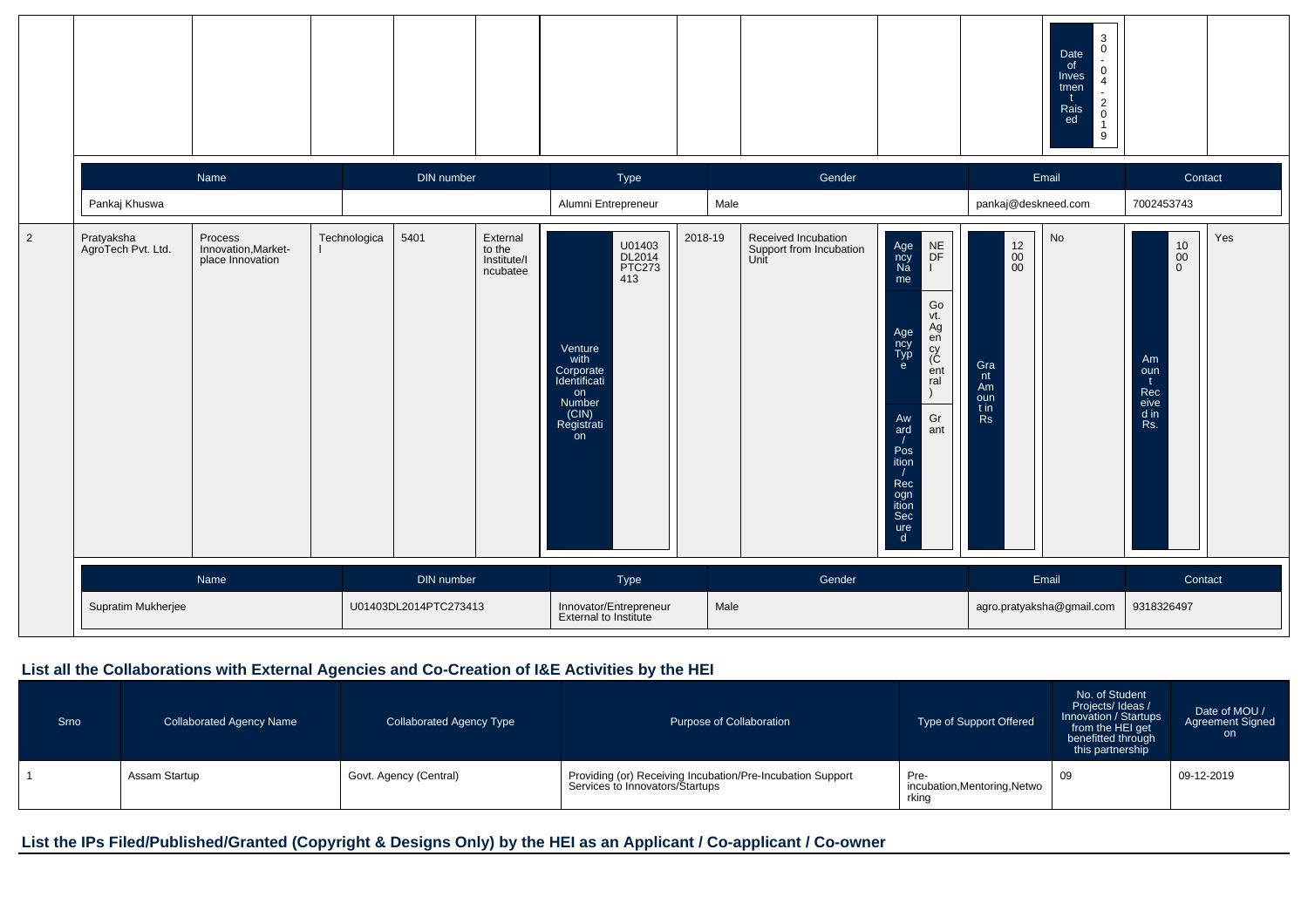| Srno | Title/Name of IP(Copyright &<br>Designs Only) | Type of IP(Copyright & Designs<br>Only) | IP(Copyright & Designs Only) Registration Number of<br>Copyright/Design | Application Level | Date of<br>Copyright /<br>Design IP Filed/<br>Published<br>(Year, Month) | Copy of receipt /<br>application<br>screenshot<br>[PDF or Image | <b>Current Status of</b><br>IP(Copyright &<br>Designs Only) as on<br>31st March 2020 | Has this IP(Copyright<br>& Designs Only) been<br>Commercialized/Tran<br>sferred to<br>Industry/Startup/Socie<br>ty? |  |
|------|-----------------------------------------------|-----------------------------------------|-------------------------------------------------------------------------|-------------------|--------------------------------------------------------------------------|-----------------------------------------------------------------|--------------------------------------------------------------------------------------|---------------------------------------------------------------------------------------------------------------------|--|
|      | <b>ONLINE PAYMENT SYSTEM</b><br>AND METHOD    | <b>IPRFiledPublished</b>                | 201931025522                                                            | National          | $2019 - 06$                                                              | Uploaded                                                        | Filed                                                                                | No                                                                                                                  |  |
|      | Department/Centre Name                        |                                         |                                                                         |                   |                                                                          |                                                                 |                                                                                      |                                                                                                                     |  |
|      | NIT Silchar                                   |                                         |                                                                         |                   |                                                                          |                                                                 |                                                                                      |                                                                                                                     |  |

# **List the IP (Patents only) Filed by the HEI as Applicant / Co-applicant / Co-owner**

| Srno                                                         | <b>Title/Name of Patent</b>                                                  | IP Registration Number                                                                | Date of Filed/Published (Year, Month) | <b>Application Level</b>                                                   | Copy of receipt / application<br>screenshot [PDF or Image]                               |
|--------------------------------------------------------------|------------------------------------------------------------------------------|---------------------------------------------------------------------------------------|---------------------------------------|----------------------------------------------------------------------------|------------------------------------------------------------------------------------------|
|                                                              | APPARATUS FOR PLUCKING NATURAL<br>LEAVES                                     | 201931021984                                                                          | National                              | $2019 - 09$                                                                | Uploaded                                                                                 |
|                                                              | $\overline{2}$                                                               | PORTABLE SYSTEM FOR FAST<br>DETECTION OF P, QRS AND T WAVE<br><b>FROM ECG SIGNALS</b> | 201931027301                          | National                                                                   | $2019 - 08$                                                                              |
| Uploaded                                                     |                                                                              | 3                                                                                     | <b>MOBILE INTRAVENOUS DRIPS</b>       | 201931011489                                                               | National                                                                                 |
| $2019 - 09$                                                  | Uploaded                                                                     |                                                                                       |                                       | DEVELOPMENT OF WIRE<br><b>FLUCTUATION MEASURING</b><br>DEVICE FOR WIRE EDM | 201931024768                                                                             |
| National                                                     | $2019 - 07$                                                                  | Uploaded                                                                              |                                       | 5                                                                          | DEVELOPMENT OF NANO-<br>ELECTRICAL DISCHARGE<br><b>MACHINING (NEDM)</b><br><b>SYSTEM</b> |
| 201931040317                                                 | National                                                                     | $2019 - 11$                                                                           | Uploaded                              |                                                                            | 6                                                                                        |
| <b>EASY BIOMETRIC</b><br><b>ATTENDANCE</b><br>SYSTEM (EBATS) | 201731037542                                                                 | National                                                                              | $2019 - 04$                           | Uploaded                                                                   |                                                                                          |
|                                                              | DEVICE FOR CONTROLLING AIR<br>POLLUTION EMANATING FROM A<br>POLLUTION SOURCE | 201931022120                                                                          | National                              | $2019 - 07$                                                                | Uploaded                                                                                 |
|                                                              | 8                                                                            | A Rotating Magnetic Field based ultra fast<br>measurement of speed                    | 777/DEL/2011                          | National                                                                   | $2020 - 02$                                                                              |

# **List the IPs hold by the Innovation teams/Startups Incubated at the Pre-incubation/incubation Unit of the HEI**

| Srno | Title/Name of IP                                                                          | Type of IP |                     | <b>IP Registration Number</b>                    | Current Status of IP as on 31st<br>March 2020 | Copy of IP screenshot |
|------|-------------------------------------------------------------------------------------------|------------|---------------------|--------------------------------------------------|-----------------------------------------------|-----------------------|
|      | An efficient solar E-rickshaw with hybrid power<br>PatentsHoldByInnovations<br>qeneration |            |                     | 201731003560                                     | Published                                     | Uploaded              |
|      | <b>Applicant Name</b><br>NATIONAL INSTITUTE OF TECHNOLOGY SILCHAR                         |            |                     | <b>Applicant Type</b><br>Start-up/Innovator Name |                                               |                       |
|      |                                                                                           |            | Incubatee Innovator |                                                  | PANKAJ KUMAR KHUSHWAHA                        |                       |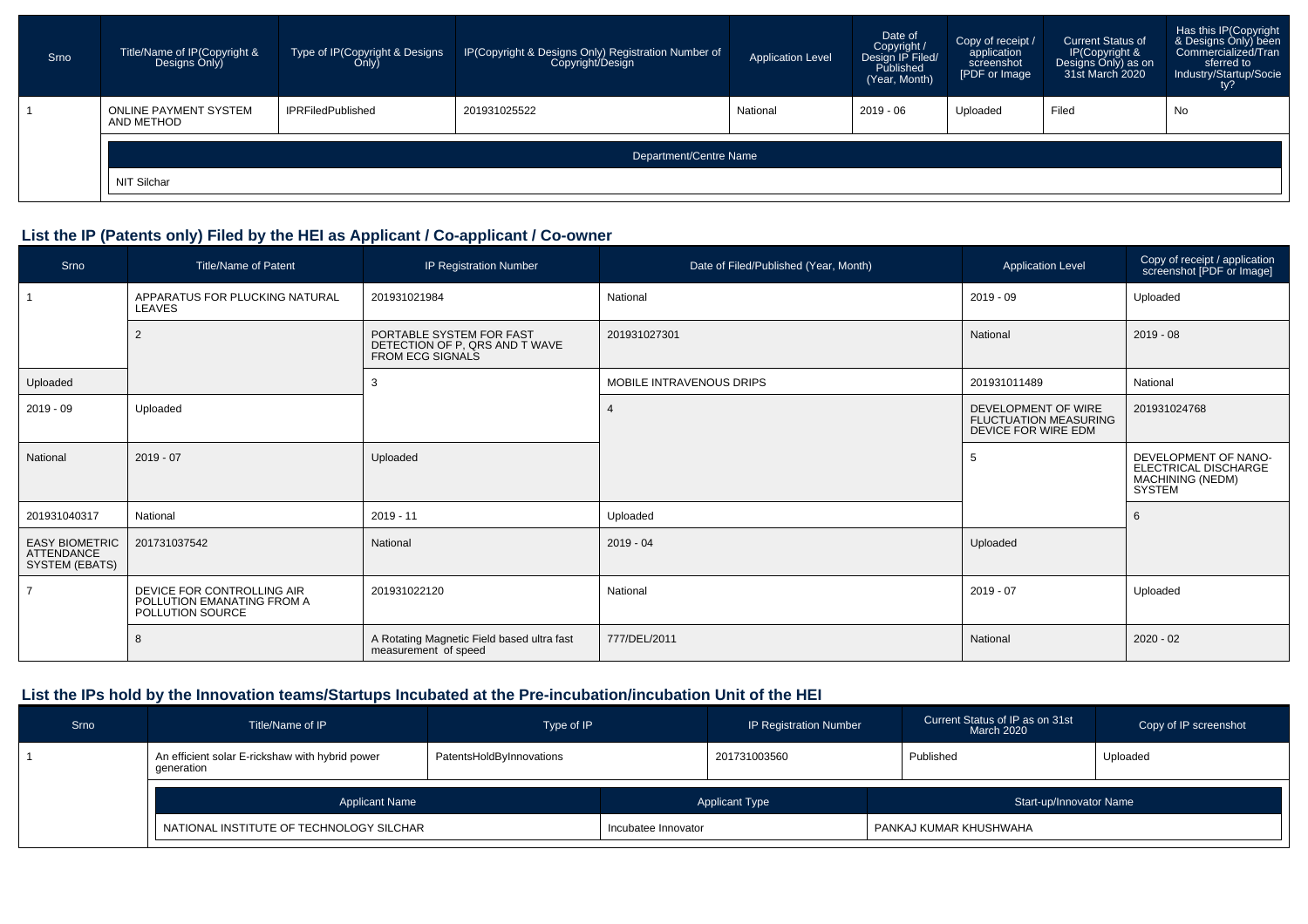**No Data Flled!**